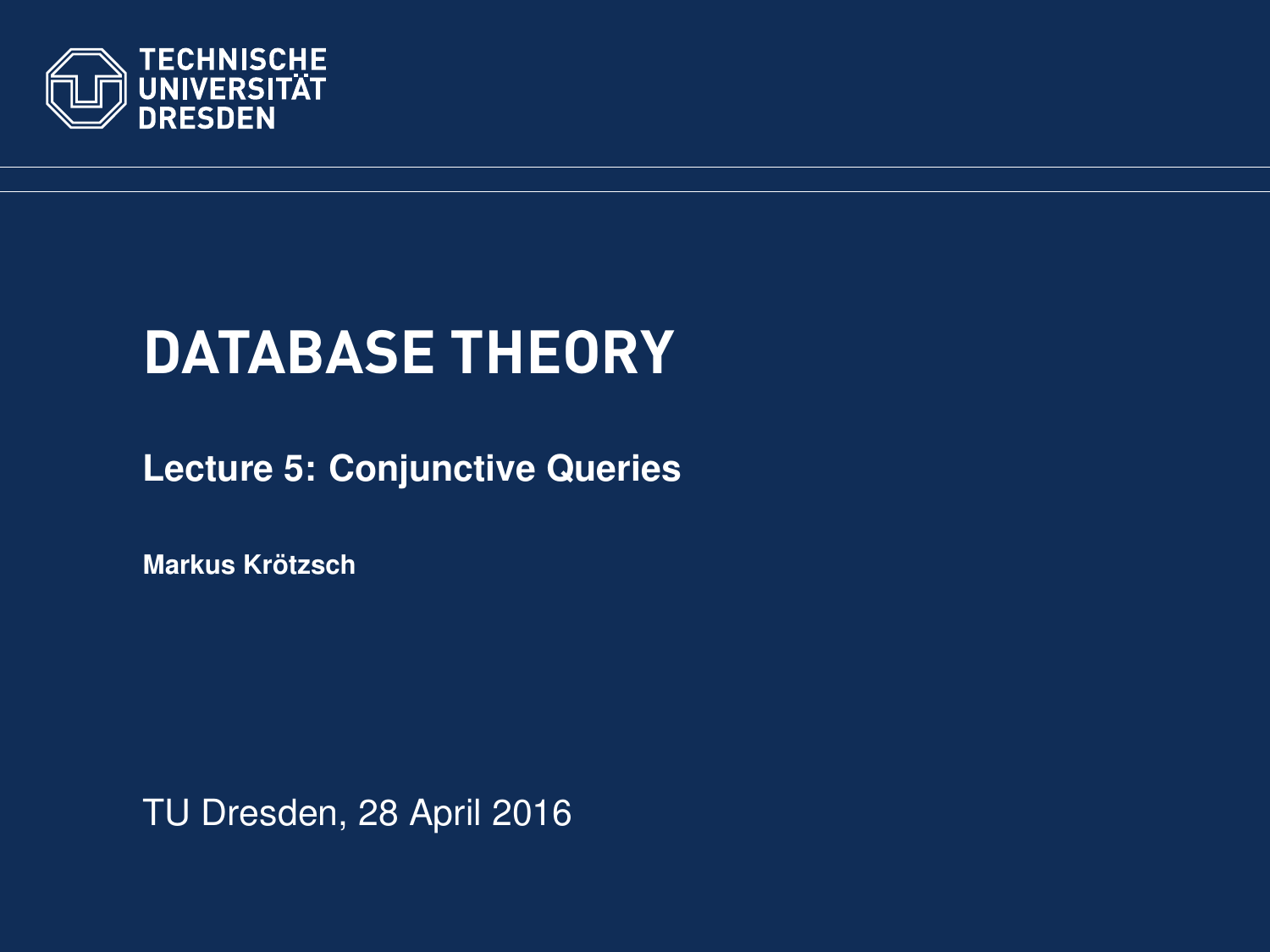### Overview

- 1. Introduction | Relational data model
- 2. First-order queries
- 3. Complexity of query answering
- 4. Complexity of FO query answering
- 5. Conjunctive queries
- 6. Tree-like conjunctive queries
- 7. Query optimisation
- 8. Conjunctive Query Optimisation / First-Order Expressiveness
- 9. First-Order Expressiveness / Introduction to Datalog
- 10. Expressive Power and Complexity of Datalog
- 11. Optimisation and Evaluation of Datalog
- 12. Evaluation of Datalog (2)
- 13. Graph Databases and Path Queries
- 14. Outlook: database theory in practice

### See course homepage  $[\Rightarrow]$  link] for more information and materials

Markus Krötzsch, 28 April 2016 **[Database Theory](#page-0-0)** Slide 2 of 65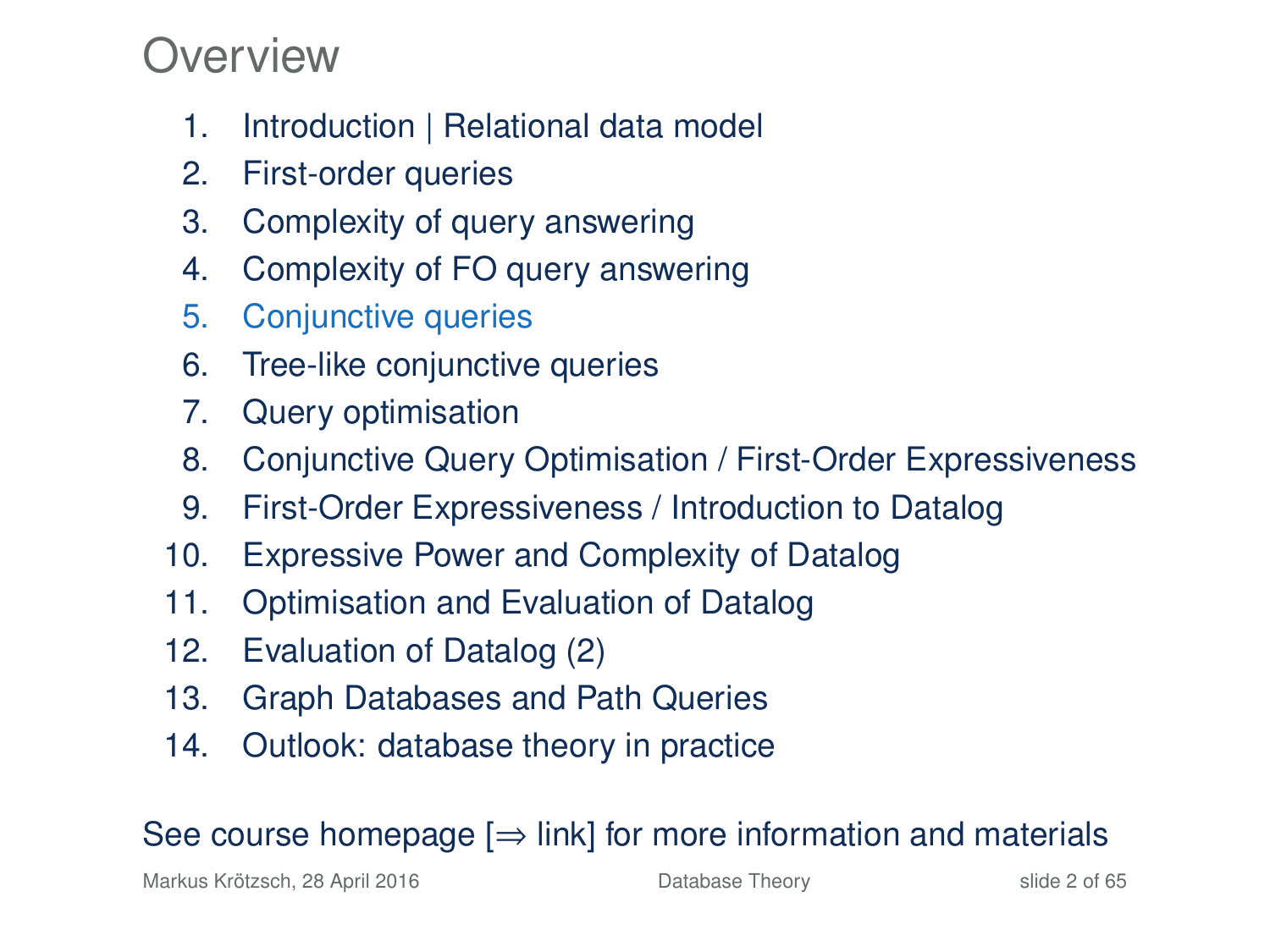## Review: FO Query Complexity

The evaluation of FO queries is

- PSPACE-complete for combined complexity
- PSPACE-complete for query complexity
- $AC<sup>0</sup>$ -complete for data complexity
- $\rightarrow$  PSPACE is rather high

 $\rightarrow$  Are there relevant query languages that are simpler than that?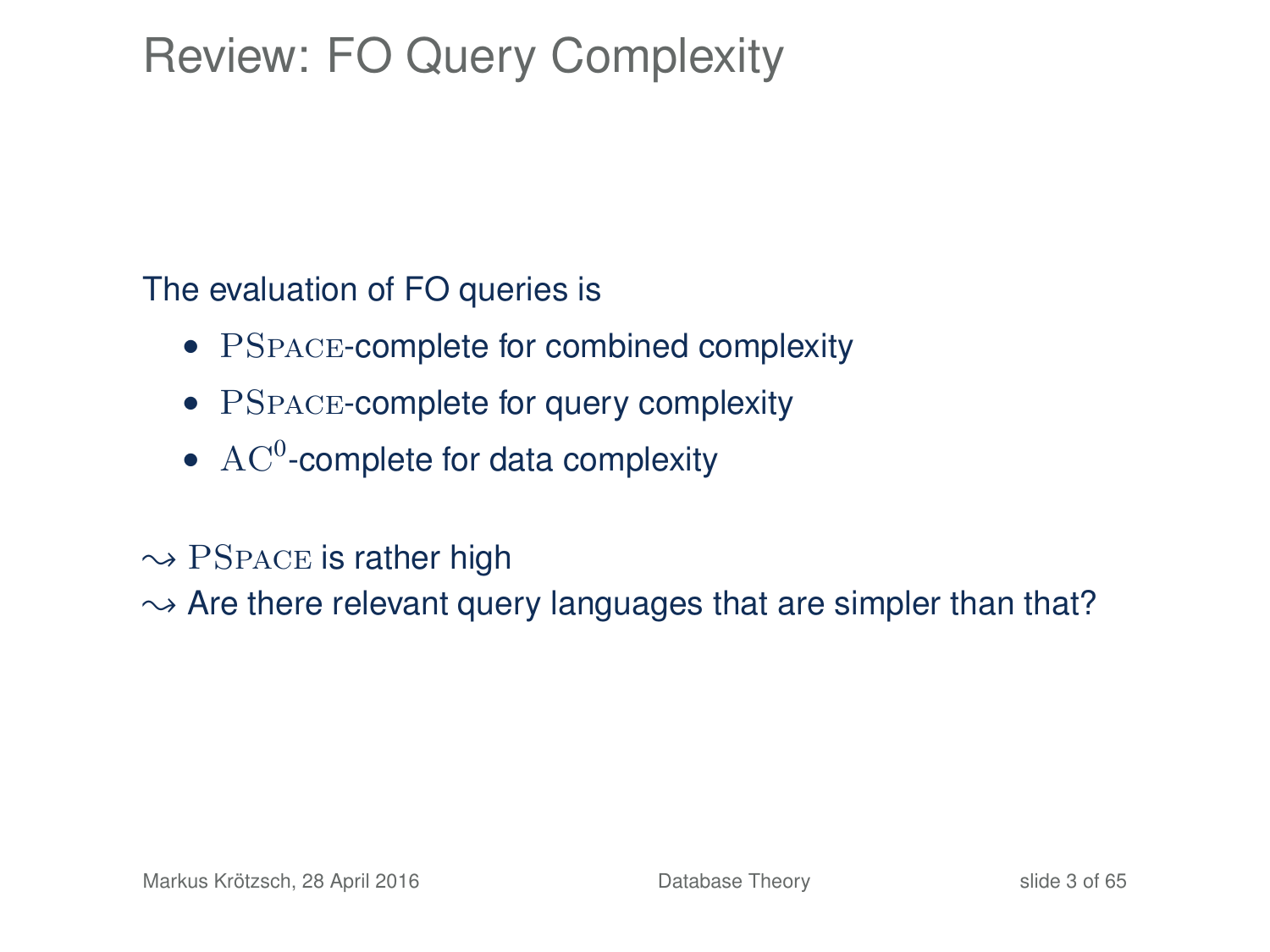## Conjunctive Queries

### Idea: restrict FO queries to conjunctive, positive features

**Definition** 

A conjunctive query (CQ) is an expression of the form

$$
\exists y_1,\ldots,y_m.A_1\wedge\ldots\wedge A_\ell
$$

where each  $A_i$  is an atom of the form  $R(t_1, \ldots, t_k)$ . In other words, a<br>conjunctive query is an EQ query that only uses conjunctions of conjunctive query is an FO query that only uses conjunctions of atoms and (outer) existential quantifiers.

Example: "Find all lines that depart from an accessible stop" (as seen in earlier lectures)

∃*y*SID, *y*Stop, *y*To.Stops(*y*SID, *y*Stop,"true") ∧ Connect(*y*SID, *y*To, *x*Line)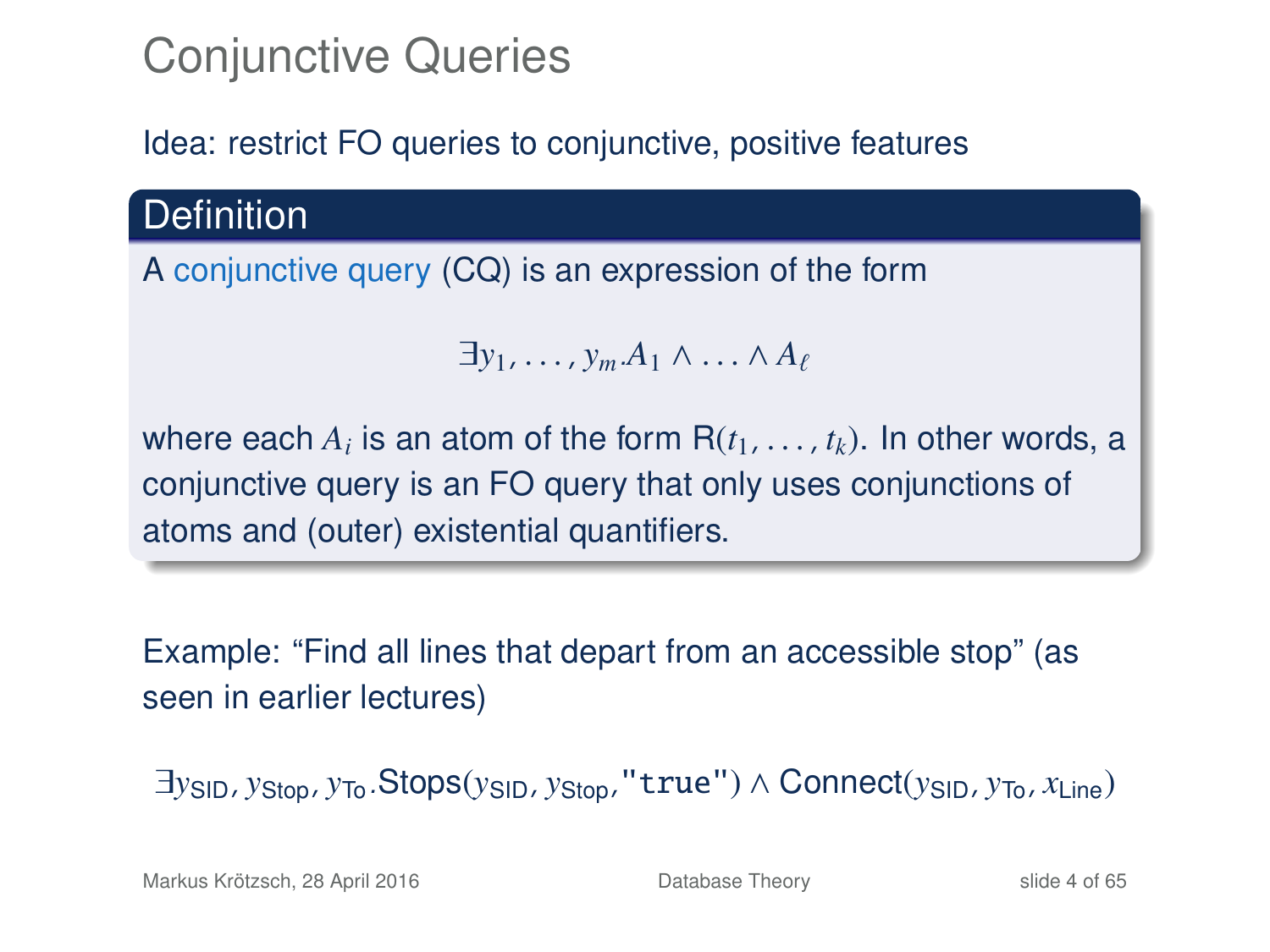## Conjunctive Queries in Relational Calculus

The expressive power of CQs can also be captured in the relational calculus

### **Definition**

A conjunctive query (CQ) is a relational algebra expression that uses only the operations select  $\sigma_{n=m}$ , project  $\pi_{a_1,\dots,a_n}$ , join  $\bowtie$ , and represents renaming  $\delta_{a_1,...,a_n\to b_1,...,b_n}$ .

Renaming is only relevant in named perspective  $\rightarrow$  CQs are also known as SELECT-PROJECT-JOIN queries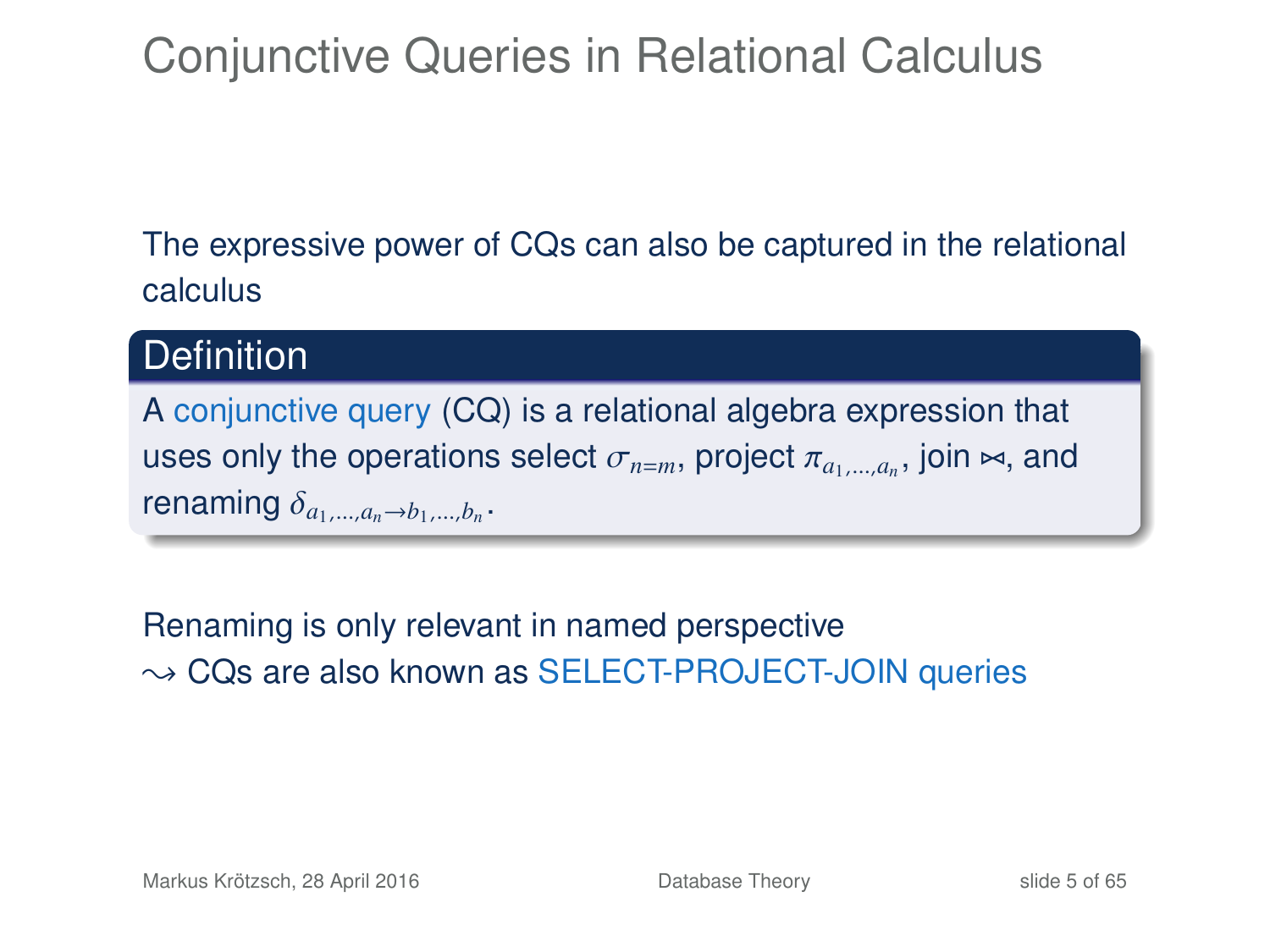### Extensions of Conjunctive Queries

Two features are often added:

- Equality: CQs with equality can use atoms of the form  $t_1 \approx t_2$ (in relational calculus: table constants)
- Unions: unions of conjunctive queries are called UCQs (in this case the union is only allowed as outermost operator)

Both extensions truly increase expressive power (as shown in exercise)

Features omitted on purpose: negation and universal quantifiers  $\rightarrow$  the reason for this is query complexity (as we shall see)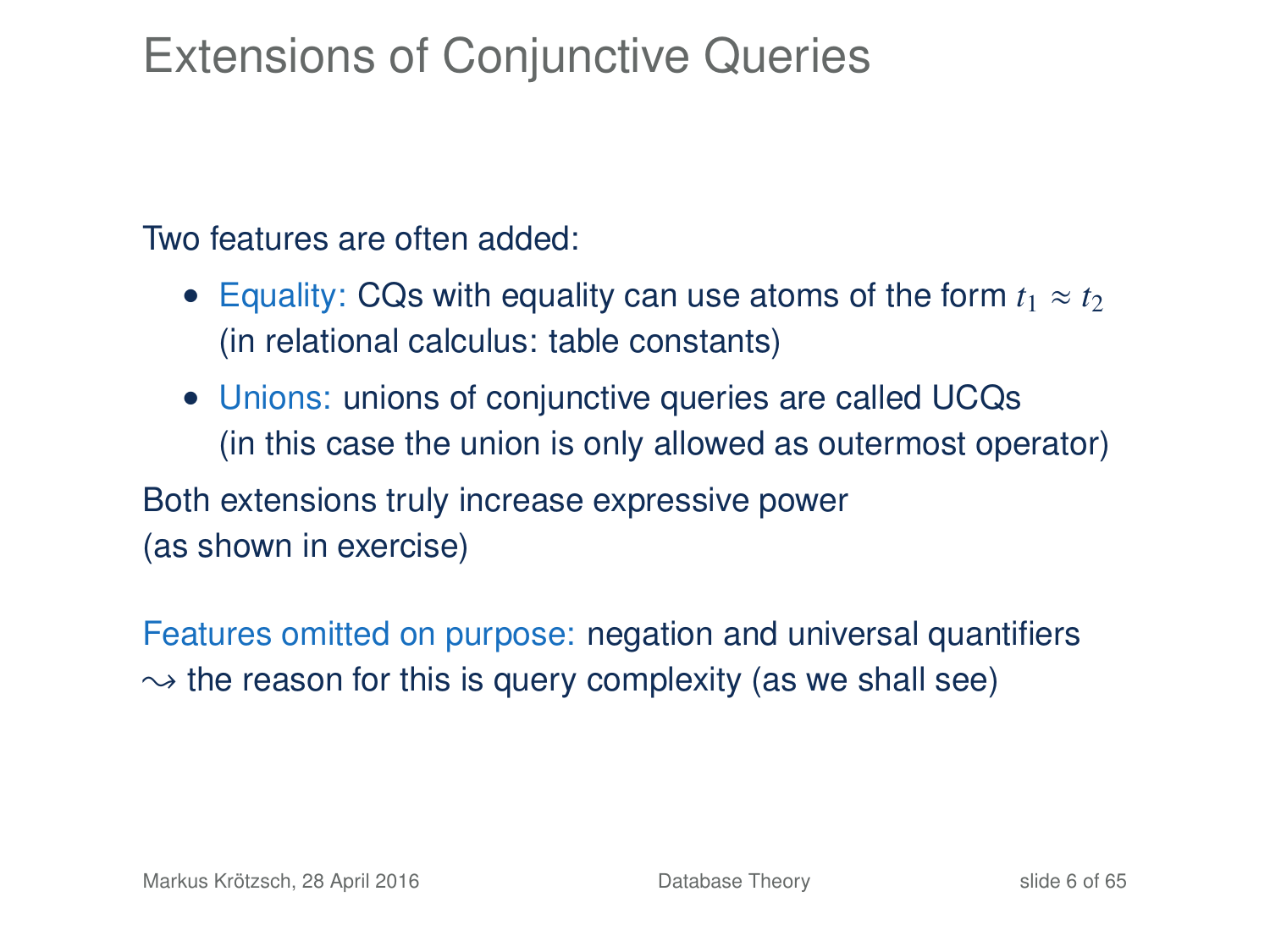### Boolean Conjunctive Queries

A Boolean conjunctive query (BCQ) asks for a mapping from query variables to domain elements such that all atoms are true

Example: "Is there an accessible stop where some line departs?"

∃*y*SID, *y*Stop, *y*To, *y*Line.Stops(*y*SID, *y*Stop,"true")∧Connect(*y*SID, *y*To, *y*Line)

| <b>SID</b> | <b>Stop</b>         | <b>Accessible</b> |
|------------|---------------------|-------------------|
| 17         | Hauptbahnhof        | true              |
| 42         | Helmholtzstr.       | true              |
| 57         | Stadtgutstr.        | true              |
| 123        | Gustav-Freytag-Str. | false             |
|            |                     |                   |

Connect:

| <b>From</b> | То  | Line |
|-------------|-----|------|
| 57          | 42  | 85   |
| 17          | 789 | 3    |
|             |     |      |

Stops: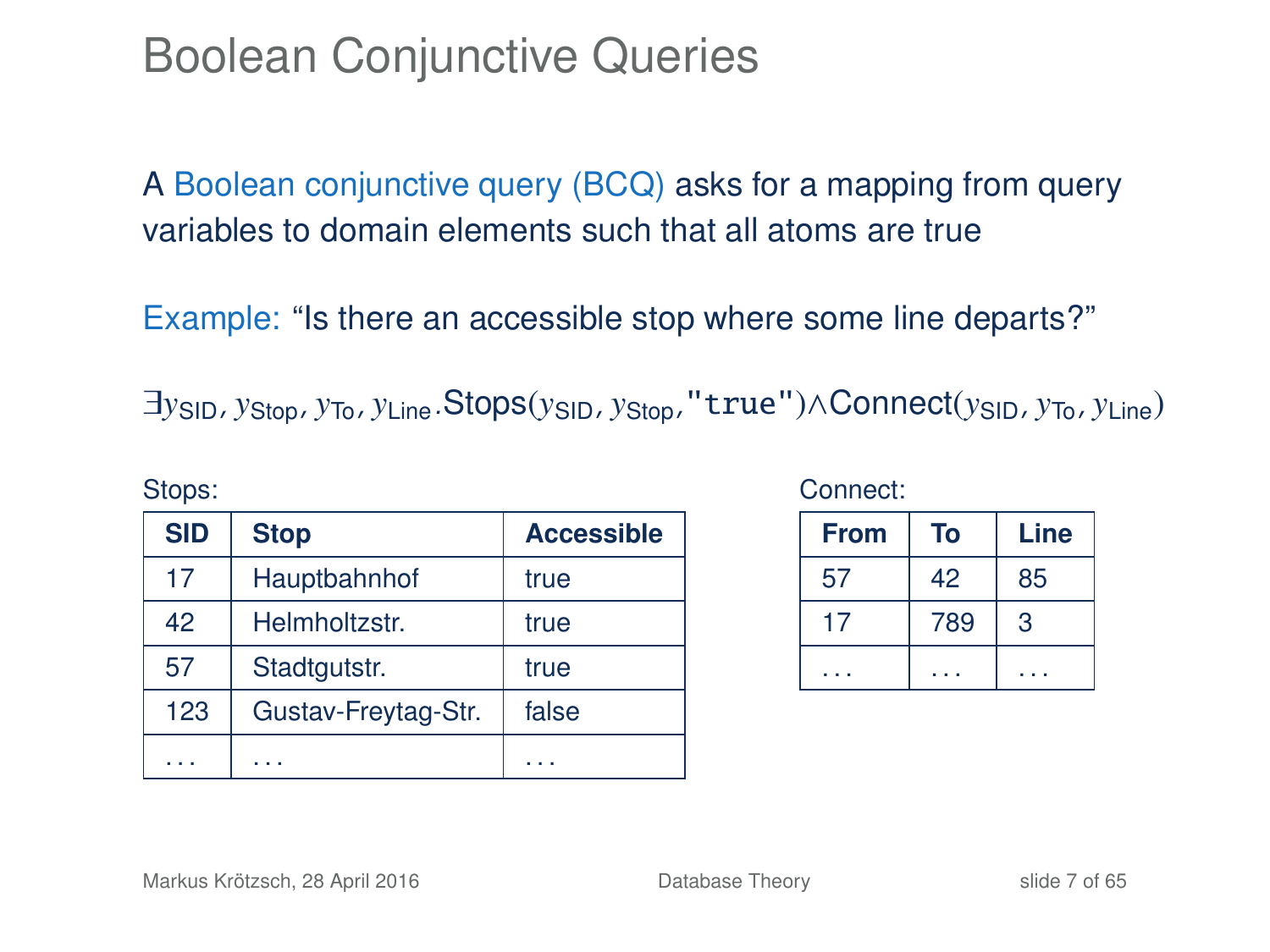### Boolean Conjunctive Queries

A Boolean conjunctive query (BCQ) asks for a mapping from query variables to domain elements such that all atoms are true

Example: "Is there an accessible stop where some line departs?"

∃*y*SID, *y*Stop, *y*To, *y*Line.Stops(*y*SID, *y*Stop,"true")∧Connect(*y*SID, *y*To, *y*Line)

| <b>SID</b> | <b>Stop</b>         | <b>Accessible</b> |
|------------|---------------------|-------------------|
| 17         | Hauptbahnhof        | true              |
| 42         | Helmholtzstr.       | true              |
| 57         | Stadtgutstr.        | true              |
| 123        | Gustav-Freytag-Str. | false             |
|            |                     |                   |

#### Connect:

| <b>From</b> | To  | Line |
|-------------|-----|------|
| 57          | 42  | 85   |
|             | 789 | 3    |
|             |     |      |

Stops: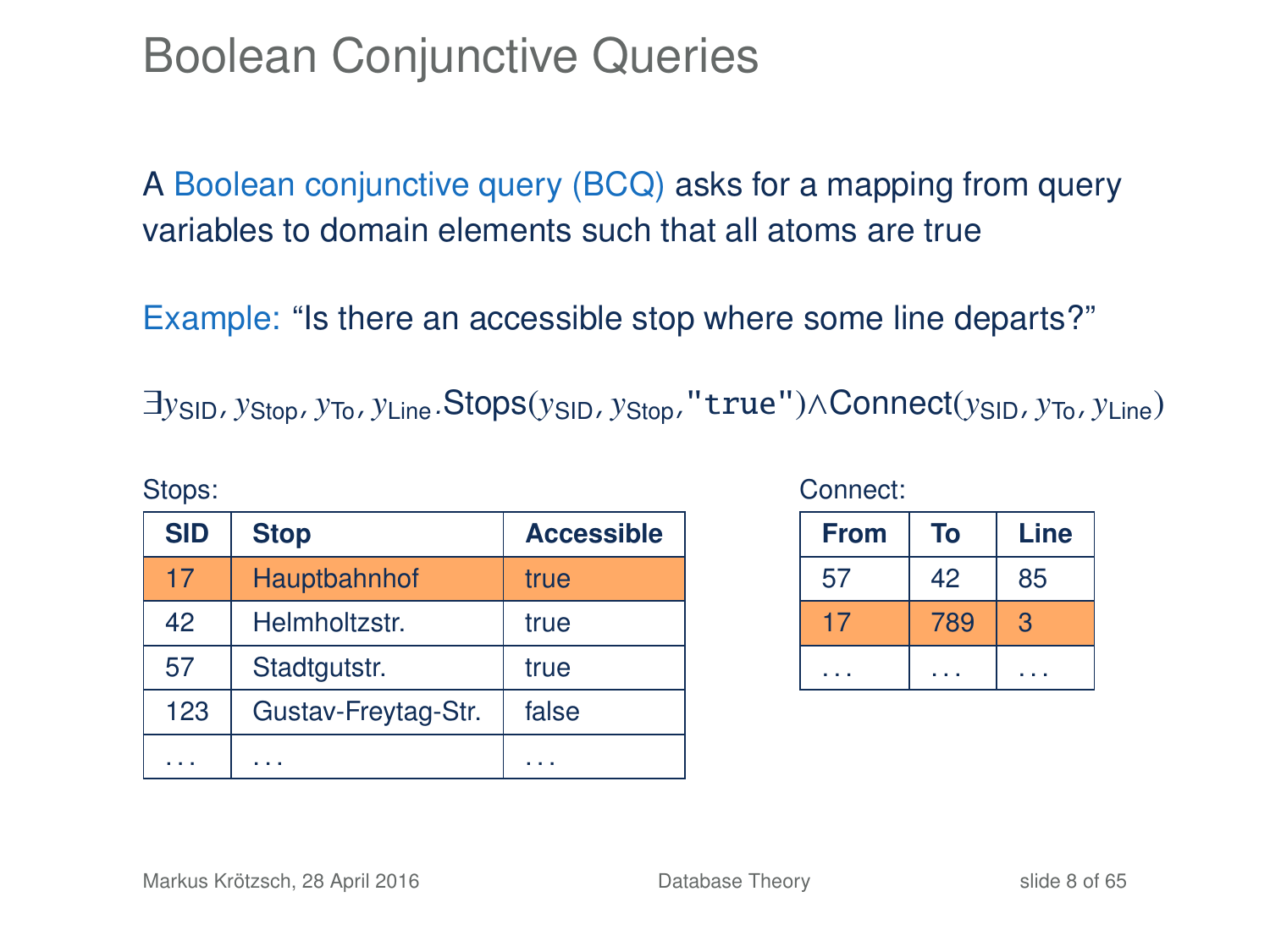### Boolean Conjunctive Queries

A Boolean conjunctive query (BCQ) asks for a mapping from query variables to domain elements such that all atoms are true

Example: "Is there an accessible stop where some line departs?"

∃*y*SID, *y*Stop, *y*To, *y*Line.Stops(*y*SID, *y*Stop,"true")∧Connect(*y*SID, *y*To, *y*Line)

| <b>SID</b> | <b>Stop</b>         | <b>Accessible</b> |
|------------|---------------------|-------------------|
| 17         | Hauptbahnhof        | true              |
| 42         | Helmholtzstr.       | true              |
| 57         | Stadtgutstr.        | true              |
| 123        | Gustav-Freytag-Str. | false             |
|            |                     |                   |

Connect:

| <b>From</b> | To  | Line |
|-------------|-----|------|
| 57          | 42  | 85   |
| 17          | 789 | 3    |
|             |     |      |

Stops: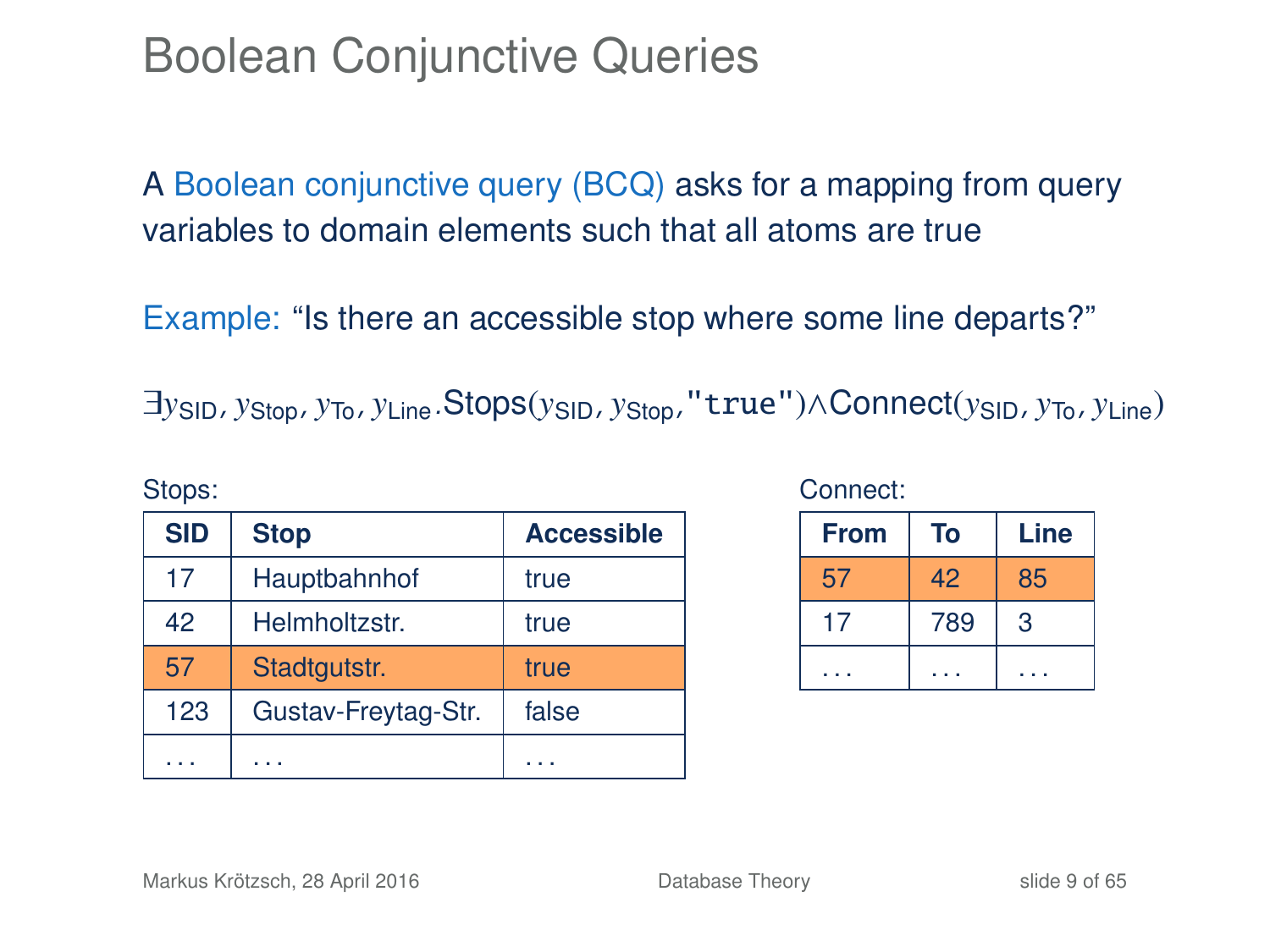### How Hard is it to Answer CQs?

If we know the variable mappings, it is easy to check:

- Checking if a single ground atom  $R(c_1, \ldots, c_k)$  holds can be done in linear time
- Checking if a conjunction of ground atoms holds can be done in quadratic time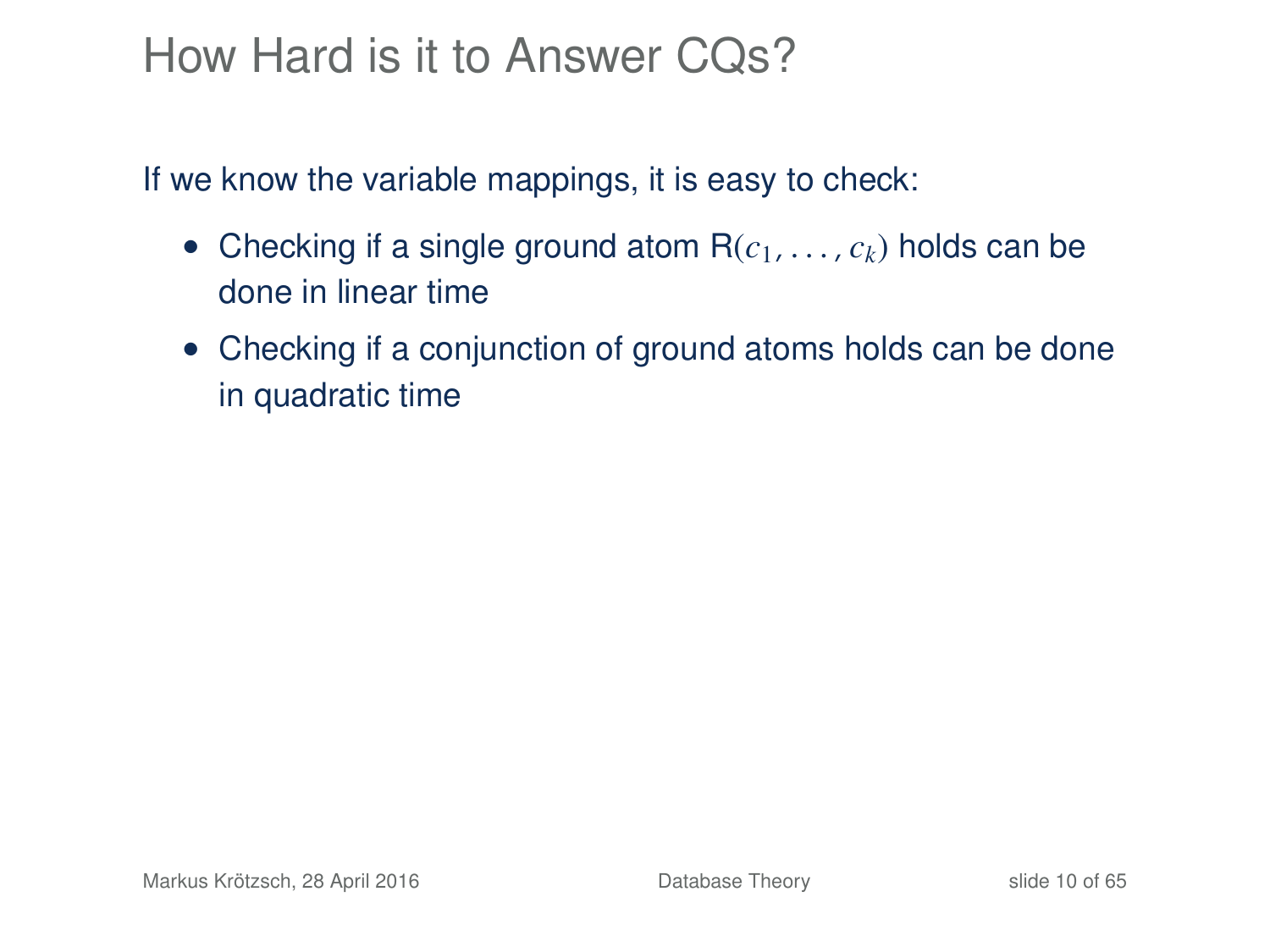### How Hard is it to Answer CQs?

If we know the variable mappings, it is easy to check:

- Checking if a single ground atom  $R(c_1, \ldots, c_k)$  holds can be done in linear time
- Checking if a conjunction of ground atoms holds can be done in quadratic time
- $\rightarrow$  A candidate BCQ match can be verified in P

(There are *n <sup>m</sup>* candidates: *n* size of domain; *m* number of query variables)

### Theorem

BCQ query answering is in NP for combined complexity (and also for query complexity).

### $\rightarrow$  Better than PSPACE (presumably)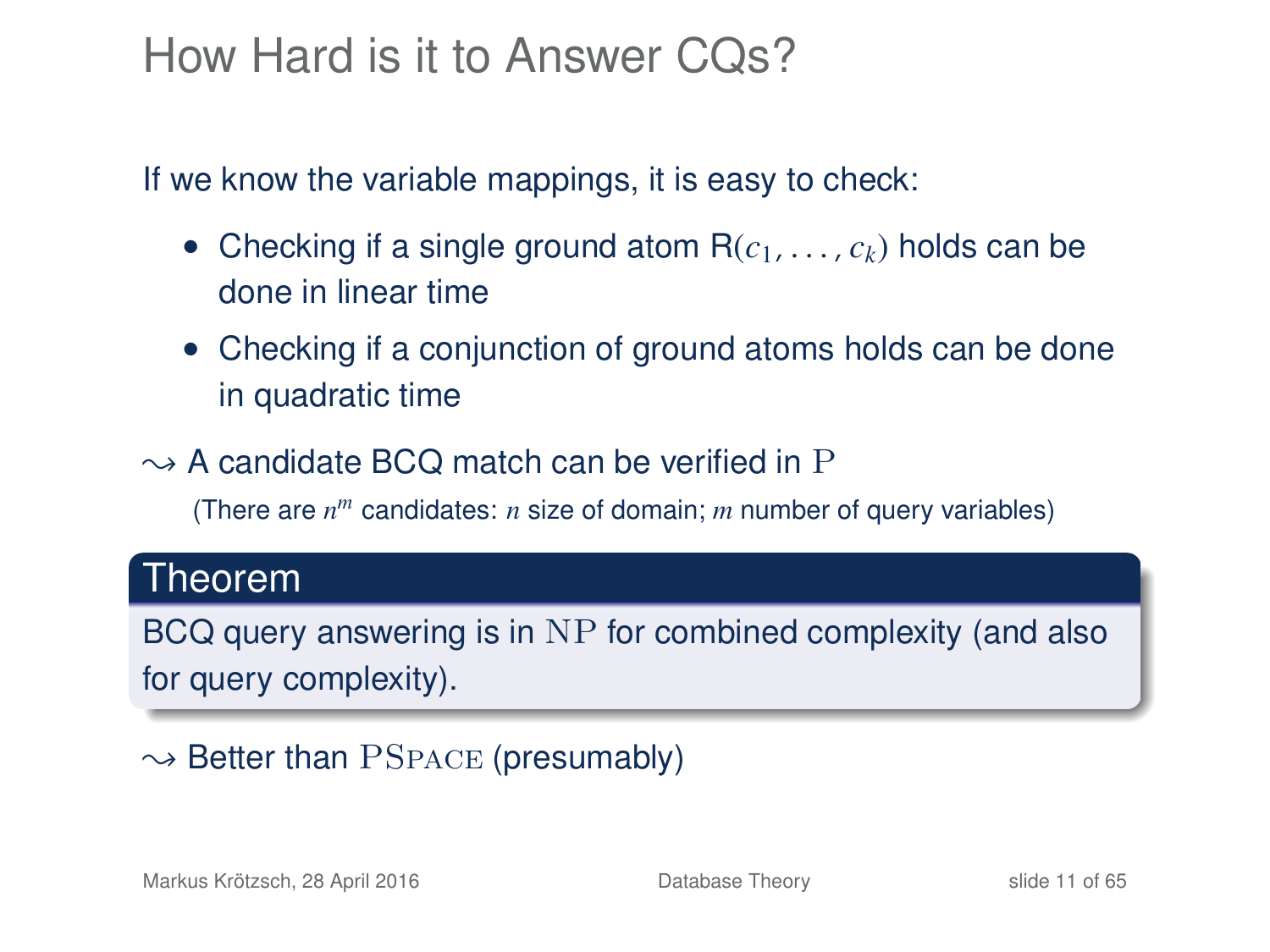Can we do any better?

Not really. To see this, let's look at some other problems.

Consider two relational structures  $I$  and  $I$ (= database instances, interpretations, hypergraphs)

### **Definition**

A homomorphism  $h$  from  $\mathcal I$  to  $\mathcal J$  is a function  $h: \Delta^{\mathcal I} \to \Delta^{\mathcal J}$  such that, for all relation names *R*:

if 
$$
\langle d_1, \ldots, d_n \rangle \in R^{\mathcal{I}}
$$
 then  $\langle h(d_1), \ldots, h(d_n) \rangle \in R^{\mathcal{J}}$ .

The homomorphism problem is the question if there is a homomorphism from  $I$  to  $J$ .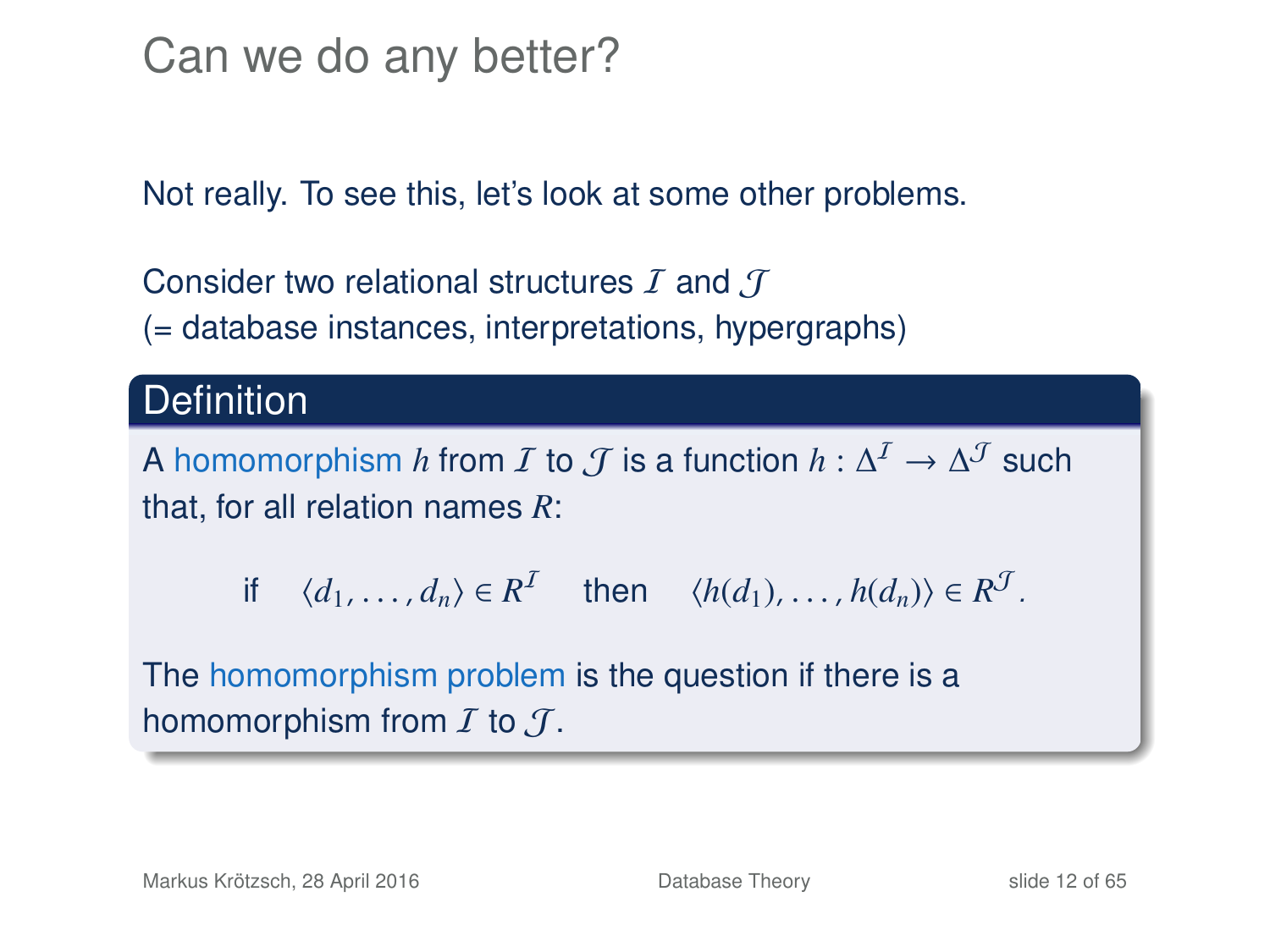

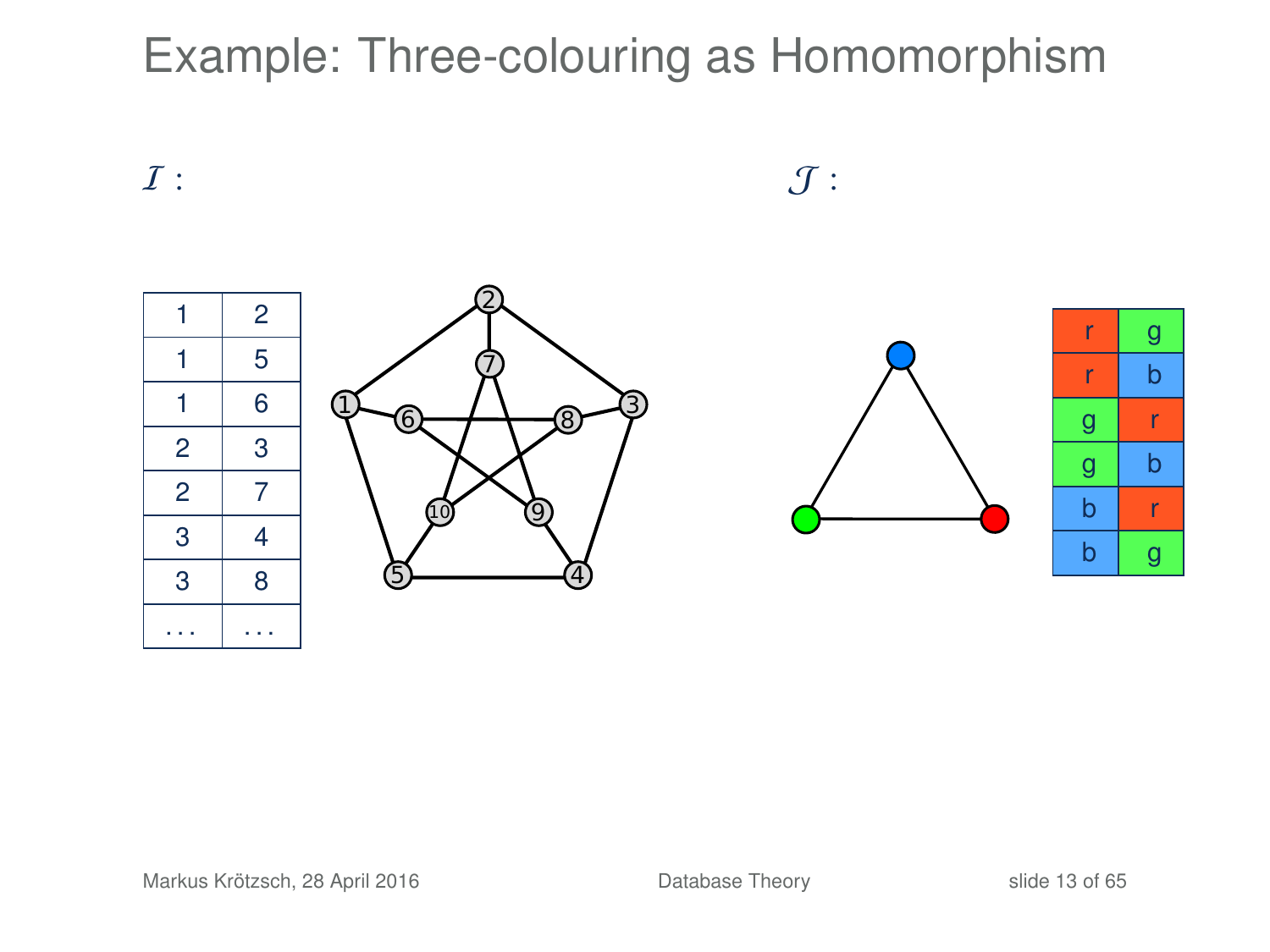

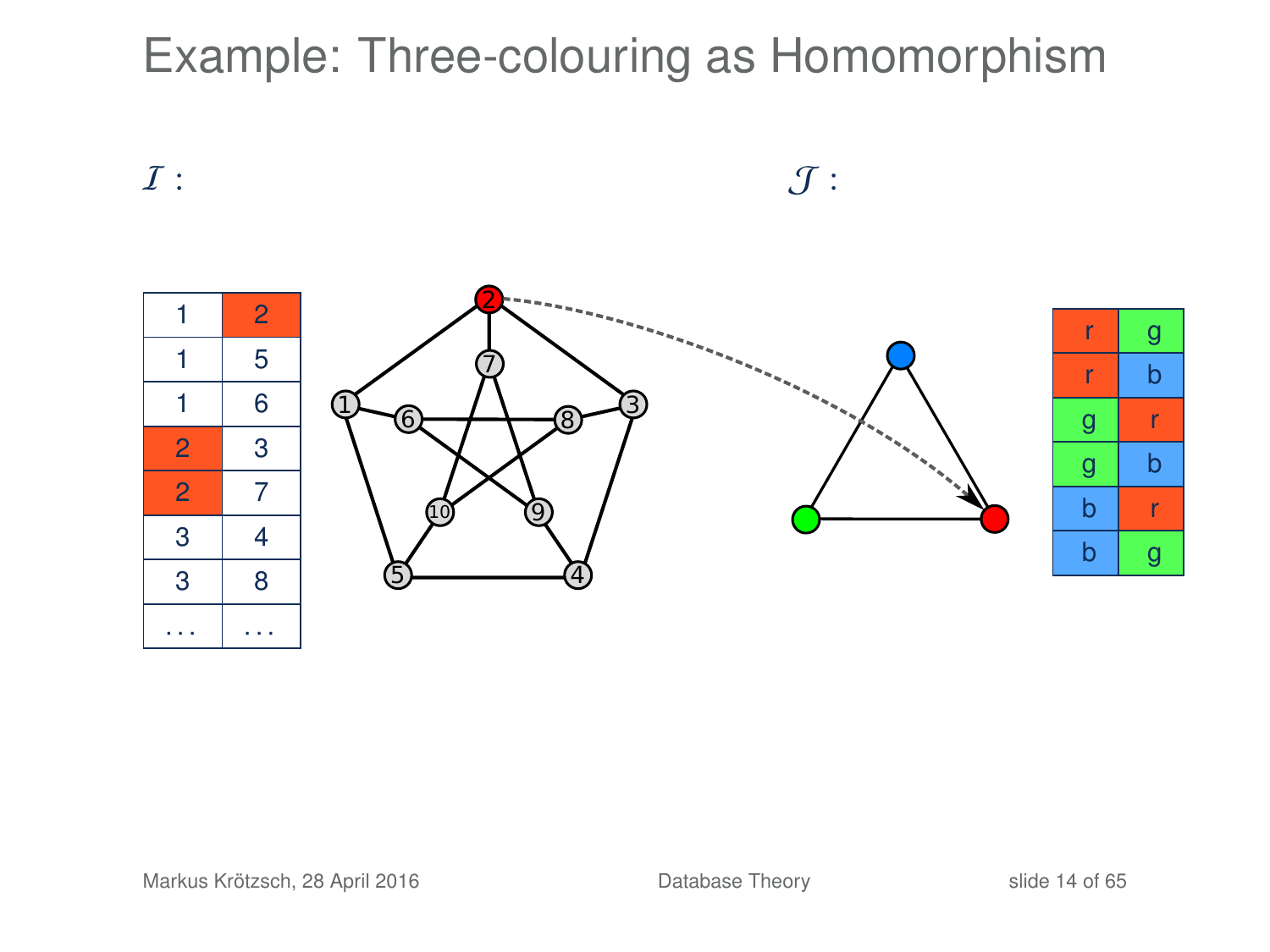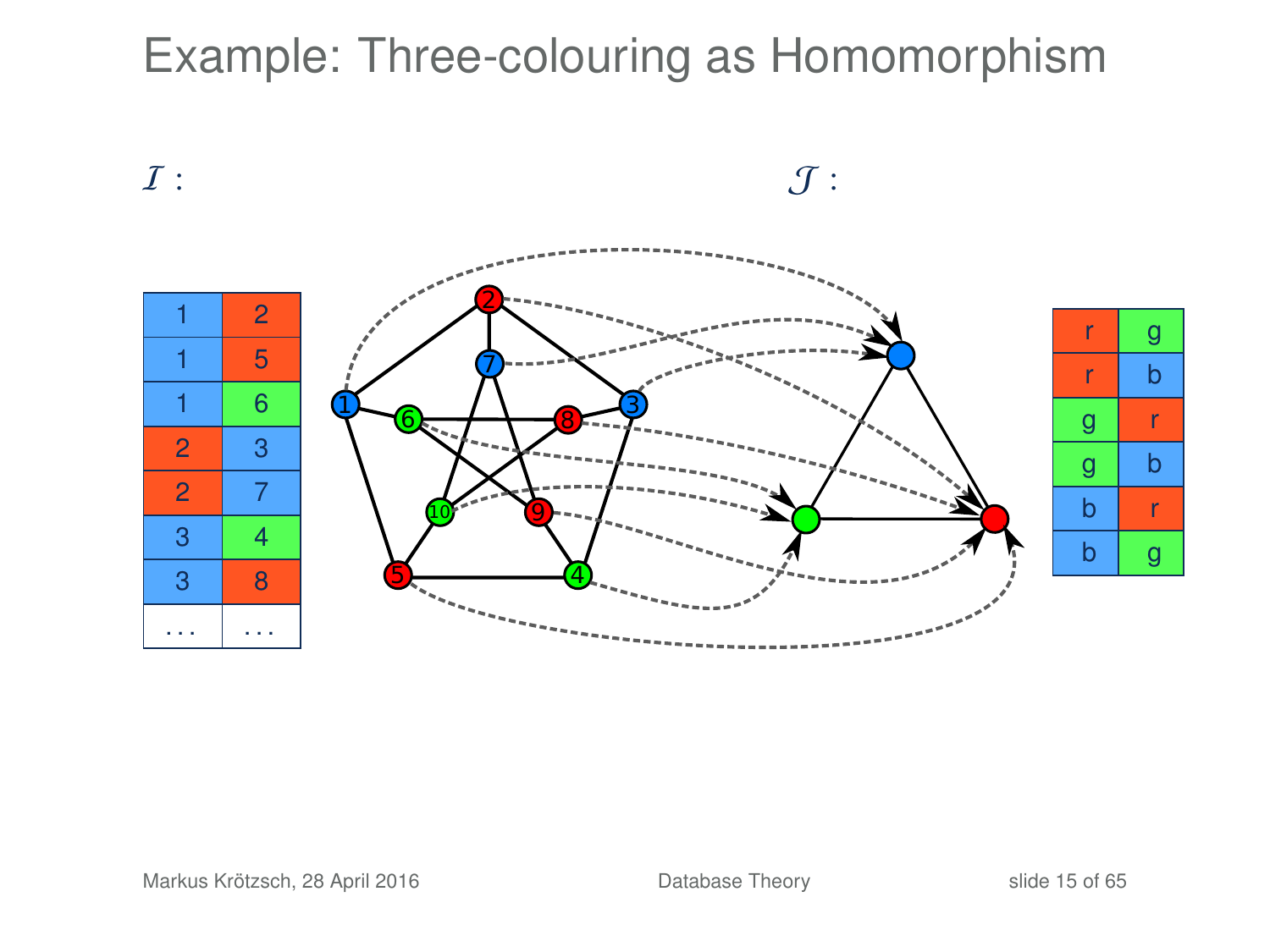

### 3-colouring is NP-hard  $\rightarrow$  the homomorphism problem is NP-hard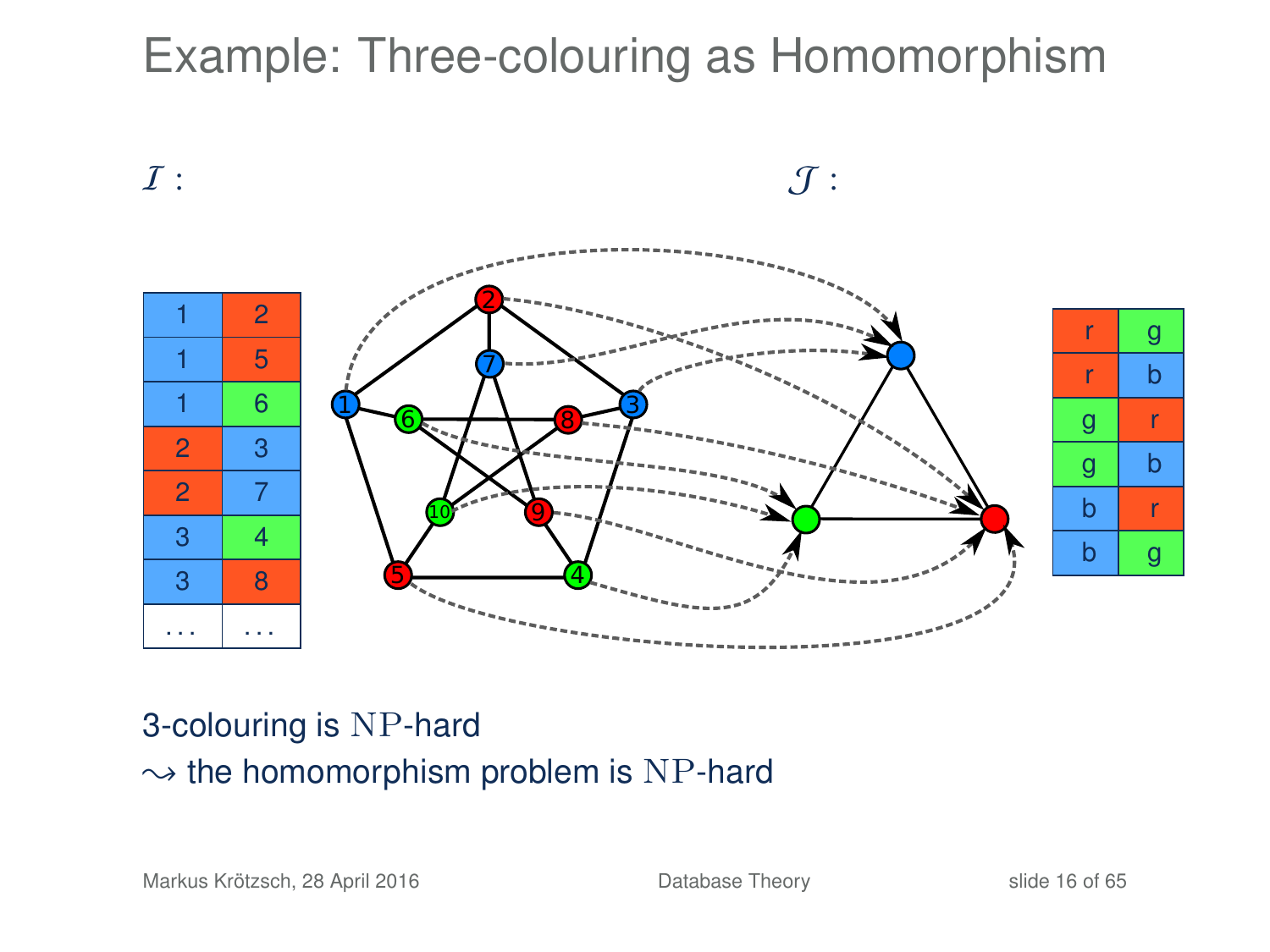## BCQ Answering as Homomorphism Problem

The homomorphism problem can be reduced to BCQ answering:

- A relational structure  $I$  gives rise to a CQ  $Q_I$ : replace domain elements by variables (one-to-one); add one query atom per relational tuple; existentially quantify all variables
- *I* has a homomorphism to *J* if and only if  $J \models Q_I$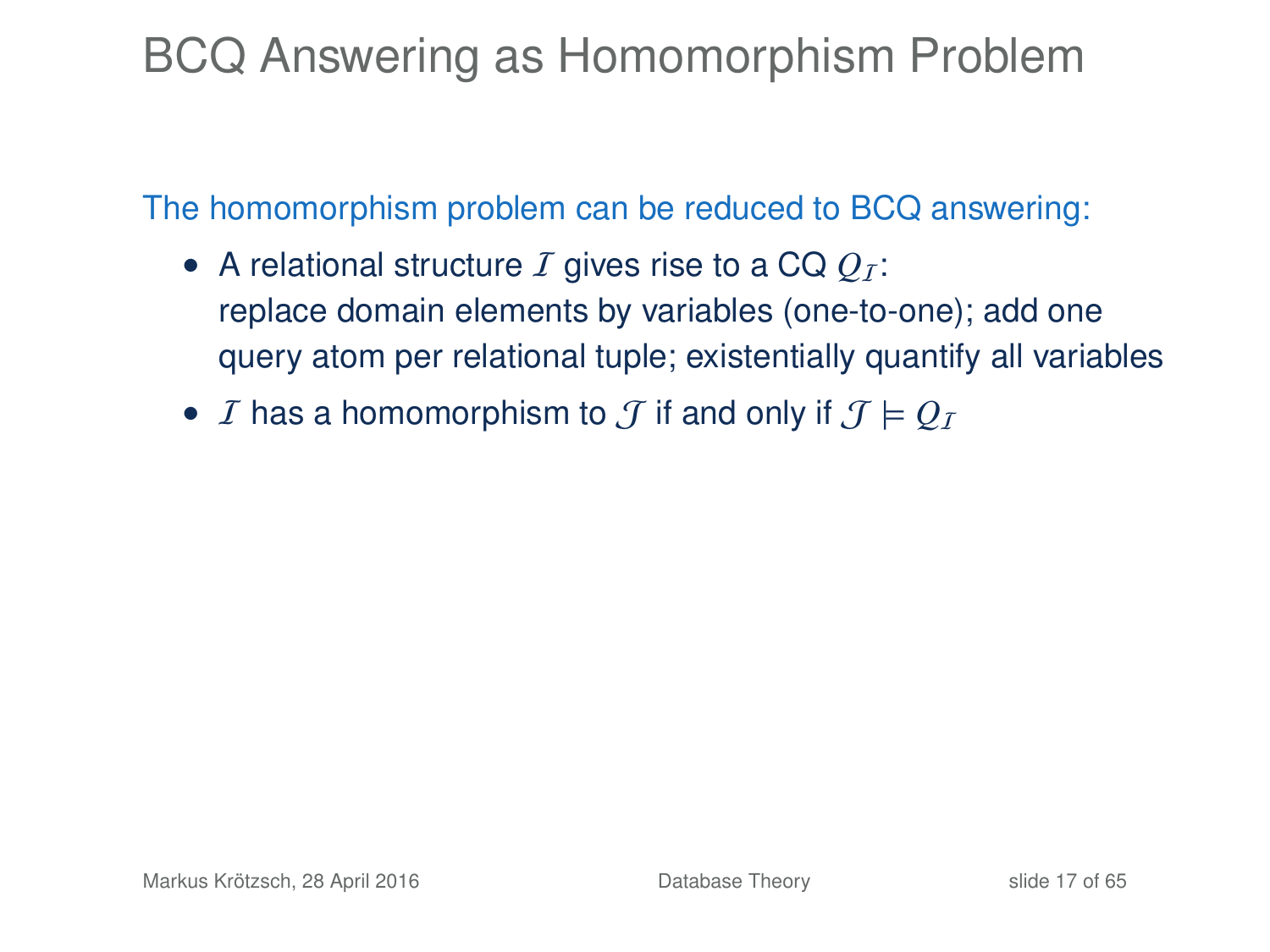## BCQ Answering as Homomorphism Problem

The homomorphism problem can be reduced to BCQ answering:

- A relational structure  $I$  gives rise to a CQ  $Q_I$ : replace domain elements by variables (one-to-one); add one query atom per relational tuple; existentially quantify all variables
- *I* has a homomorphism to *J* if and only if  $J \models Q_I$

BCQ answering can be reduced to the homomorphism problem:

- Clear for BCQs that don't contain constants
- Eliminate query constants *a*: create new relation  $R_a = \{\langle a \rangle\}$ ; replace *a* by a fresh variable *x* and add a query atom  $R_a(x)$
- $\rightarrow$  both problems are equivalent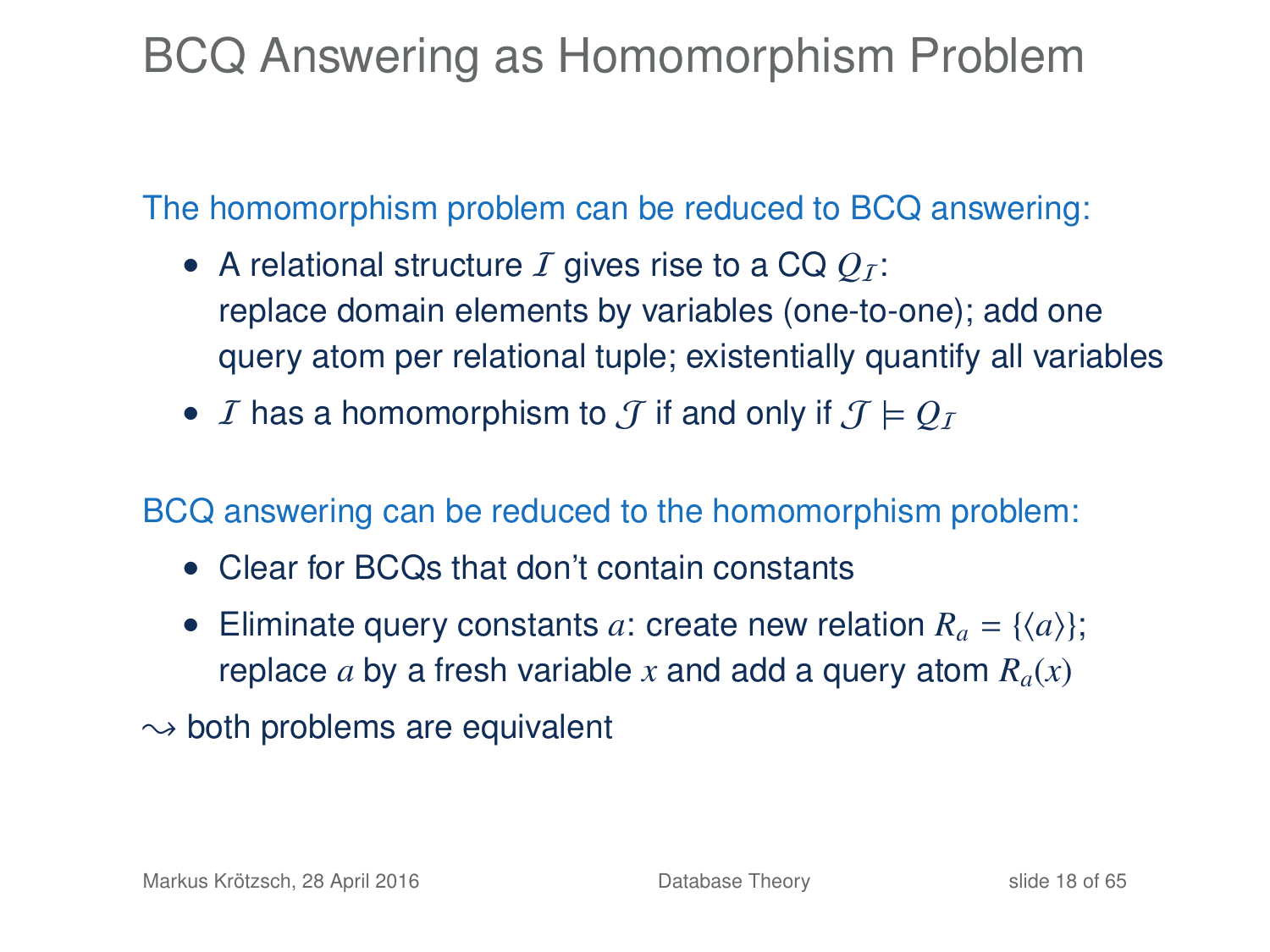## Complexity of Conjunctive Query Answering

We showed that BCQ answering is in NP and that the homomorphism problem is NP-hard, therefore:

### Theorem

#### BCQ answering is

- NP-complete for combined complexity
- NP-complete for query complexity
- $\bullet$  in  $\text{AC}^0$  for data complexity (inherited from FO queries)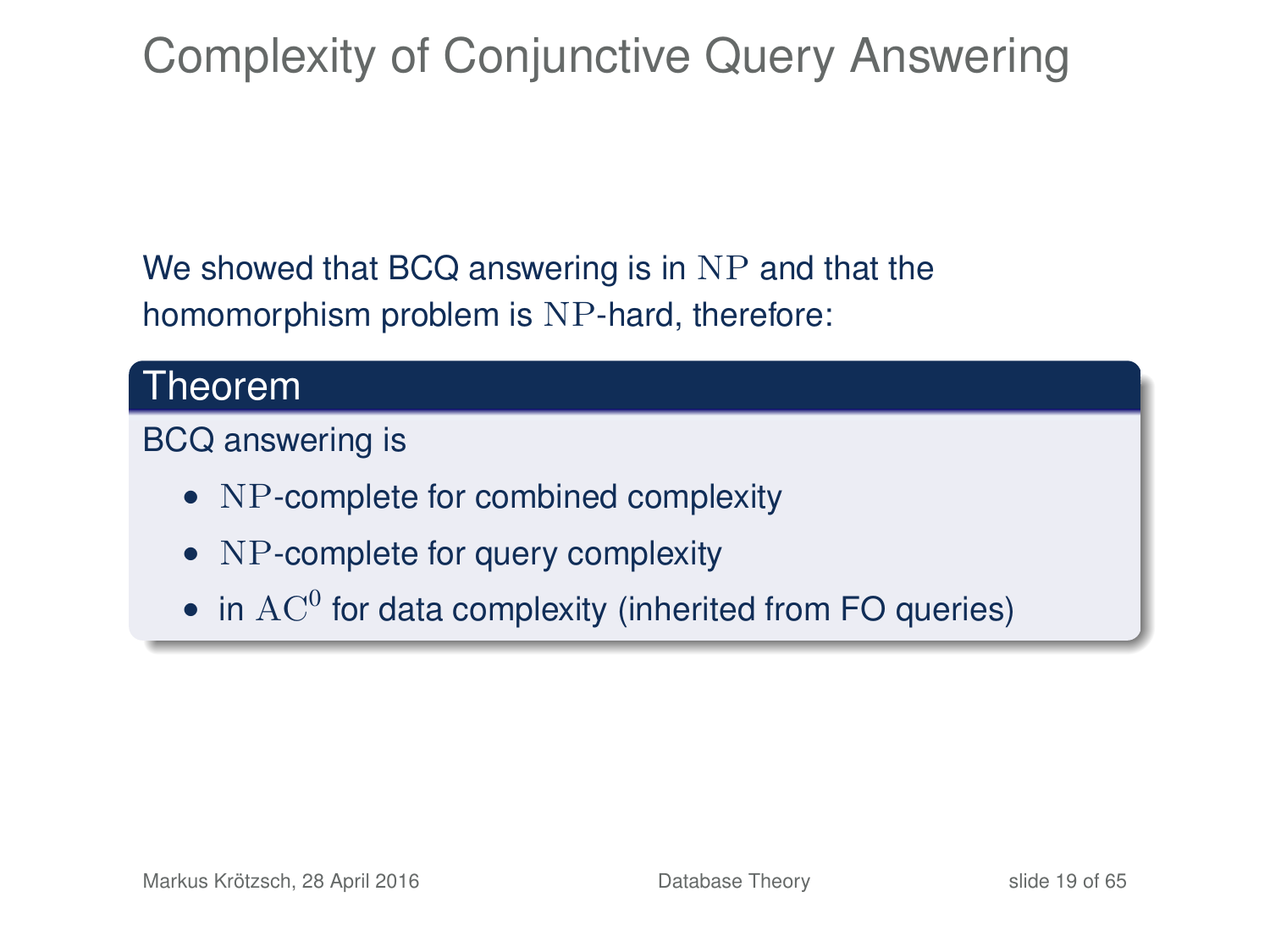## Constraint Satisfaction Problems

Another important problem equivalent to BCQ answering

### **Definition**

A constraint satisfaction problem (CSP) over a domain ∆ is given by a set of variables  $\{x_1, \ldots, x_n\}$  and a set of constraints  ${C_1, \ldots, C_m}$ , where each constraint  $C_i$  has the form  ${X_i, R_i}$  with

- $X_i$  a list of variables from  $\{x_1, \ldots, x_n\}$ ,
- $R_i$  a  $|X_i|$ -ary relation over  $\Delta$ .

A solution to the CSP is an assignment of variables to values from  $\Delta$  such that all constraints are satisfied (=all tuples occur in the respective relations).

 $\rightarrow$  alternative notation for BCQ answering/homomorphism problem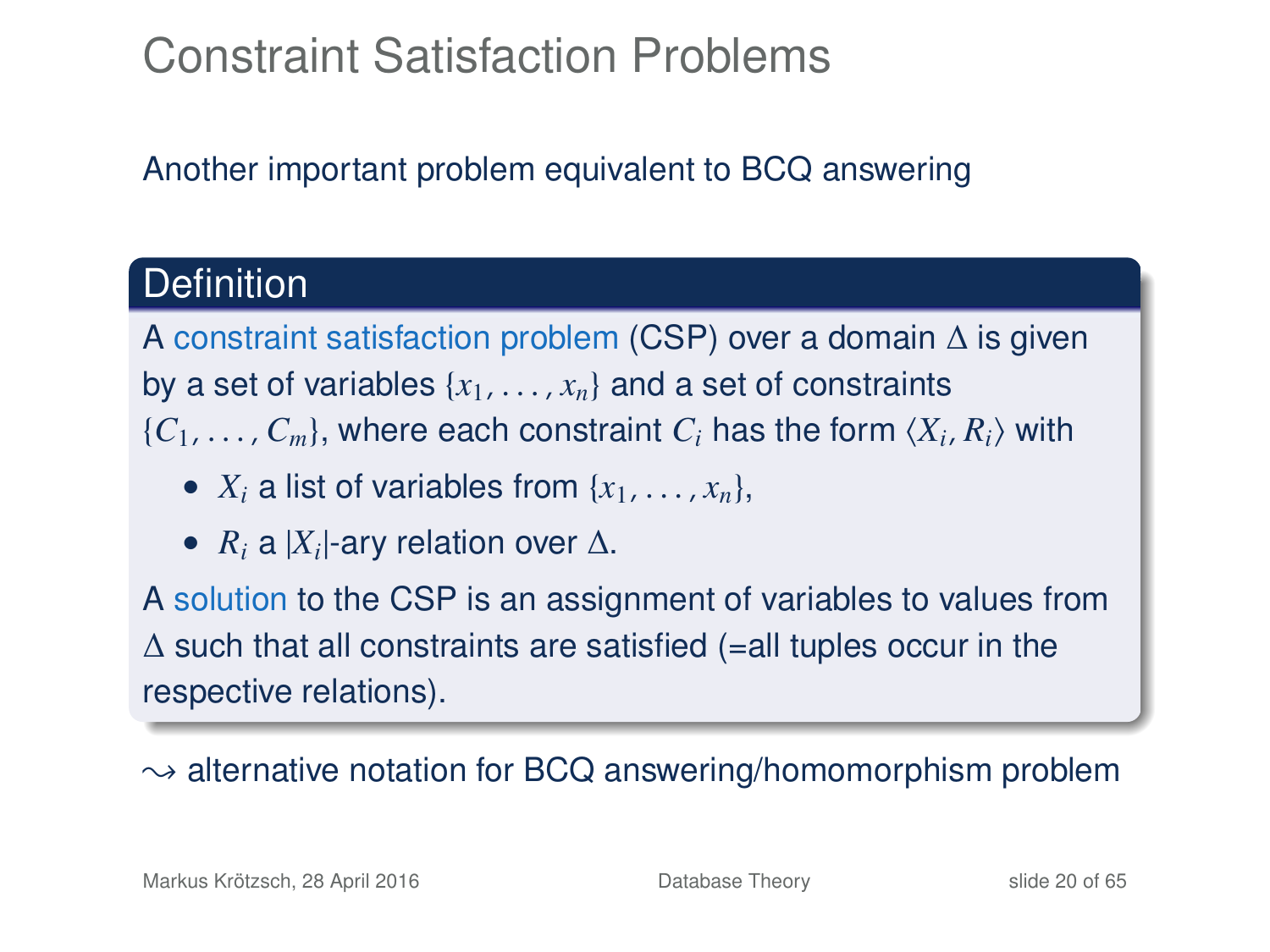### CSP Example

#### A combinatorial crossword puzzle:

Domain:  $\Delta = \{A, \ldots, Z\}$ Variables: *<sup>x</sup>*1, . . . , *<sup>x</sup>*<sup>26</sup>

Constraints:

| $x_1$    | $x_2$    | $x_3$    | $x_4$    | $x_5$    |                | $x_6$    |
|----------|----------|----------|----------|----------|----------------|----------|
| $x_7$    |          |          |          | $x_8$    | x <sub>9</sub> | $x_{10}$ |
| $x_{11}$ | $x_{12}$ | $x_{13}$ |          | $x_{14}$ |                | $x_{15}$ |
| $x_{16}$ |          | $x_{17}$ |          | $x_{18}$ |                | $x_{19}$ |
| $x_{20}$ | $x_{21}$ | $x_{22}$ | $x_{23}$ | $x_{24}$ | $x_{25}$       | $x_{26}$ |

#### 1 vertically:

| H | Е       | $\mathsf{A}$ | $\mathsf{R}$ |   |  |  |
|---|---------|--------------|--------------|---|--|--|
| H | O       | N            | E            |   |  |  |
|   | R       | $\circ$      | N            |   |  |  |
| L | $\circ$ | G            |              | C |  |  |

| horizontally: |   |   |   |   |  |  |  |
|---------------|---|---|---|---|--|--|--|
| H             | А | P | P |   |  |  |  |
|               |   | F | F | R |  |  |  |
|               | A | B | n | R |  |  |  |
|               |   |   | F | R |  |  |  |

. . .

5 vertically:

| R | Α | D |   | O |
|---|---|---|---|---|
| R | Е |   | R | O |
| ٧ | А | c | Н |   |
|   | Е | R | B | Α |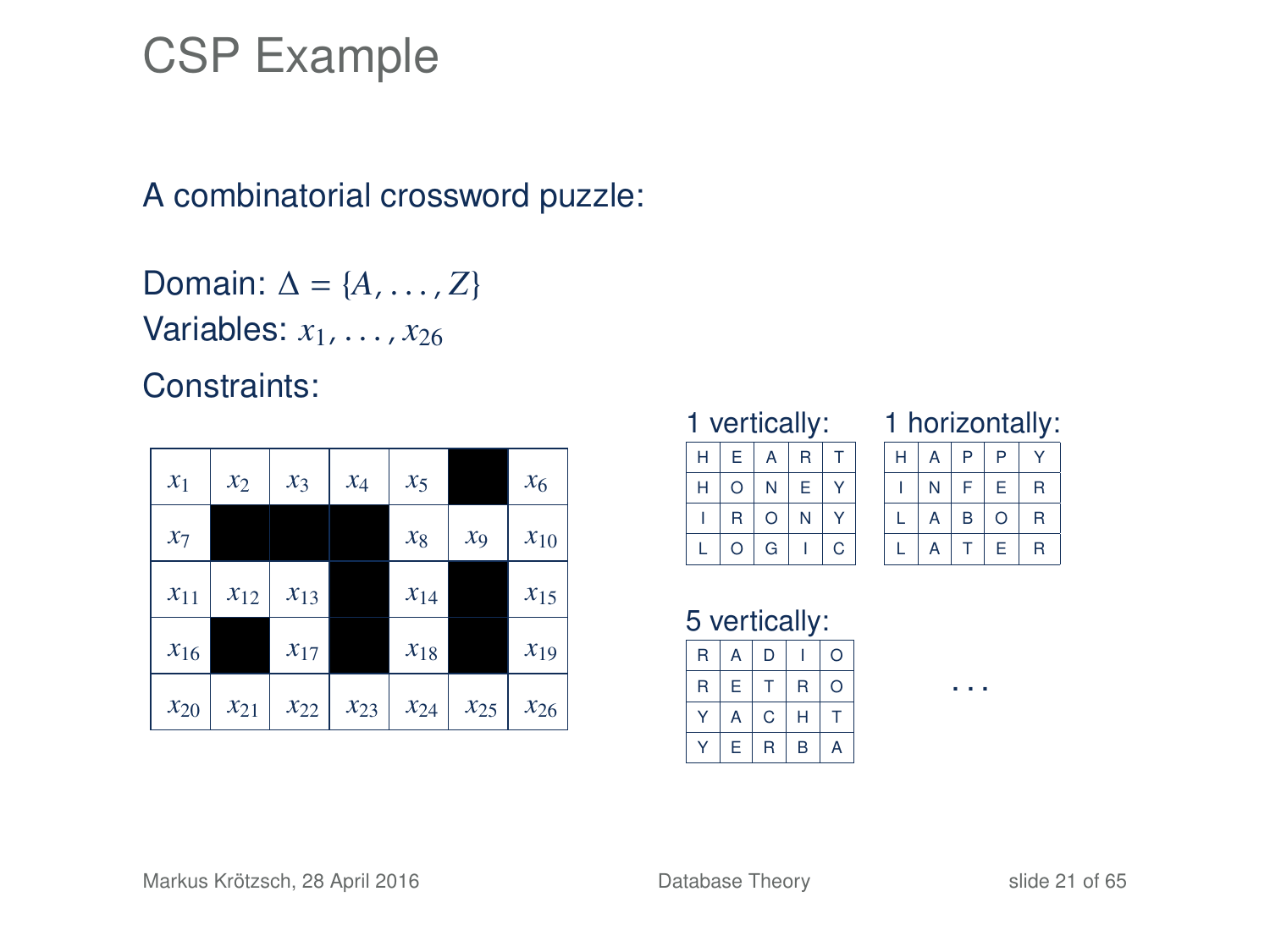## Equivalent Problems

Summing up, the following problems are equivalent:

- Answering a conjunctive query over a database instance
- Finding a homomorphism from a relational structure to another
- Solving a constraint satisfaction problem

Each of these problems is NP-complete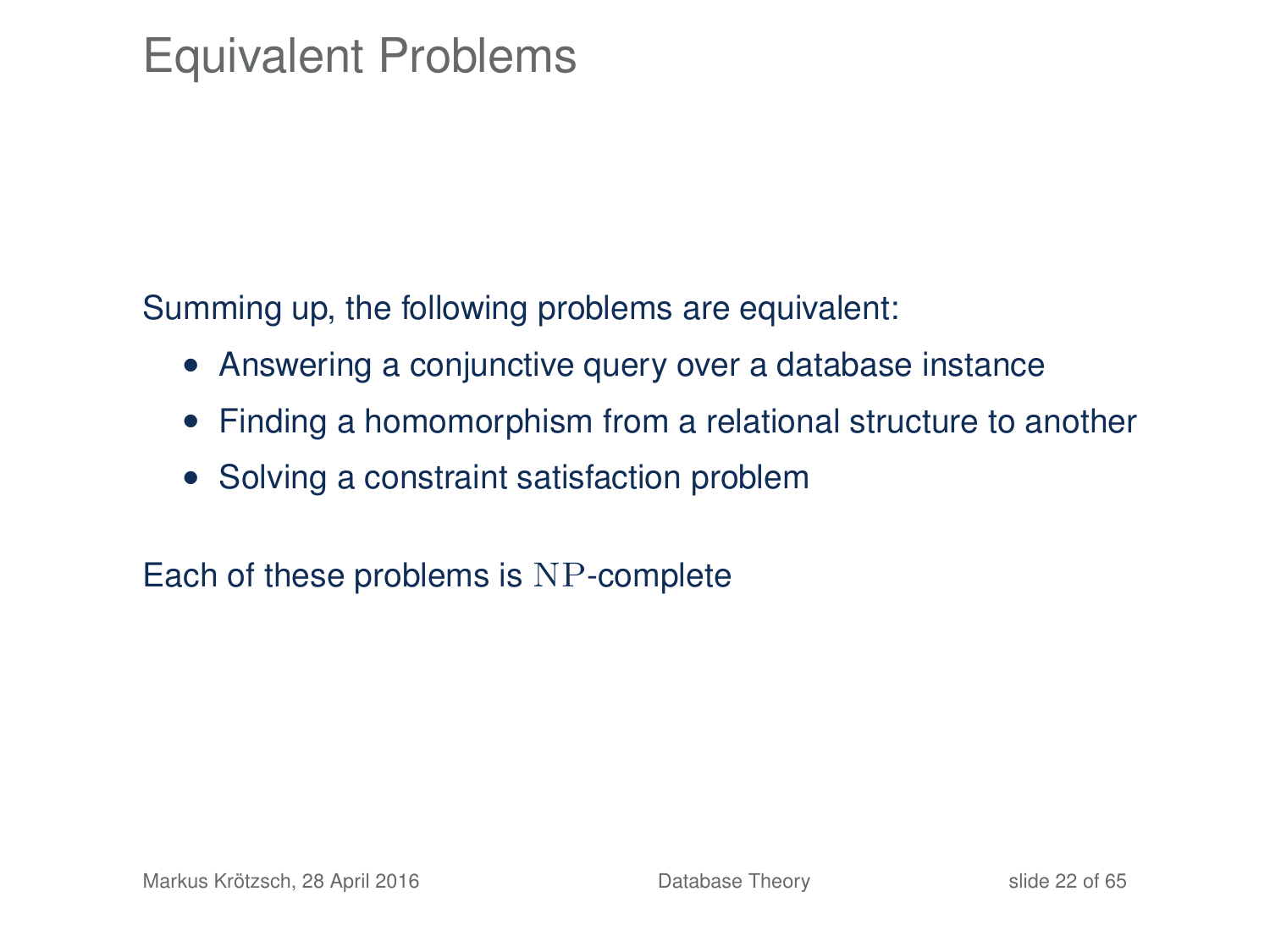NP-complete problems are still intractable  $\rightarrow$  can we do better?

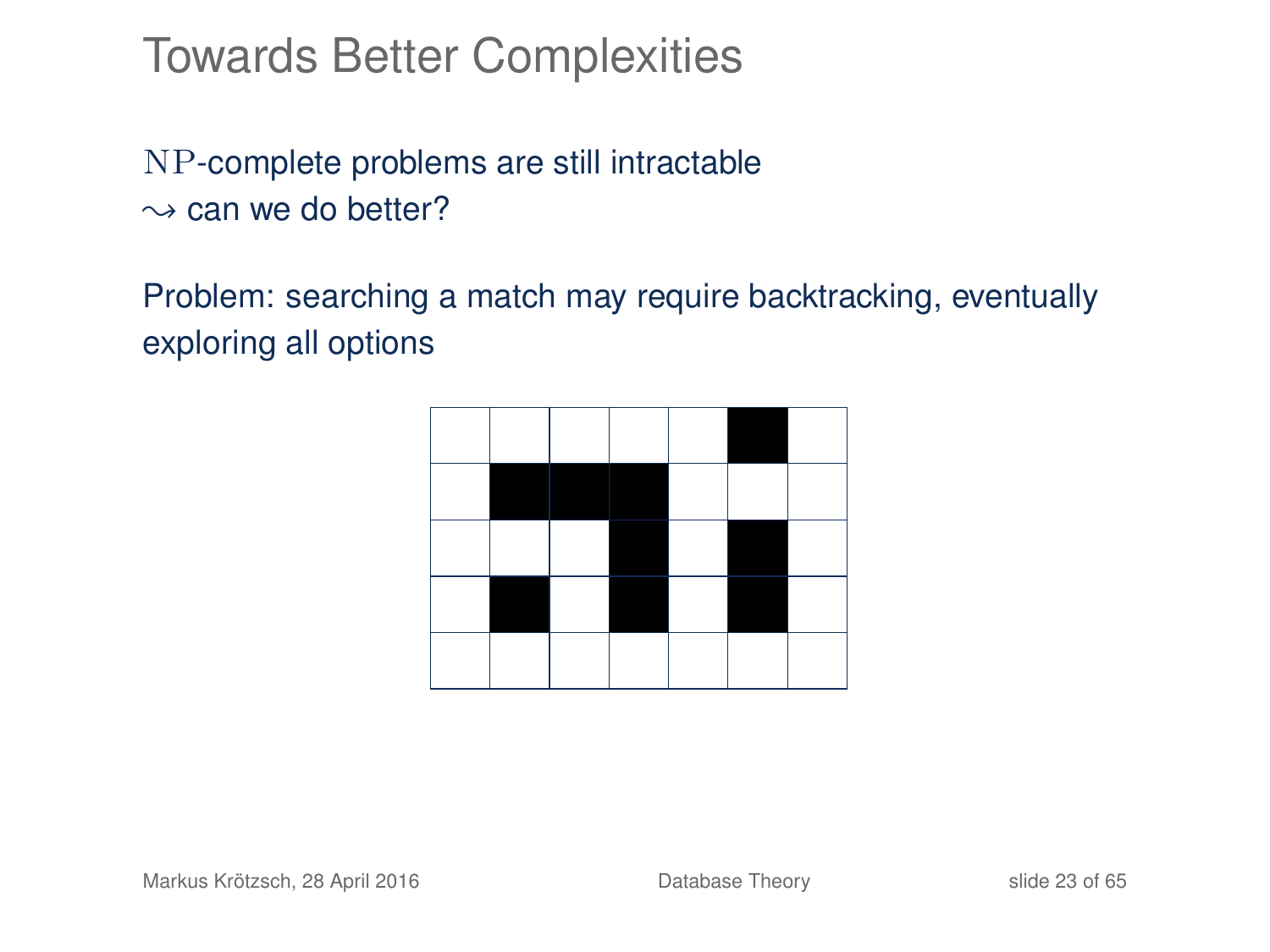NP-complete problems are still intractable  $\rightarrow$  can we do better?

| $\mathsf H$ | A | $\mathsf P$ | $\mathsf P$ | Y |  |
|-------------|---|-------------|-------------|---|--|
|             |   |             |             |   |  |
|             |   |             |             |   |  |
|             |   |             |             |   |  |
|             |   |             |             |   |  |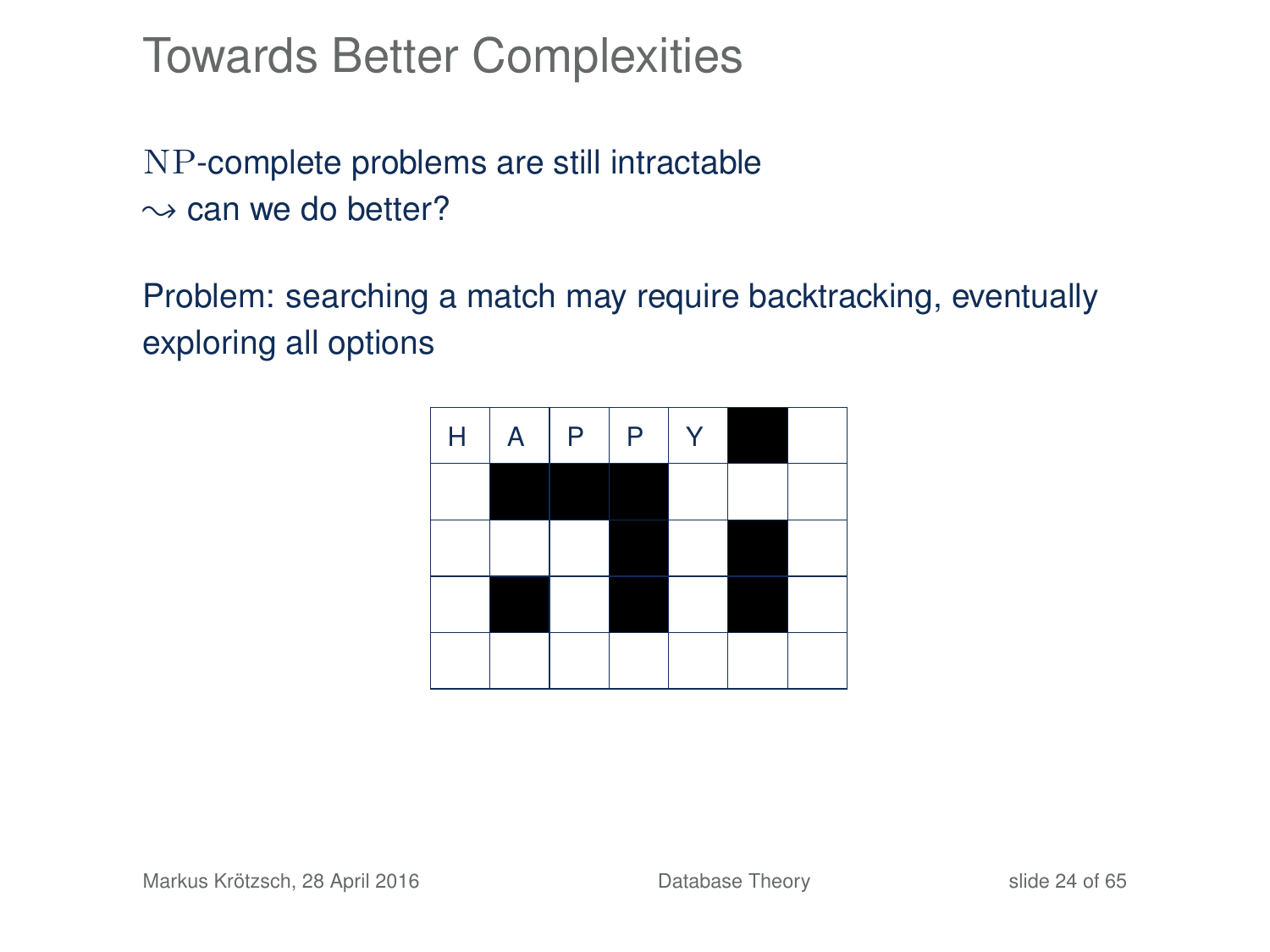NP-complete problems are still intractable  $\rightarrow$  can we do better?

| H                       | A | P | P | $\checkmark$ |  |
|-------------------------|---|---|---|--------------|--|
| $\circ$                 |   |   |   |              |  |
| $\overline{\mathsf{N}}$ |   |   |   |              |  |
| E                       |   |   |   |              |  |
| Ý                       |   |   |   |              |  |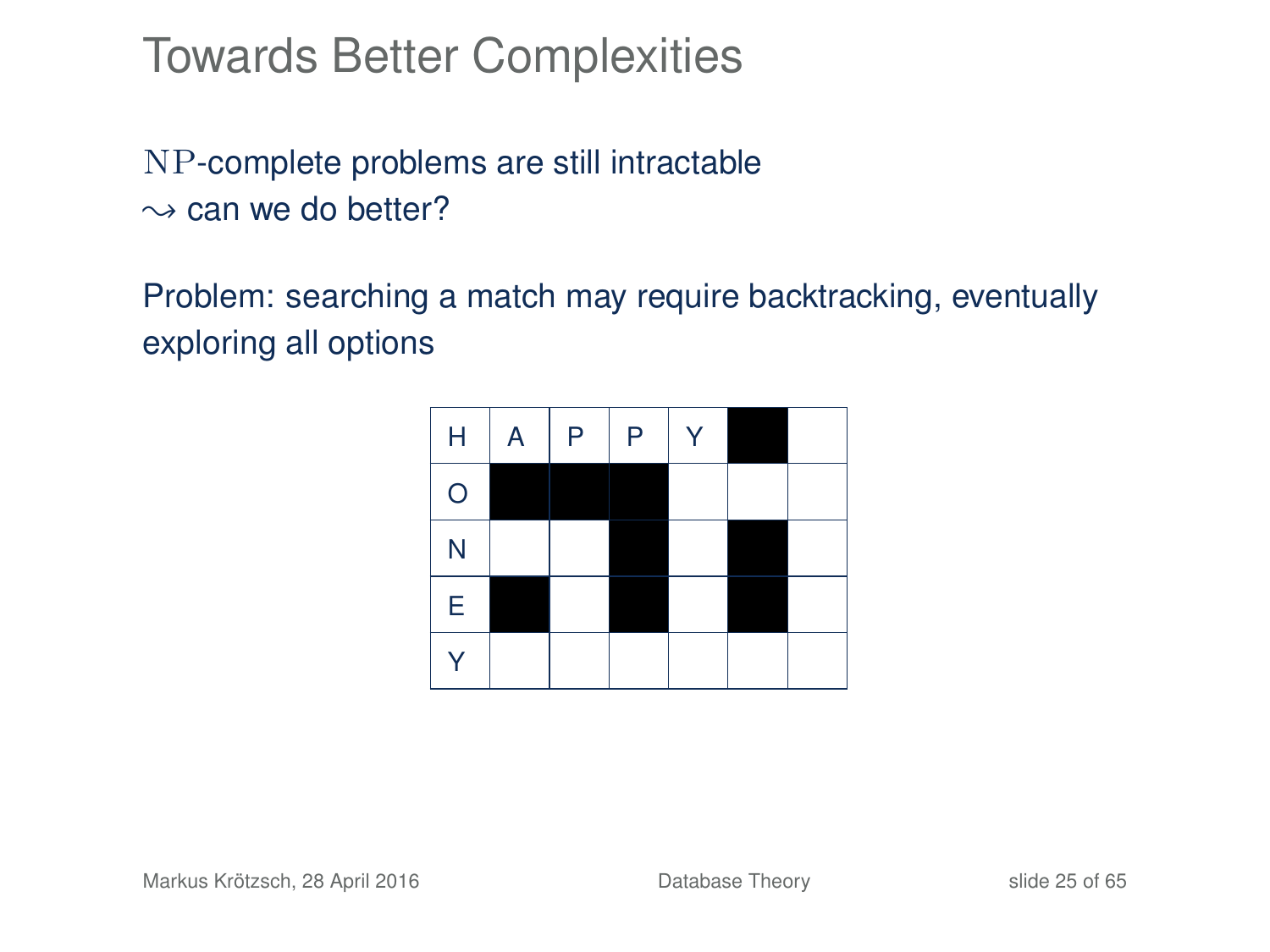NP-complete problems are still intractable  $\rightarrow$  can we do better?

| Н                       | Α | P | P | Y           |  |
|-------------------------|---|---|---|-------------|--|
| $\circ$                 |   |   |   | A           |  |
| $\overline{\mathsf{N}}$ |   |   |   | $\mathbf C$ |  |
| E                       |   |   |   | Н           |  |
| Ý                       |   |   |   | Τ           |  |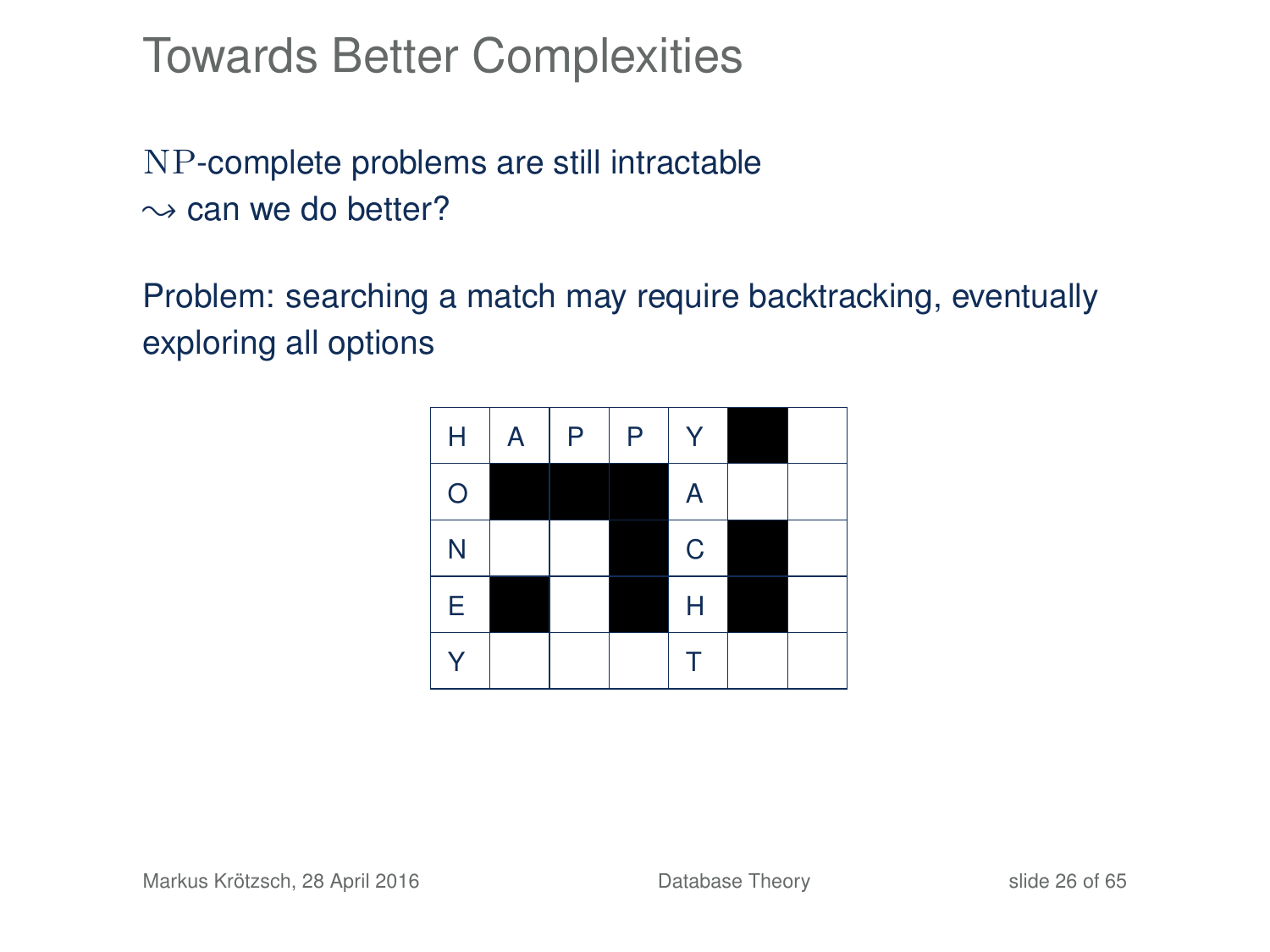NP-complete problems are still intractable  $\rightarrow$  can we do better?

| Н       | A | P | P | Ÿ           |  |
|---------|---|---|---|-------------|--|
| $\circ$ |   |   |   | A           |  |
| N       | Е | W |   | $\mathbf C$ |  |
| Ė       |   |   |   | Н           |  |
| Ý       |   |   |   | Τ           |  |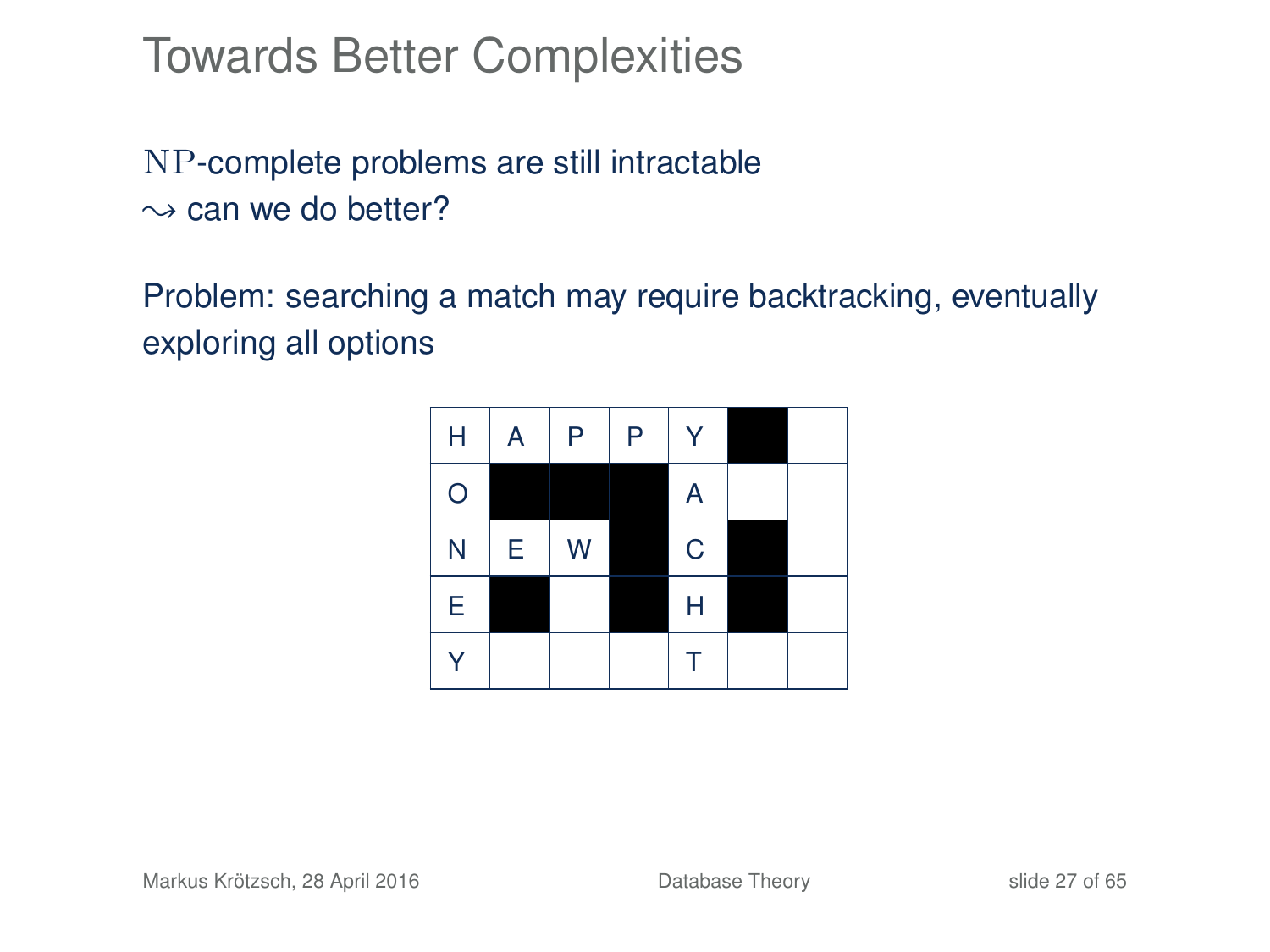NP-complete problems are still intractable  $\rightarrow$  can we do better?

| Н       | A | P | P | Ÿ           |  |
|---------|---|---|---|-------------|--|
| $\circ$ |   |   |   | A           |  |
| N       | Е | W |   | $\mathbf C$ |  |
| Ė       |   | A |   | Н           |  |
| Ý       |   | Ý |   | Τ           |  |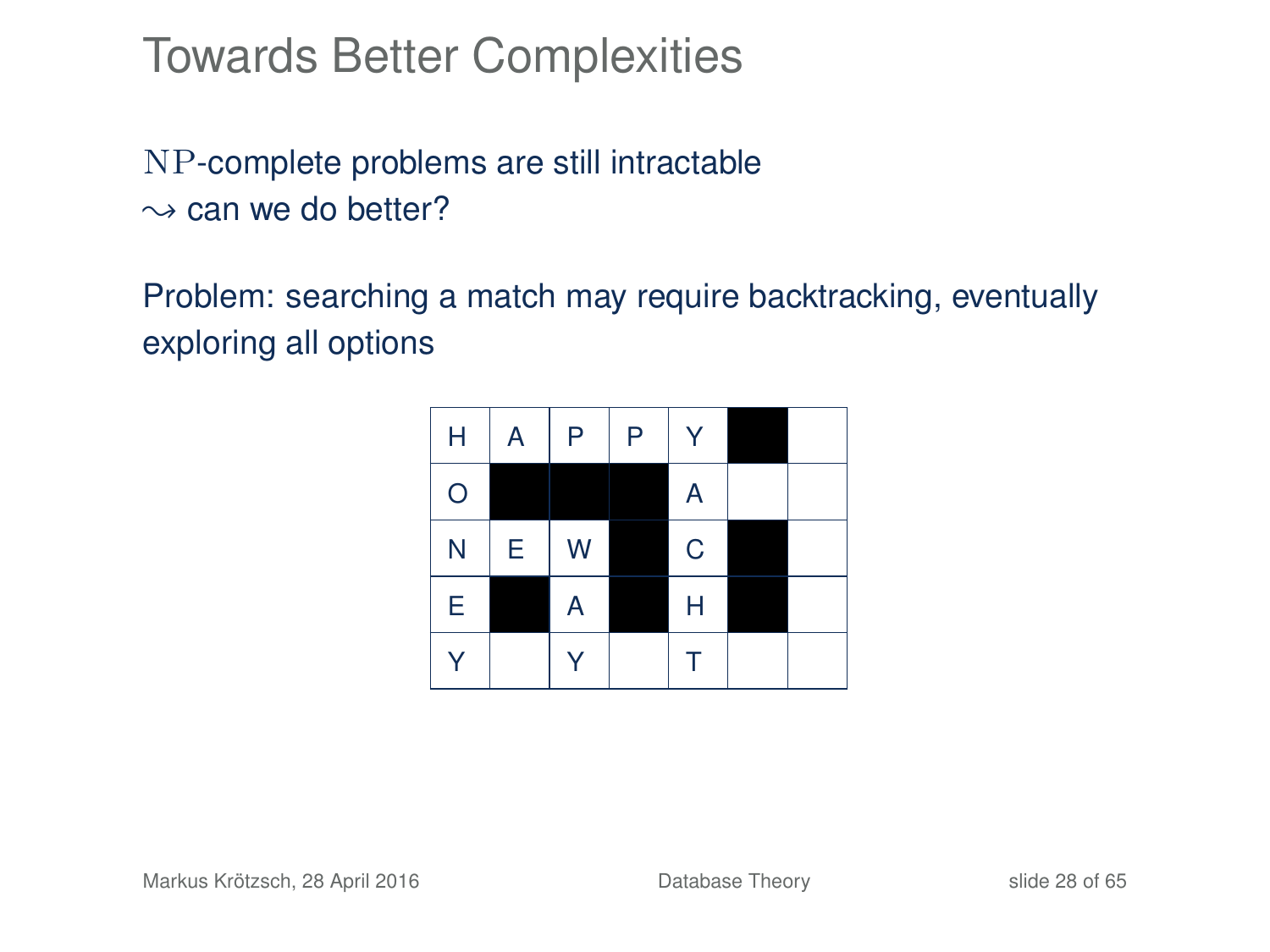NP-complete problems are still intractable  $\rightarrow$  can we do better?

| Н       | Α | P | P | Ÿ           |  |
|---------|---|---|---|-------------|--|
| $\circ$ |   |   |   | A           |  |
| N       | E | W |   | $\mathsf C$ |  |
| Ė       |   | A |   | Н           |  |
| Ŷ       |   |   |   |             |  |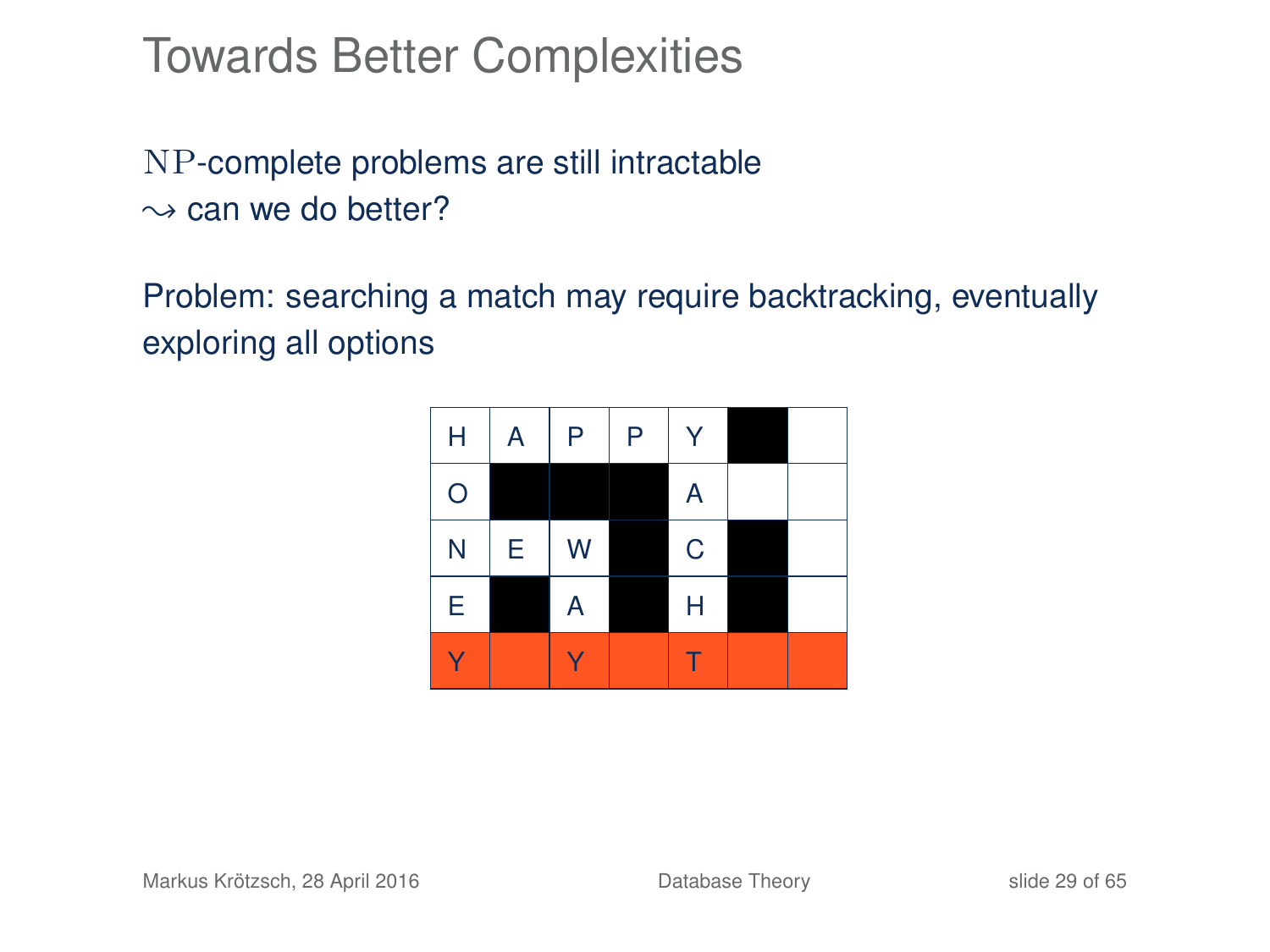NP-complete problems are still intractable  $\rightarrow$  can we do better?

Problem: searching a match may require backtracking, eventually exploring all options



Intuition: life would be easier if we would not have to go back so much . . .  $\rightarrow$  the problem is with the cycles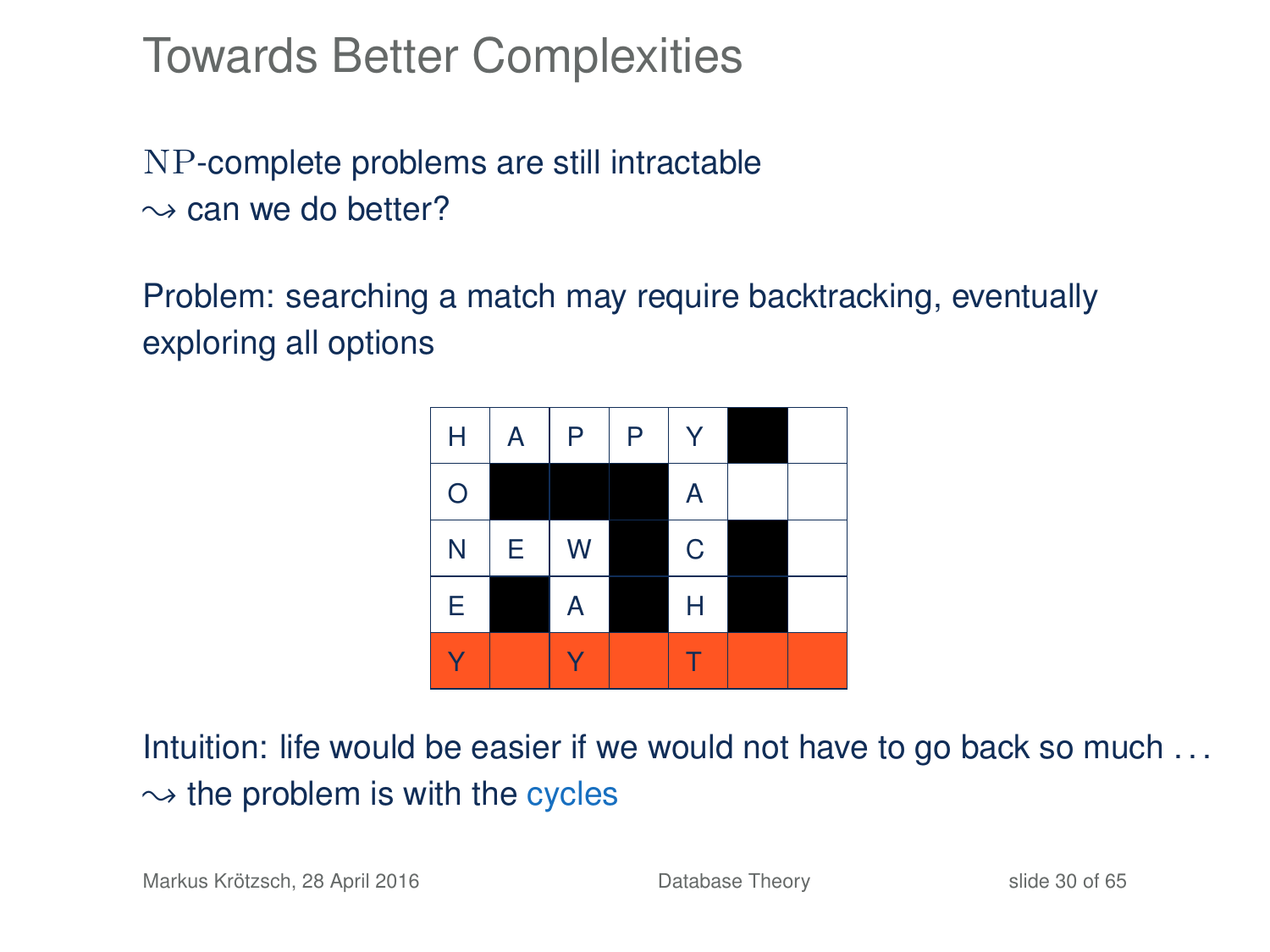### Example: Cyclic CQs

"Is there a child whose parents are married with each other?"

 $\exists y_c, y_m, y_f$ .mother( $y_c, y_m$ ) ∧ father( $y_c, y_f$ ) ∧ married( $y_m, y_f$ )



#### $\sim$  cyclic query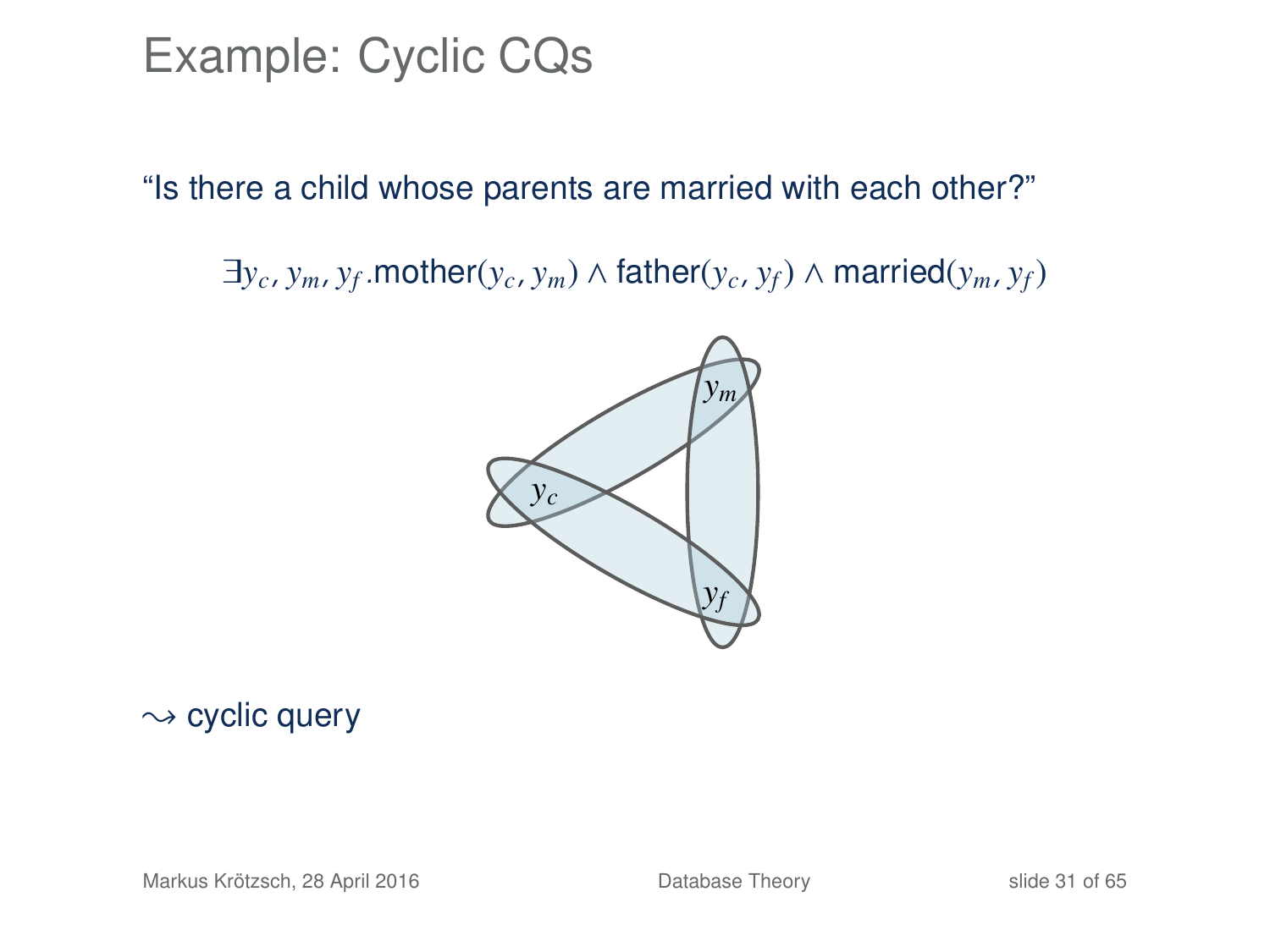### Example: Acyclic CQs

#### "Is there a child whose parents are married with someone?"

 $\exists y_c, y_m, y_f, y_{mm}, y_{mf}.$  mother $(y_c, y_m) \wedge$  father $(y_c, y_f) \wedge$  $\text{married}(y_m, y_{mm}) \wedge \text{married}(y_{mf}, y_f)$ 



 $\rightsquigarrow$  acyclic query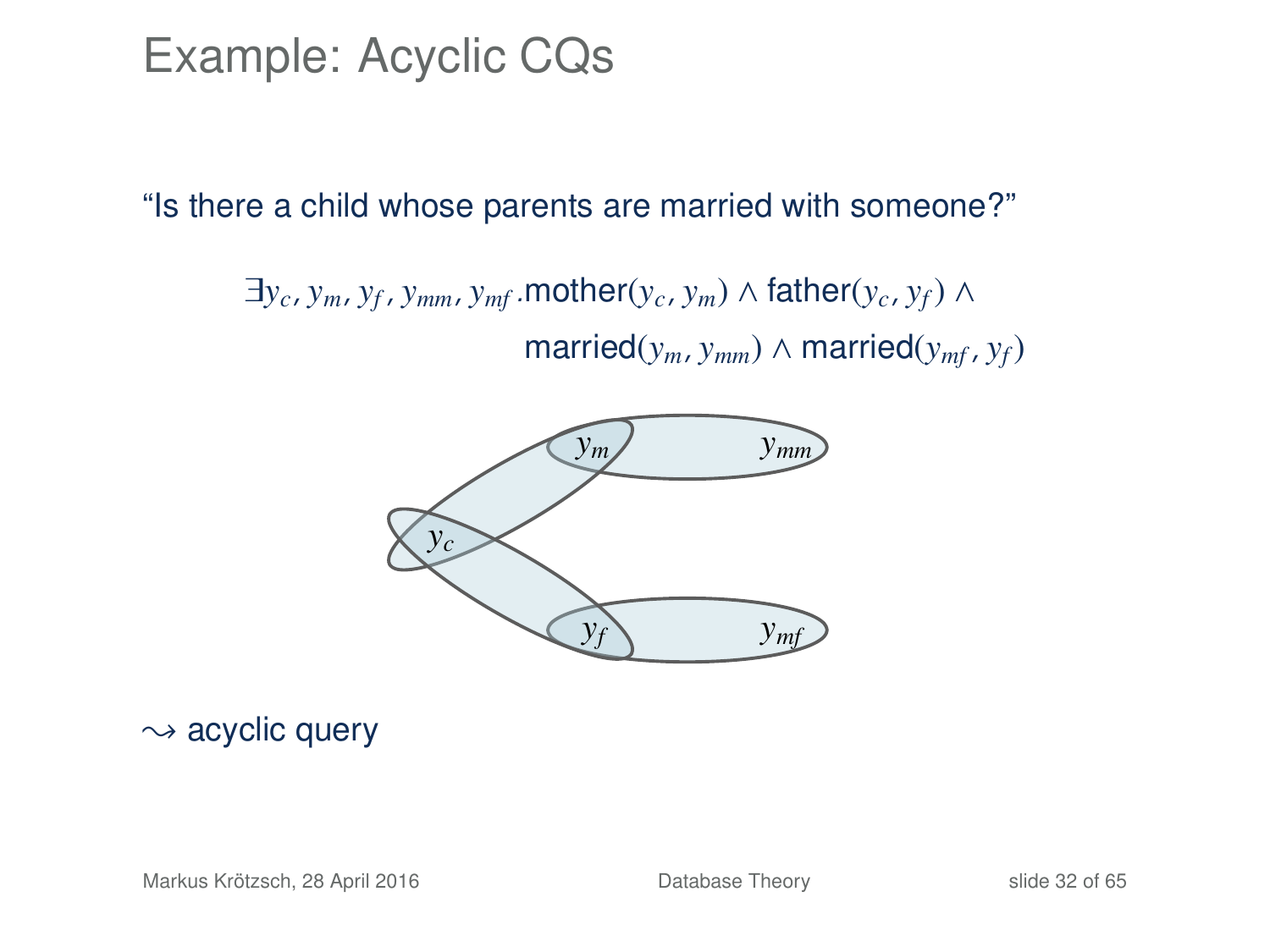## Defining Acyclic Queries

Queries in general are hypergraphs  $\rightarrow$  What does "acyclic" mean?





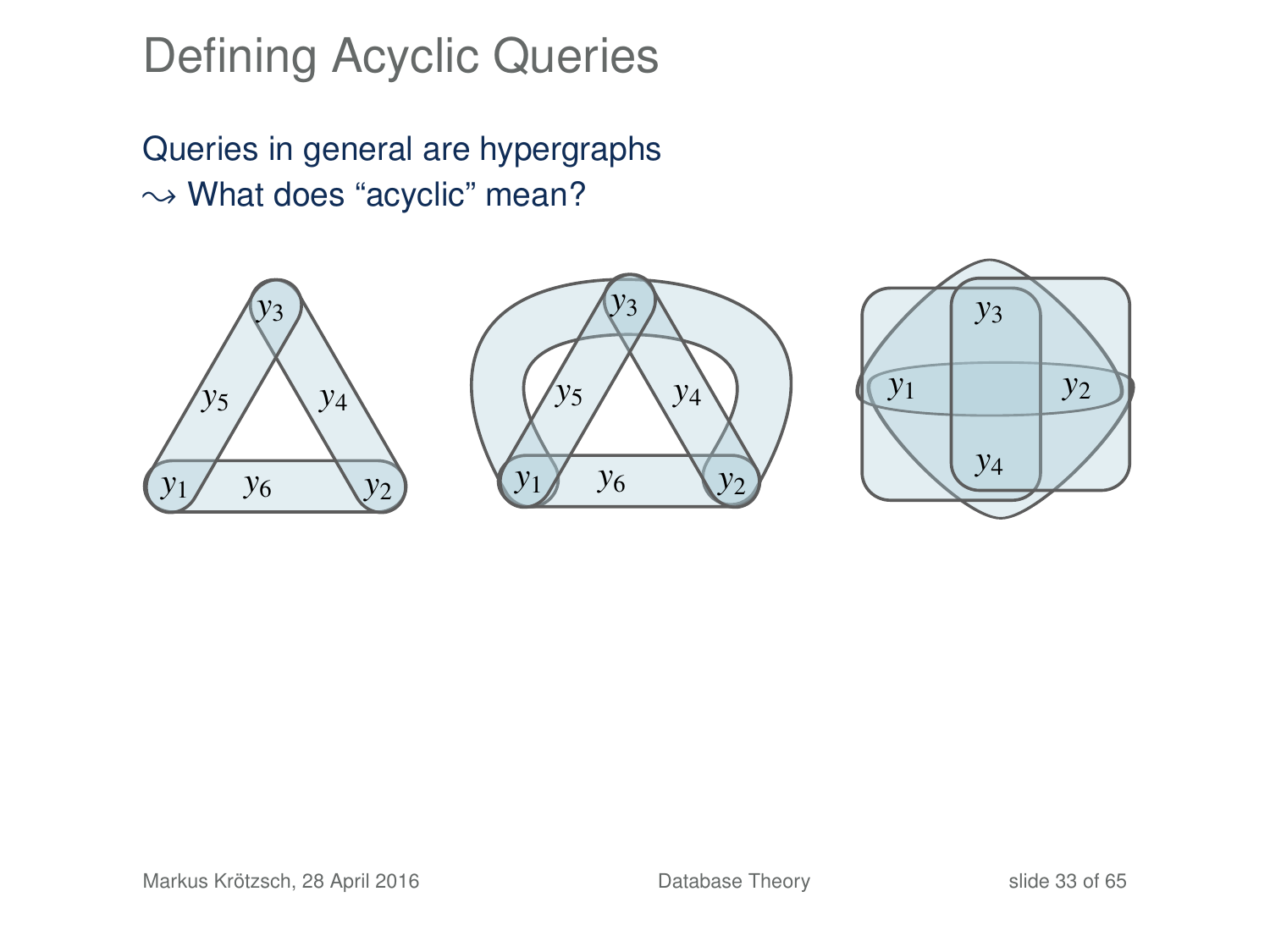## Defining Acyclic Queries

Queries in general are hypergraphs  $\rightarrow$  What does "acyclic" mean?



View hypergraphs as graphs to check acyclicity?

- Primal graph: same vertices; edges between each pair of vertices that occur together in a hyperedge
- Incidence graph: vertices and hyperedges as vertices, with edges to mark incidence (bipartite graph)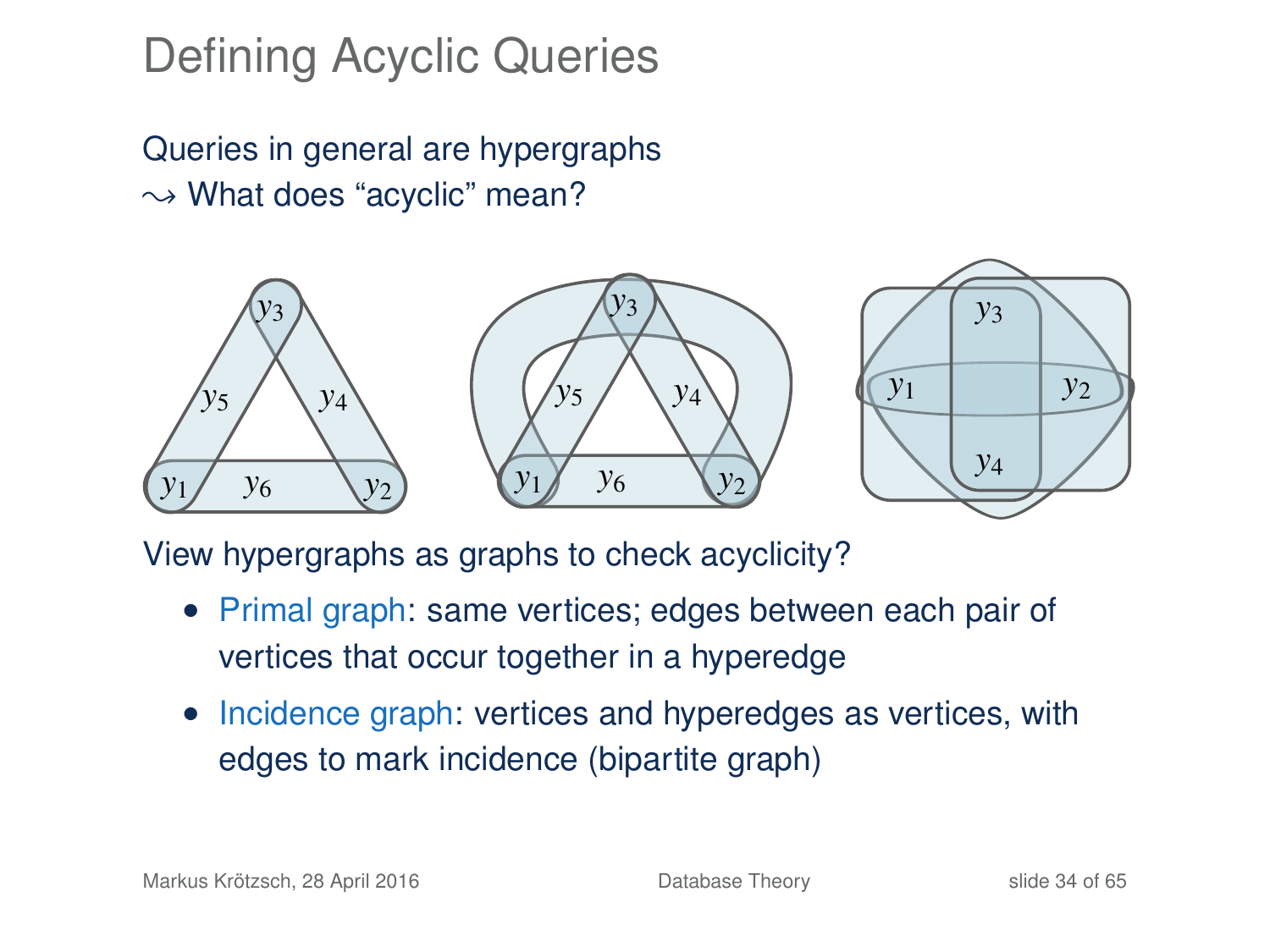## Defining Acyclic Queries

Queries in general are hypergraphs  $\rightarrow$  What does "acyclic" mean?



View hypergraphs as graphs to check acyclicity?

- Primal graph: same vertices; edges between each pair of vertices that occur together in a hyperedge
- Incidence graph: vertices and hyperedges as vertices, with edges to mark incidence (bipartite graph)

However: both graphs have cycles in almost all cases

Markus Krötzsch, 28 April 2016 **[Database Theory](#page-0-0)** Slide 35 of 65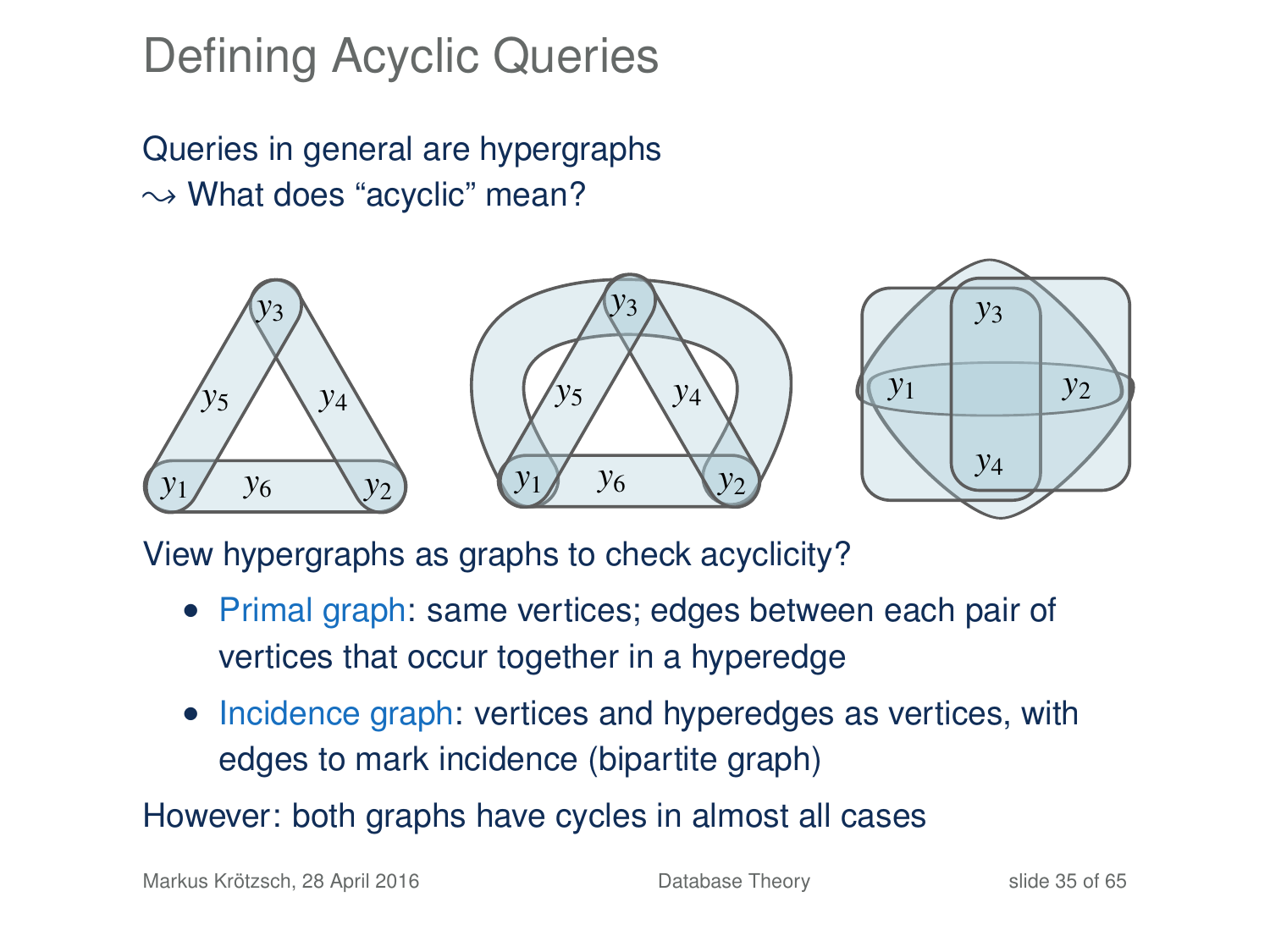## Acyclic Hypergraphs

GYO-reduction algorithm to check acyclicity: (after Graham [1979] and Yu & Özsoyoğlu [1979])

Input: hypergraph  $H = \langle V, E \rangle$  (we don't need relation labels here) Output: GYO-reduct of *H*

Apply the following simplification rules as long as possible:

- (1) Delete all vertices that occur in at most one hyperedge
- (2) Delete all hyperedges that are empty or that are contained in other hyperedges

### **Definition**

A hypergraph is acyclic if its GYO-reduct is  $\langle \emptyset, \emptyset \rangle$ . A CQ is acyclic if its associated hypergraph is.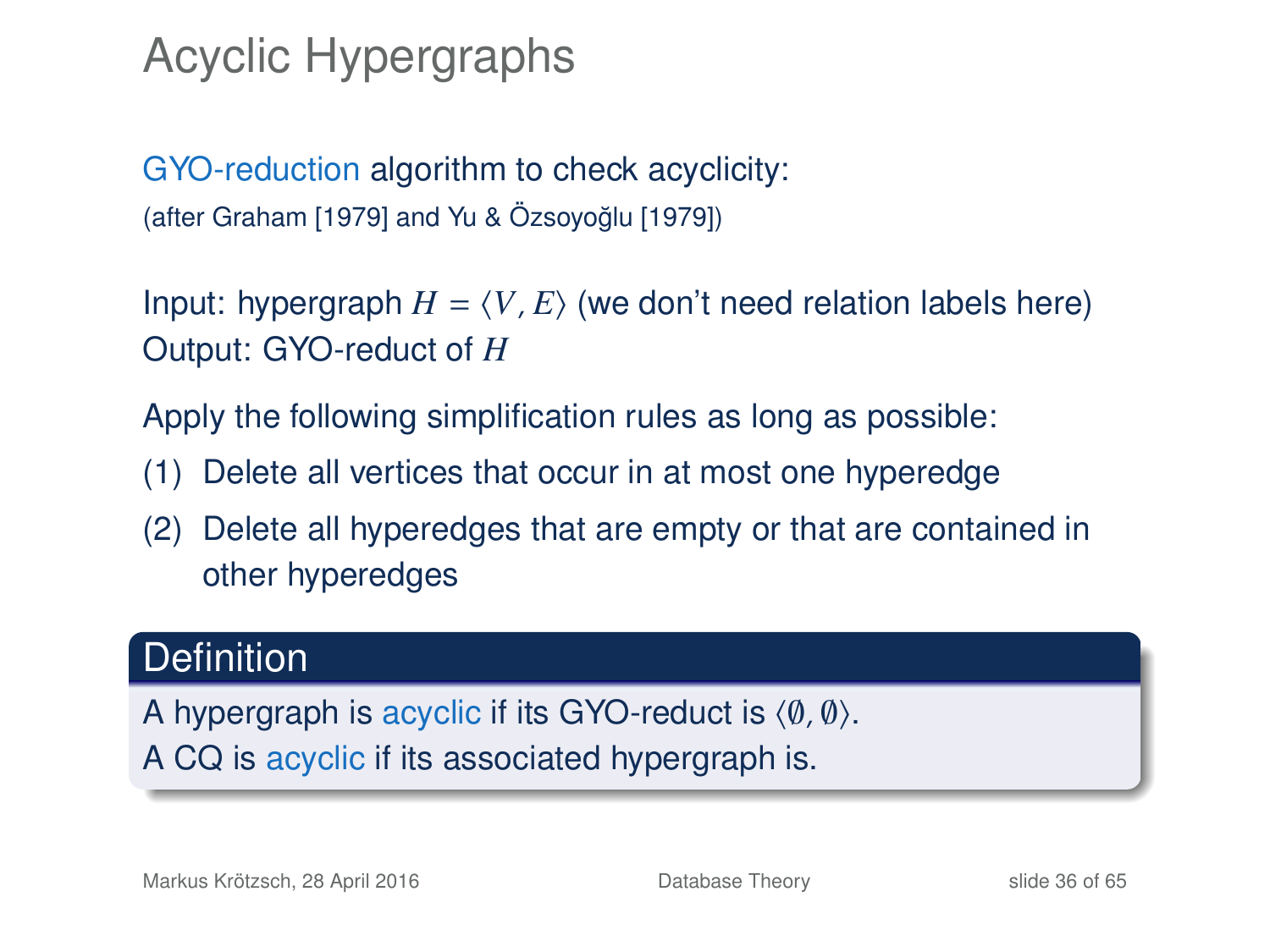### Example 1: GYO-Reduction



Markus Krötzsch, 28 April 2016 **[Database Theory](#page-0-0)** Slide 37 of 65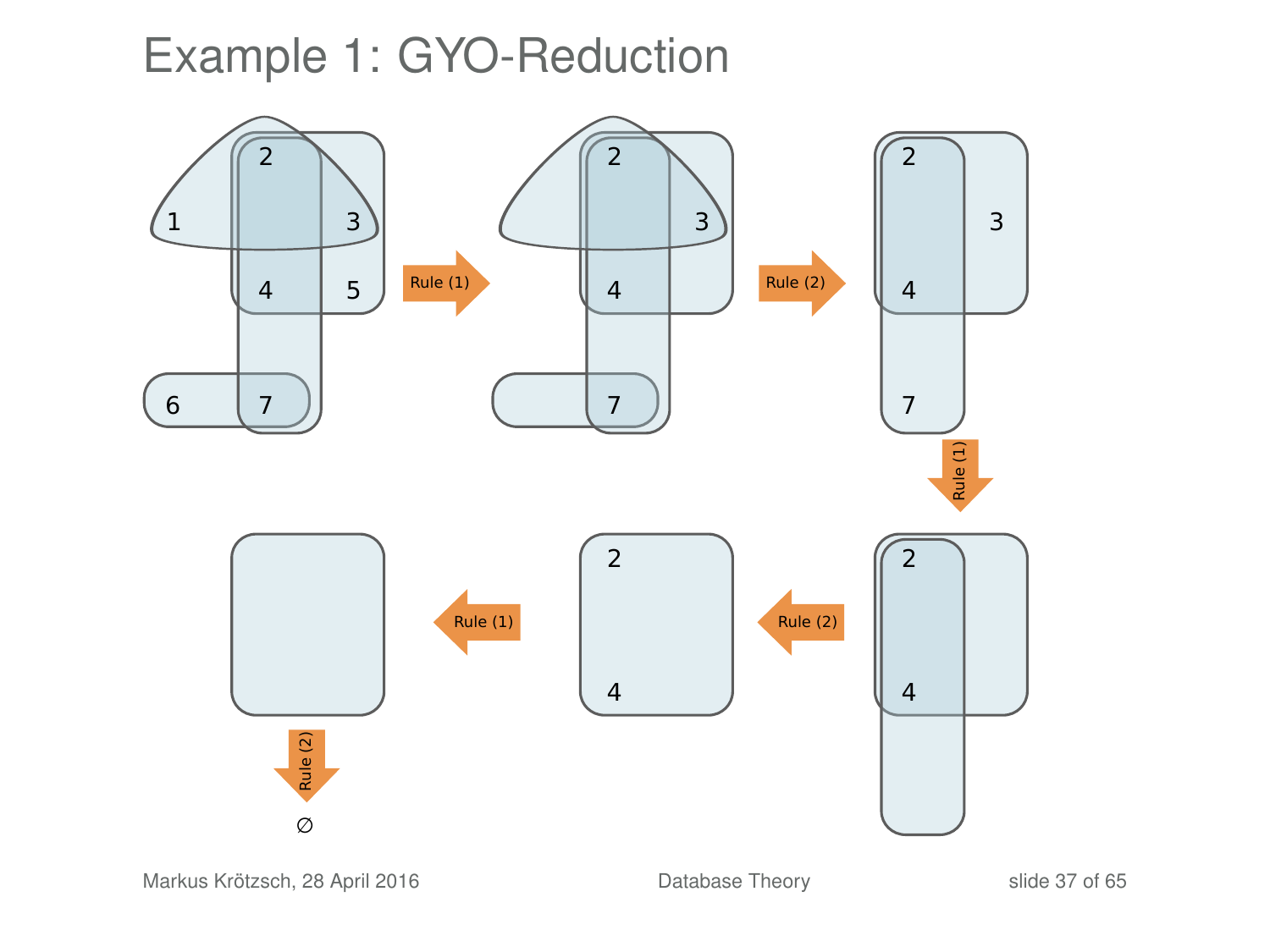## Example 2: GYO-Reduction

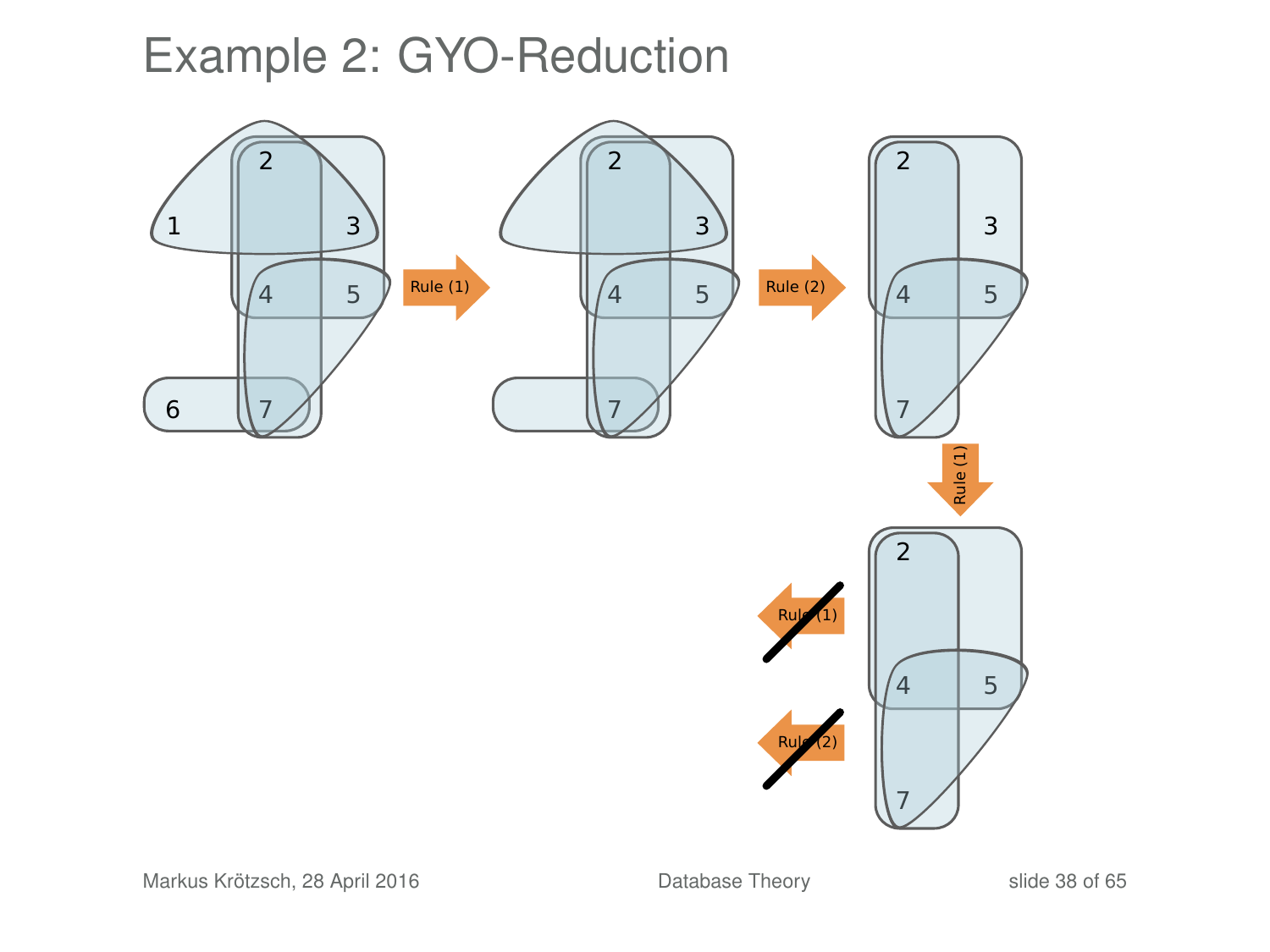Alternative Version of GYO-Reduction

An ear of a hypergraph  $\langle V, E \rangle$  is a hyperedge  $e \in E$  that satisfies one of the following:

- (1) there is an edge  $e' \in E$  such that  $e \neq e'$  and every vertex of  $e$  is either only in *e* or also in *e'*, or
- (2) *e* has no intersection with any other hyperedge.



#### $\rightarrow$  edges  $\langle 4, 5, 6 \rangle$  and  $\langle 7, 8, 9 \rangle$  are ears

Markus Krötzsch, 28 April 2016 **[Database Theory](#page-0-0)** Slide 39 of 65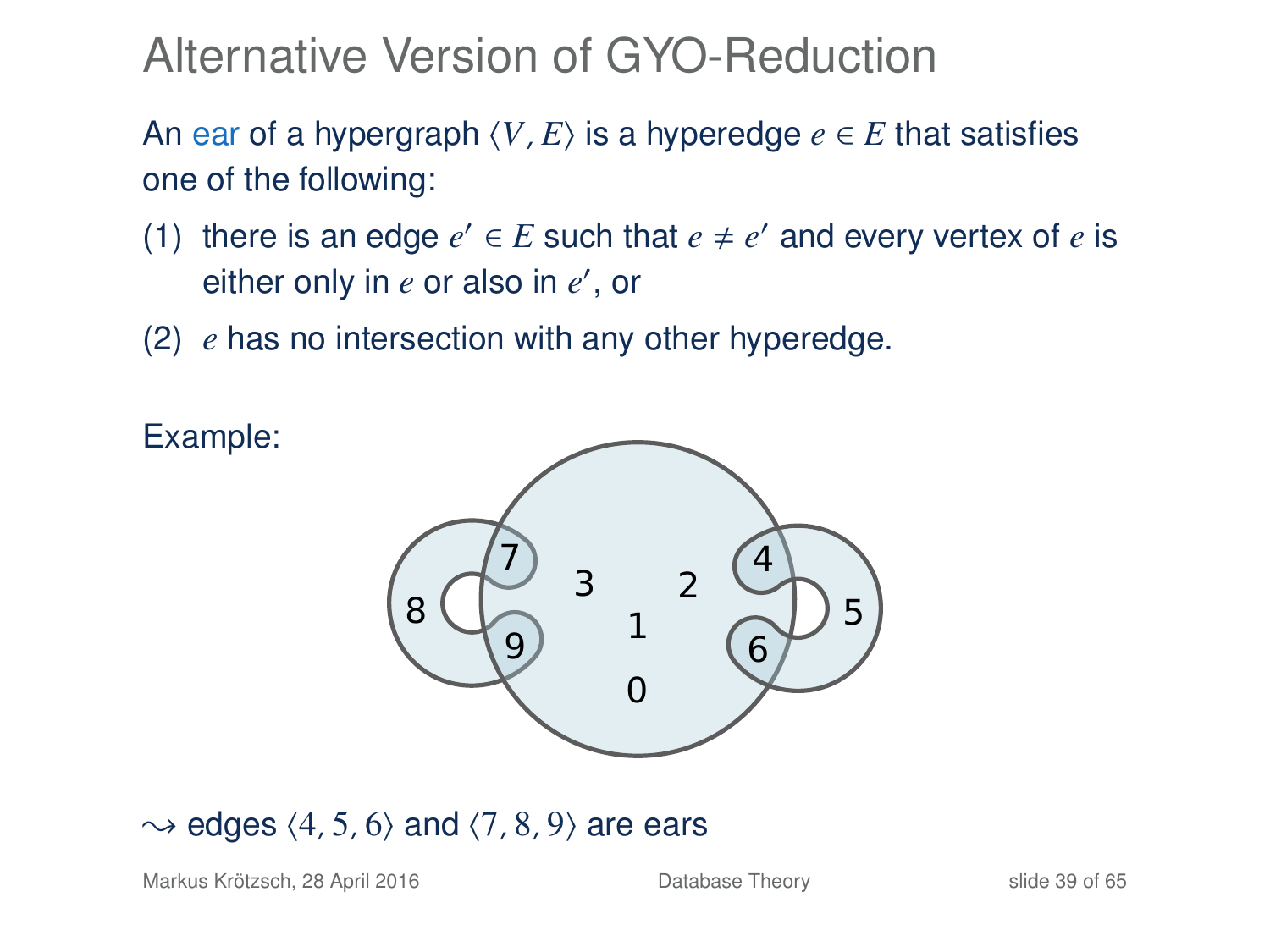### Examples

#### Any ears?





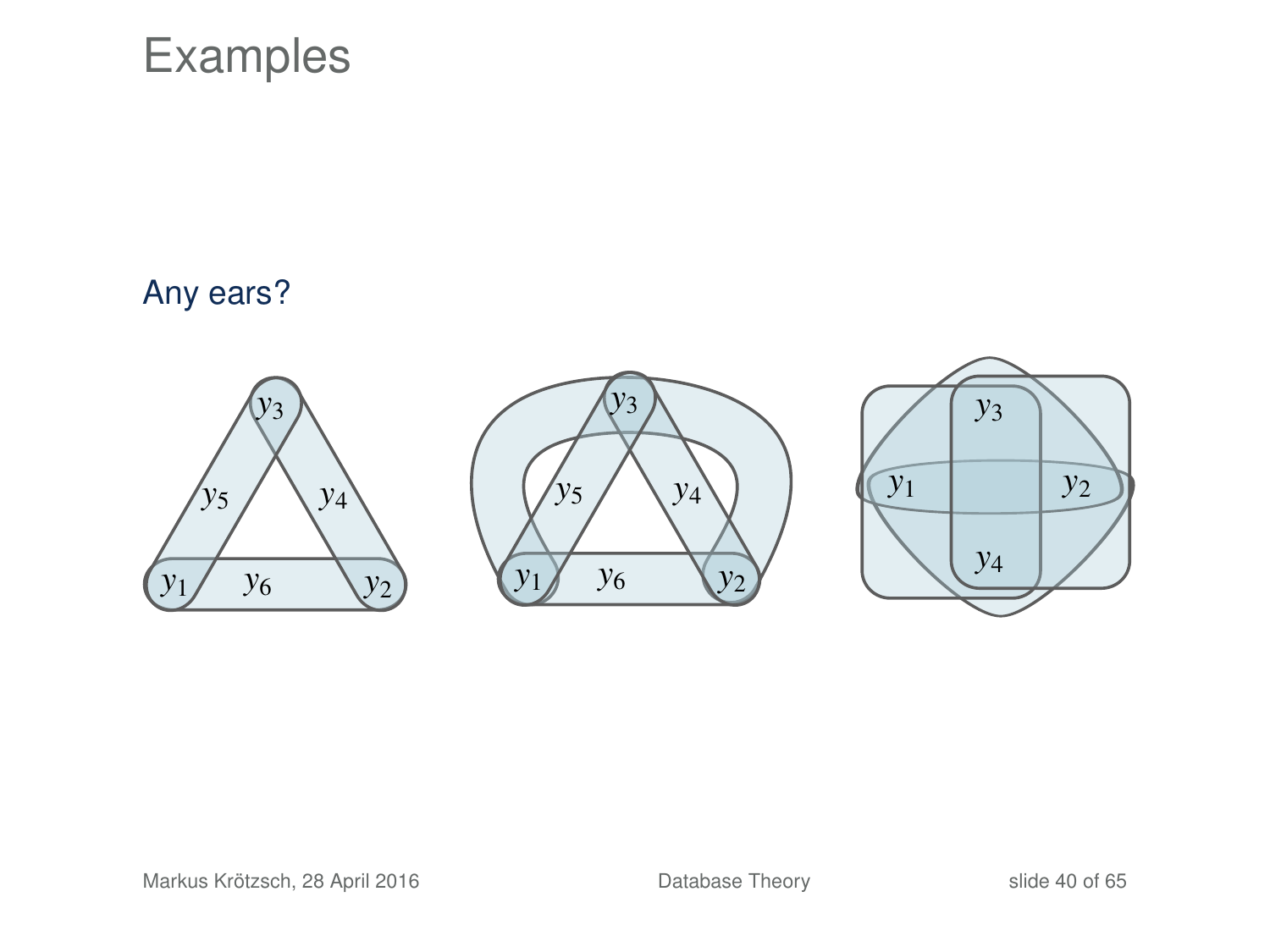### GYO'-Reduction

Input: hypergraph  $H = \langle V, E \rangle$ Output: GYO'-reduct of *H*

Apply the following simplification rule as long as possible:

- Select an ear *e* of *H*
- Delete *e*
- Delete all vertices that only occurred in *e*

### Theorem

The GYO-reduct is  $\langle \emptyset, \emptyset \rangle$  if and only if the GYO'-reduct is  $\langle \emptyset, \emptyset \rangle$ 

#### $\rightarrow$  alternative characterization of acyclic hypergraphs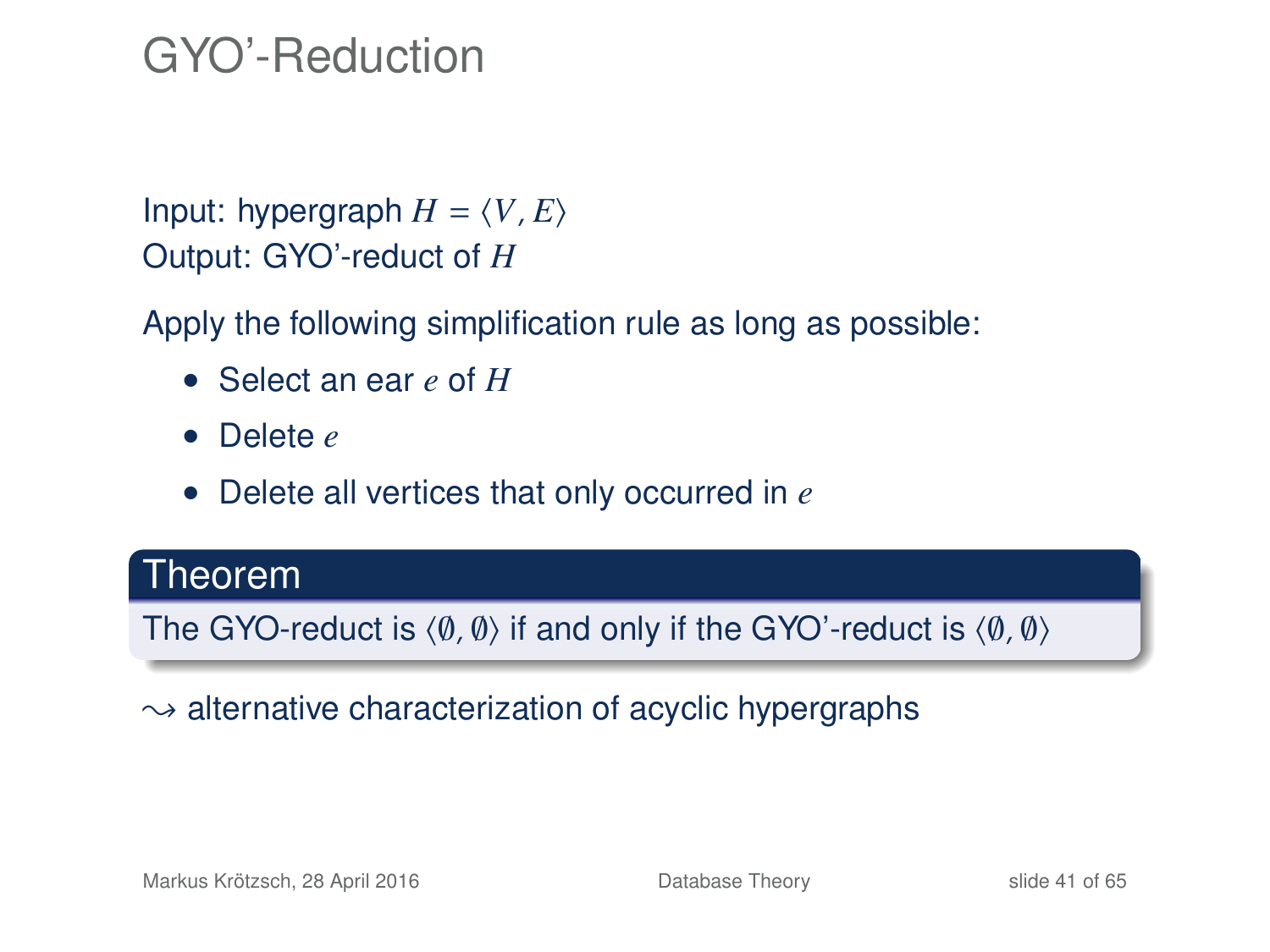### Join Trees

Both GYO algorithms can be implemented in linear time

Open question: what benefit does BCQ acyclicity give us?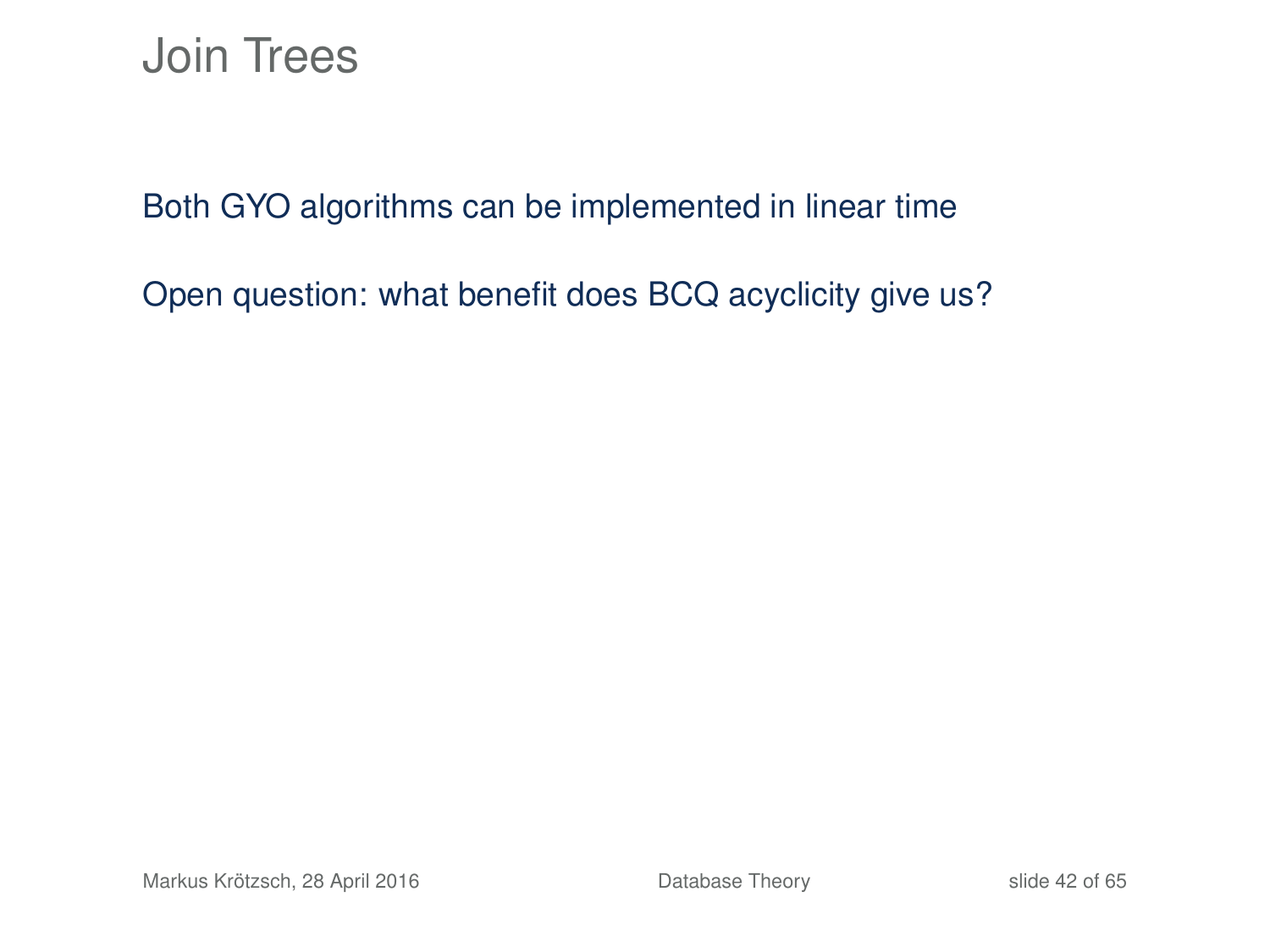### Join Trees

Both GYO algorithms can be implemented in linear time

Open question: what benefit does BCQ acyclicity give us?

Fact: if a BCQ is acyclic, then it has a join tree

### **Definition**

A join tree of a (B)CQ is an arrangement of its query atoms in a tree structure *T*, such that for each variable *x*, the atoms that refer to *x* are a connected subtree of *T*.

A (B)CQ that has a join tree is called a tree query.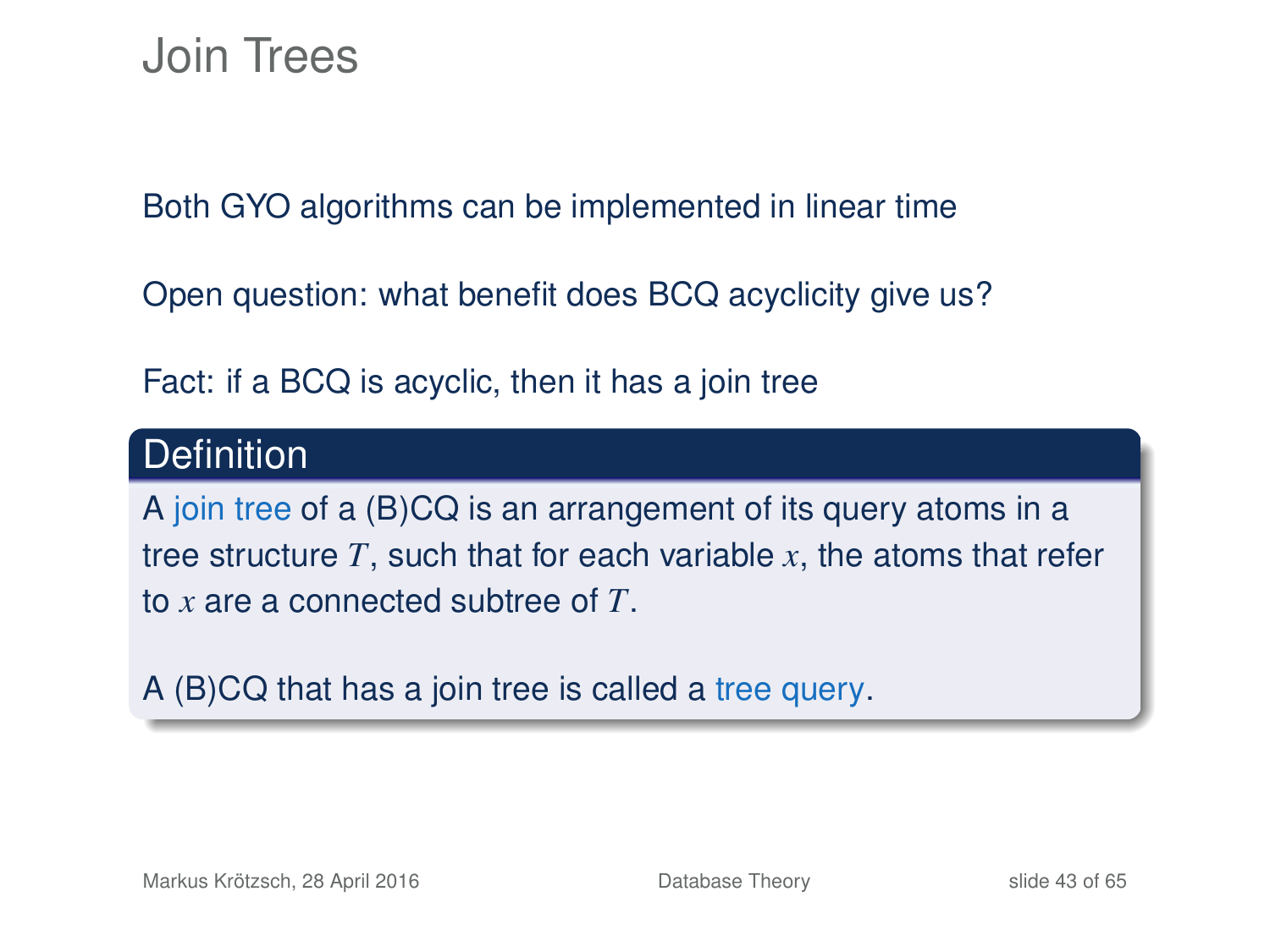Example: Join Tree

 $\exists x, y, z, t, u, v, w.(r(x, y, z) \wedge r(t, u, y) \wedge s(u, v, y, z) \wedge q(t, w))$ 

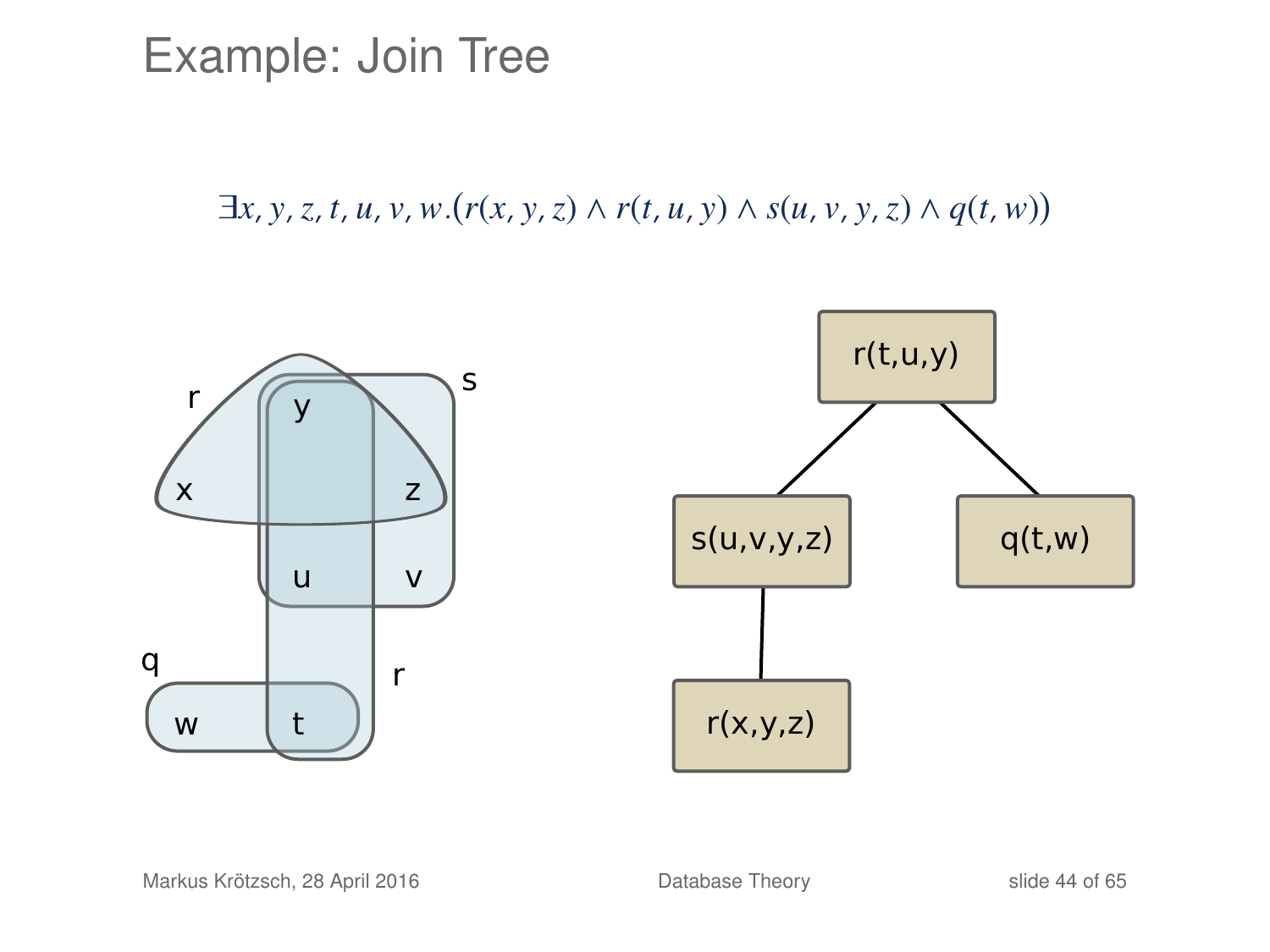Processing Join Trees Efficiently

Join trees can be processed in polynomial time

Key ingredient: the semijoin operation

### **Definition**

Given two relations  $R[U]$  and  $S[V]$ , the semijoin  $R^{\mathcal{I}} \ltimes S^{\mathcal{I}}$  is defined as  $\pi_U(R^{\mathcal{I}} \bowtie S^{\mathcal{I}})$ .

Join trees can now be processed by computing semijoins bottom-up

 $\rightarrow$  Yannakakis' Algorithm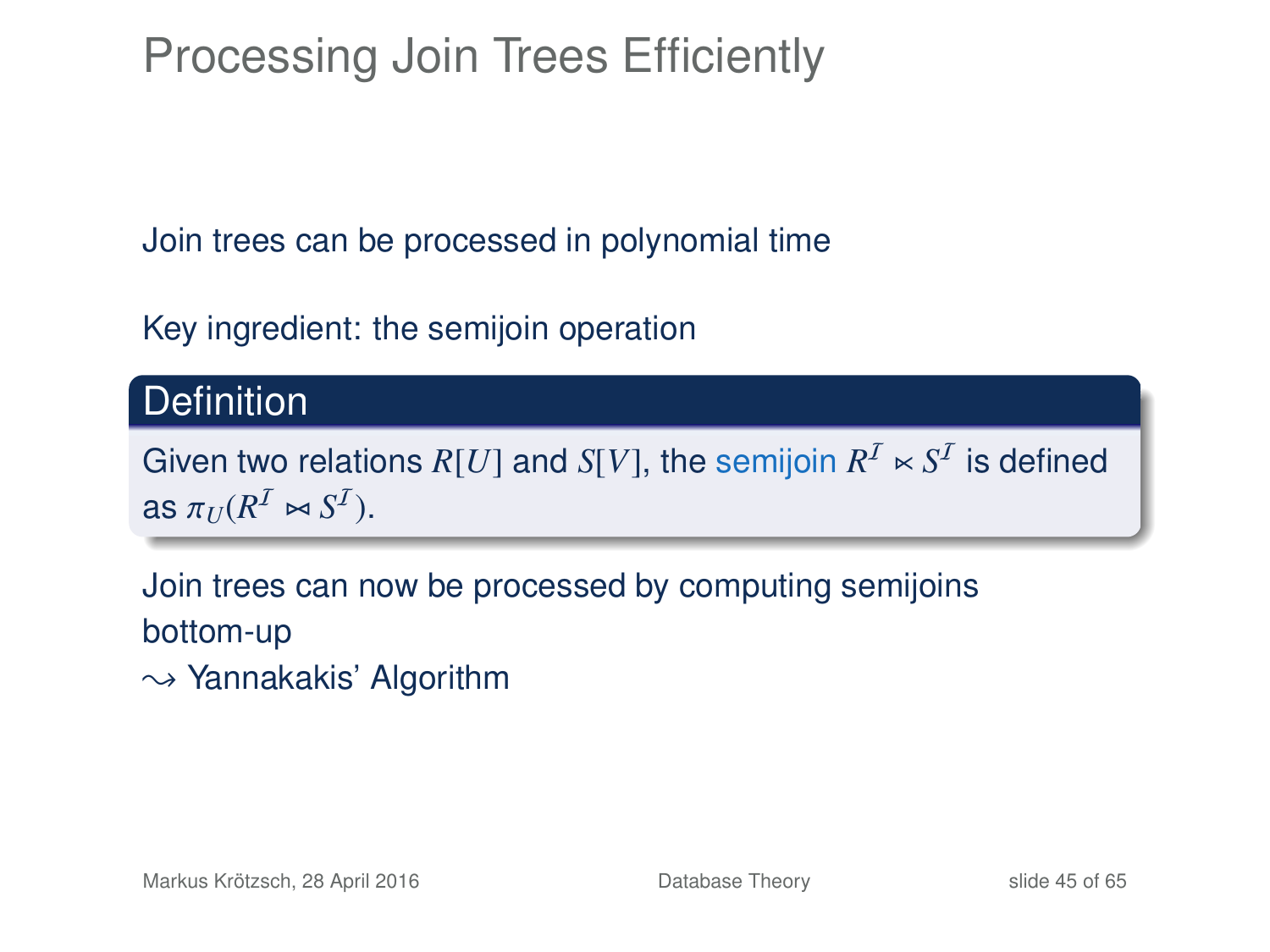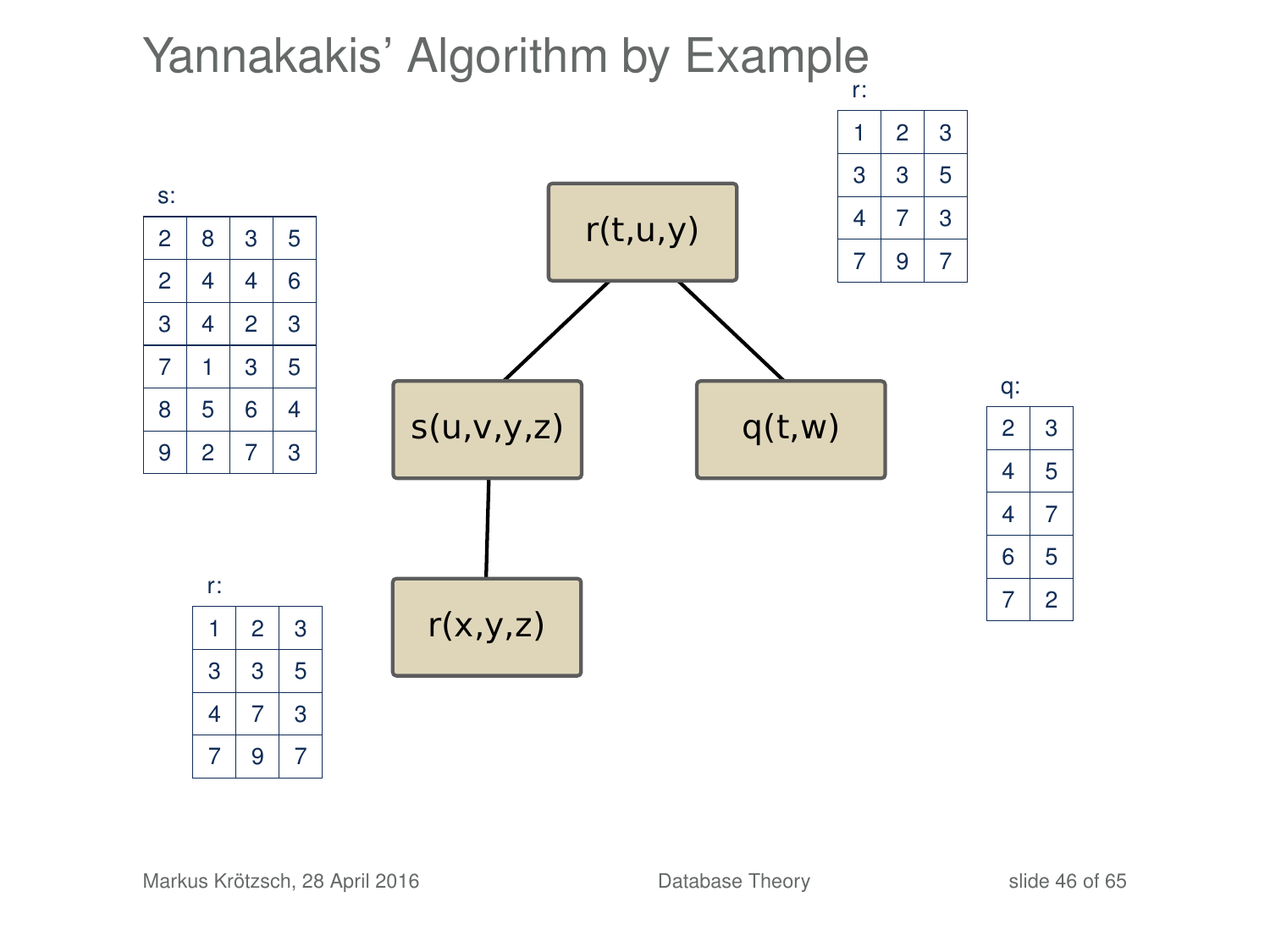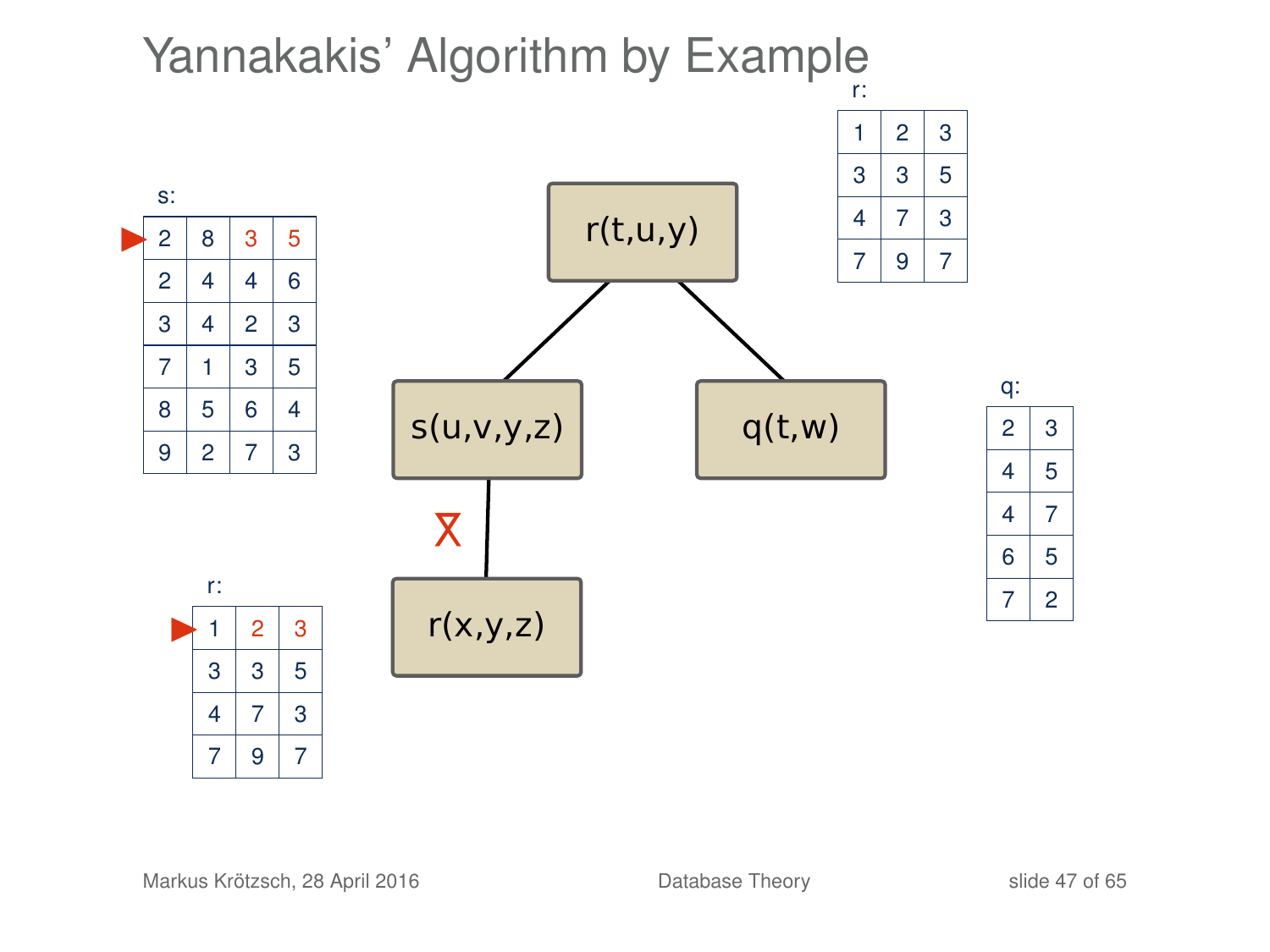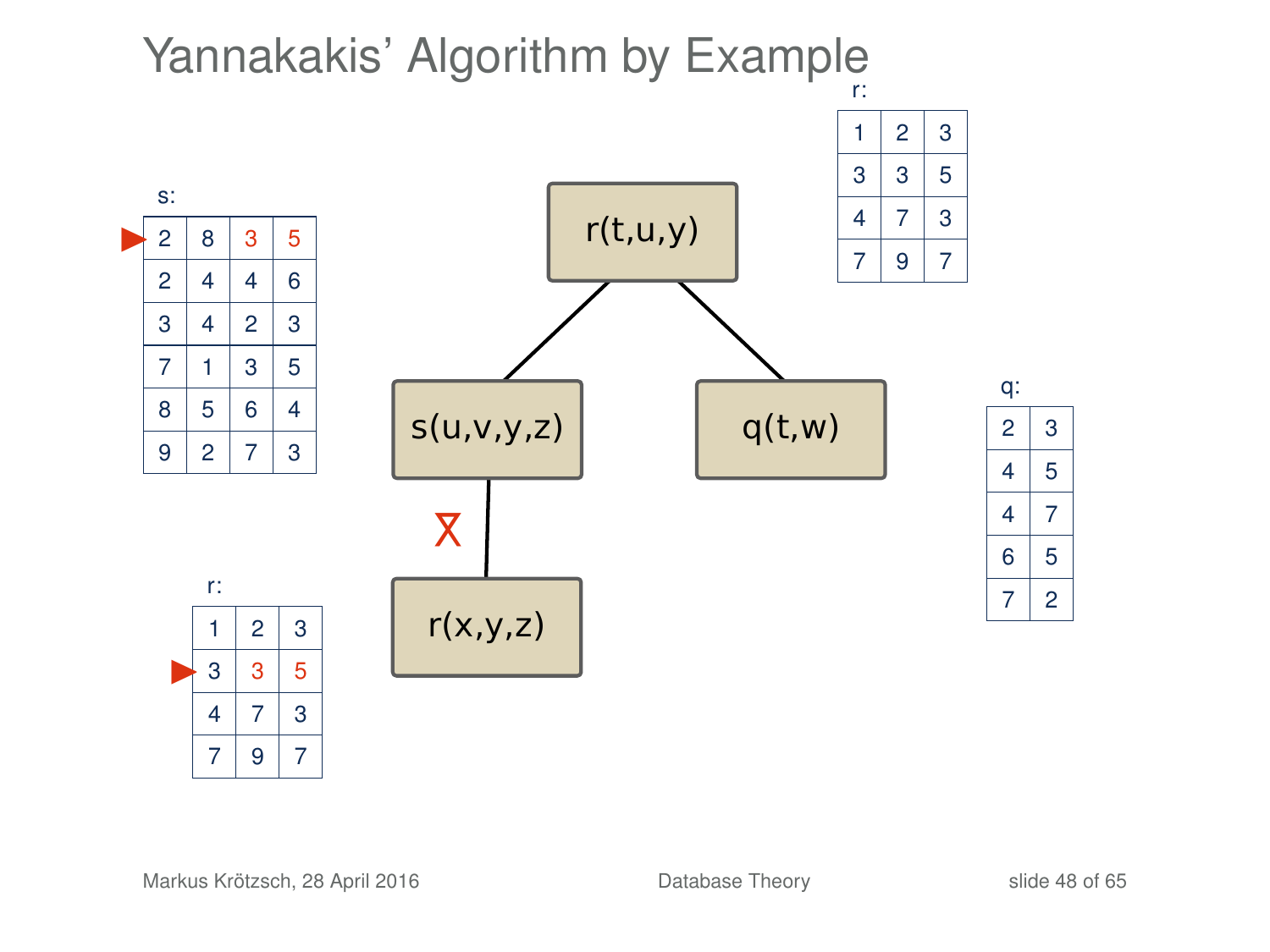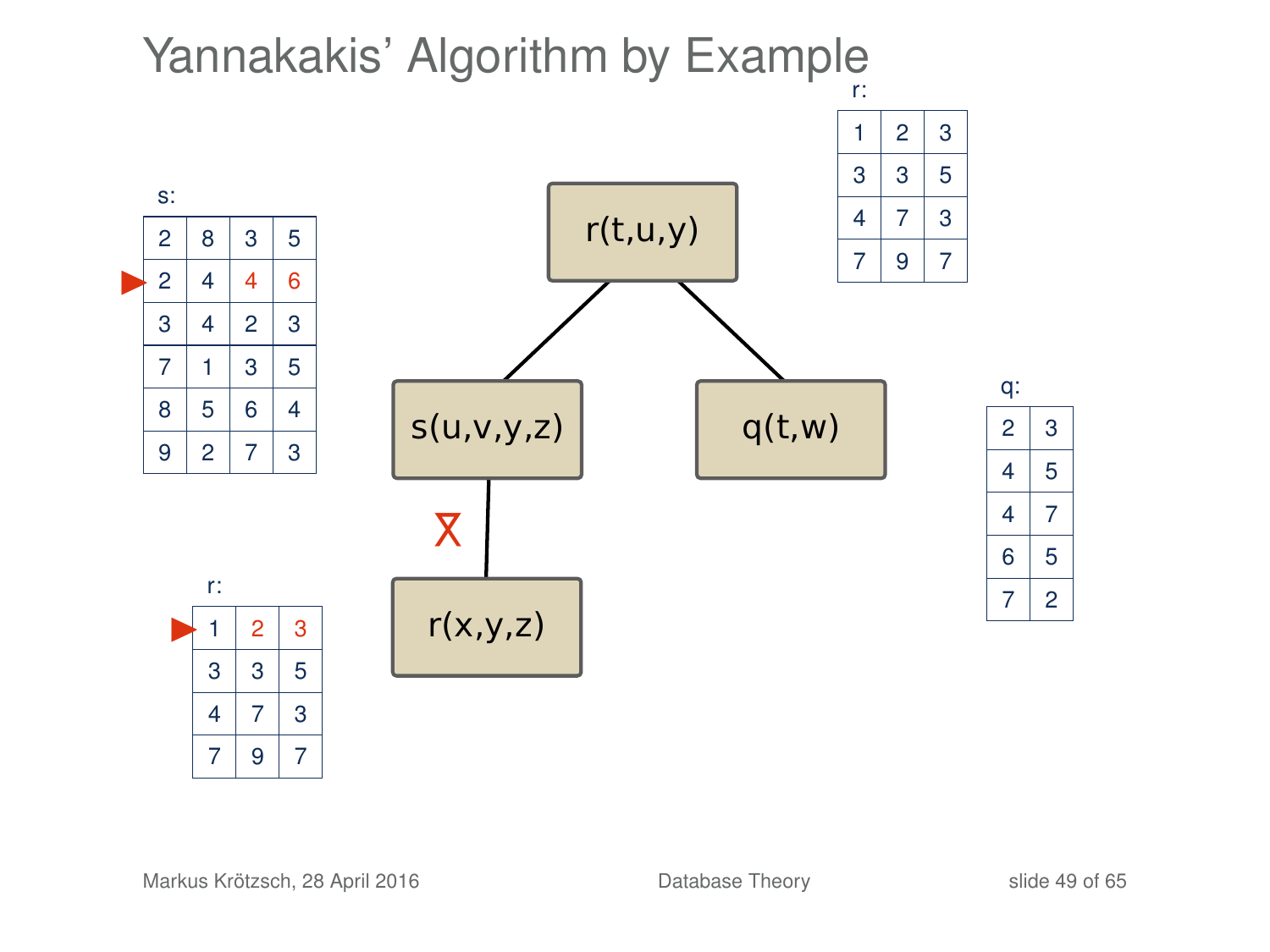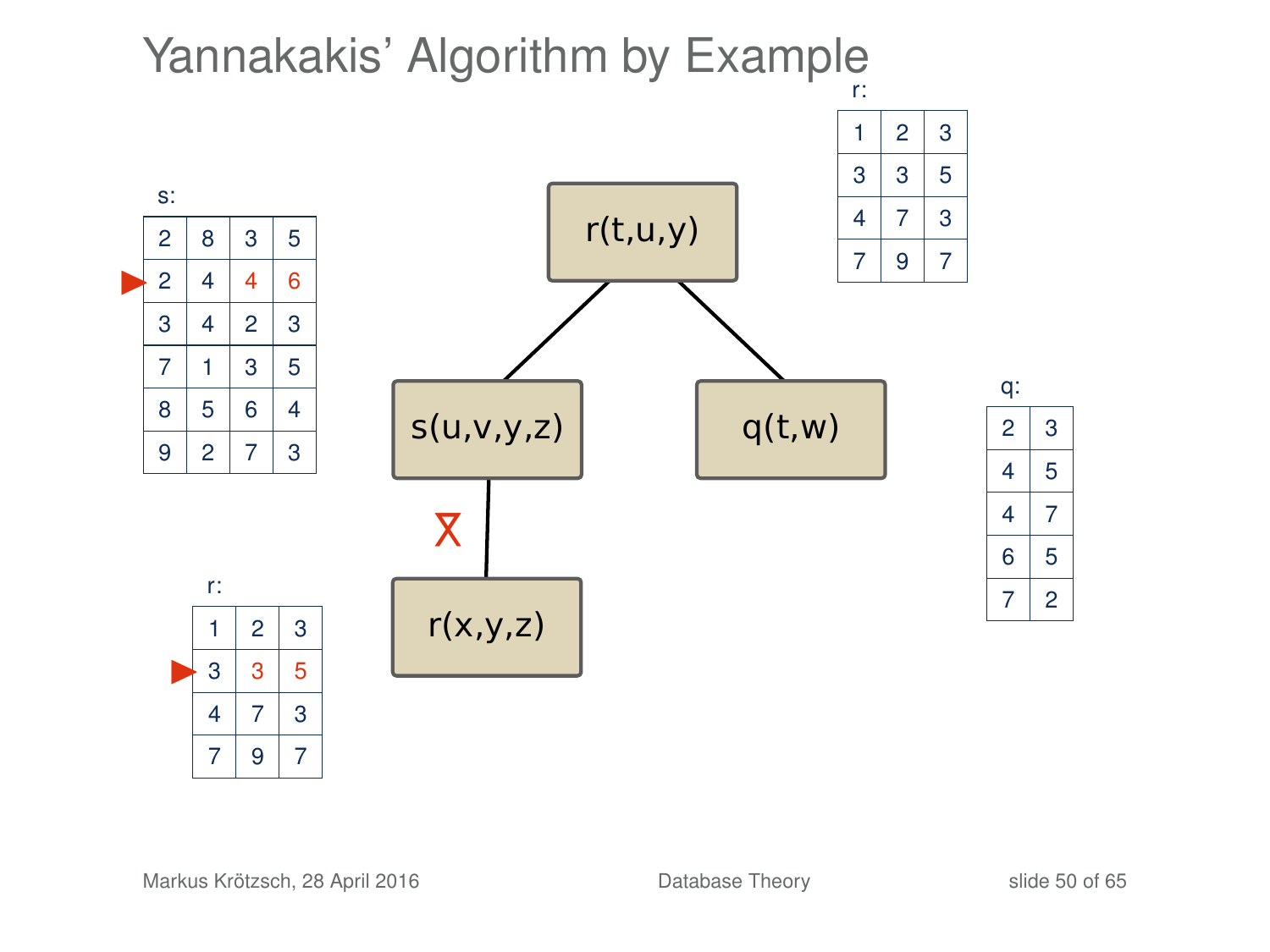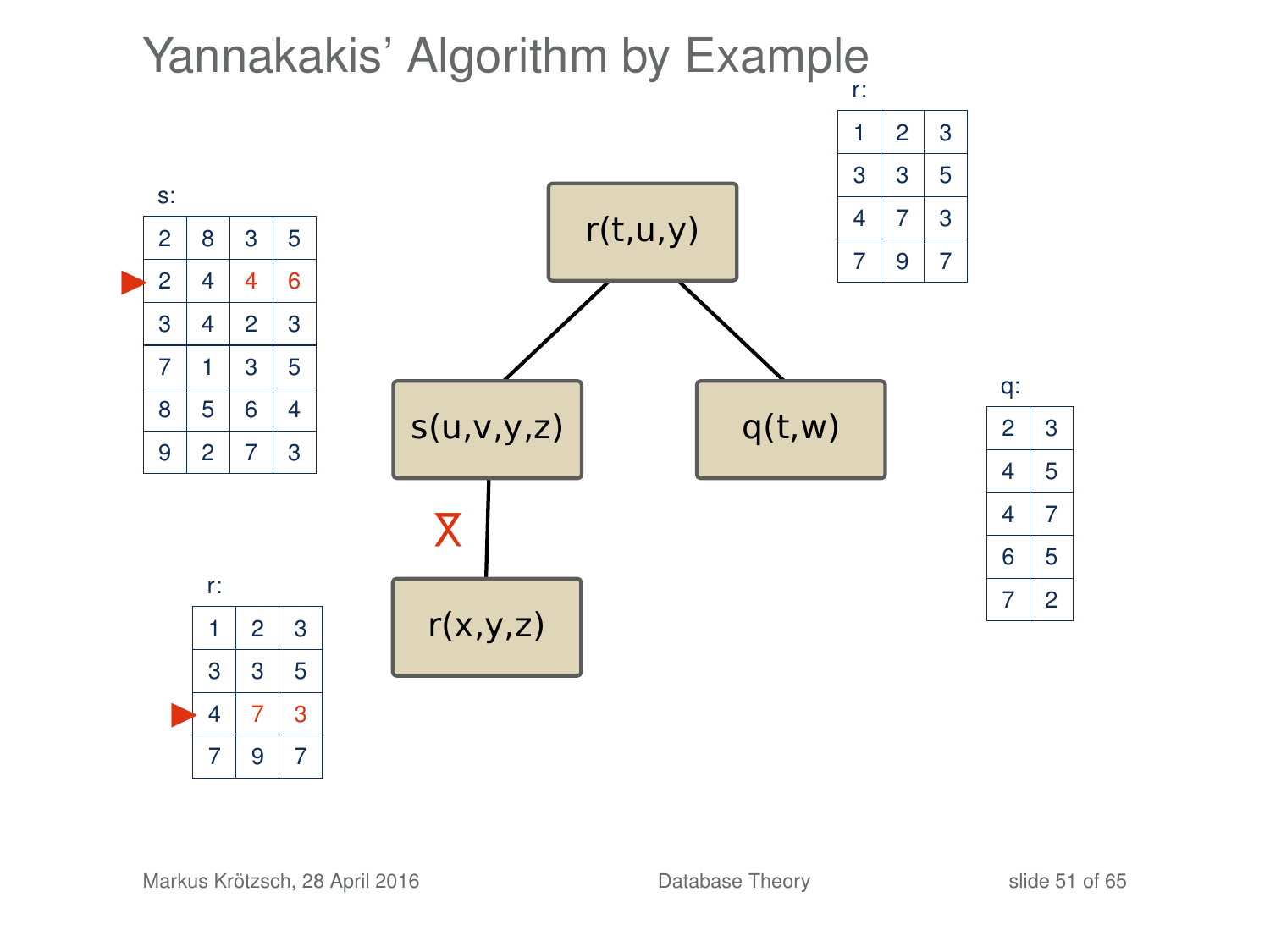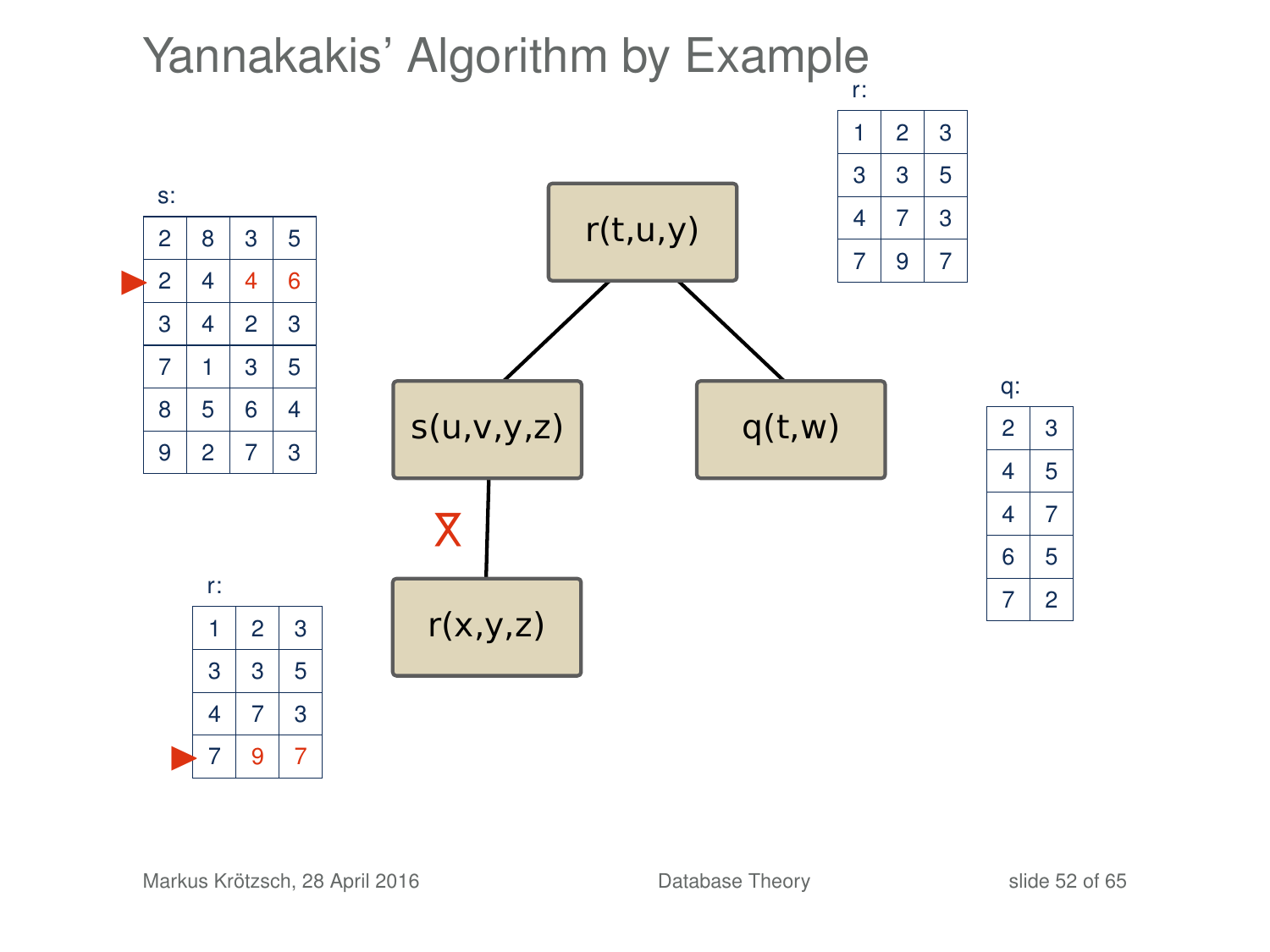



q:  $2 \mid 3$ 

 $q(t,w)$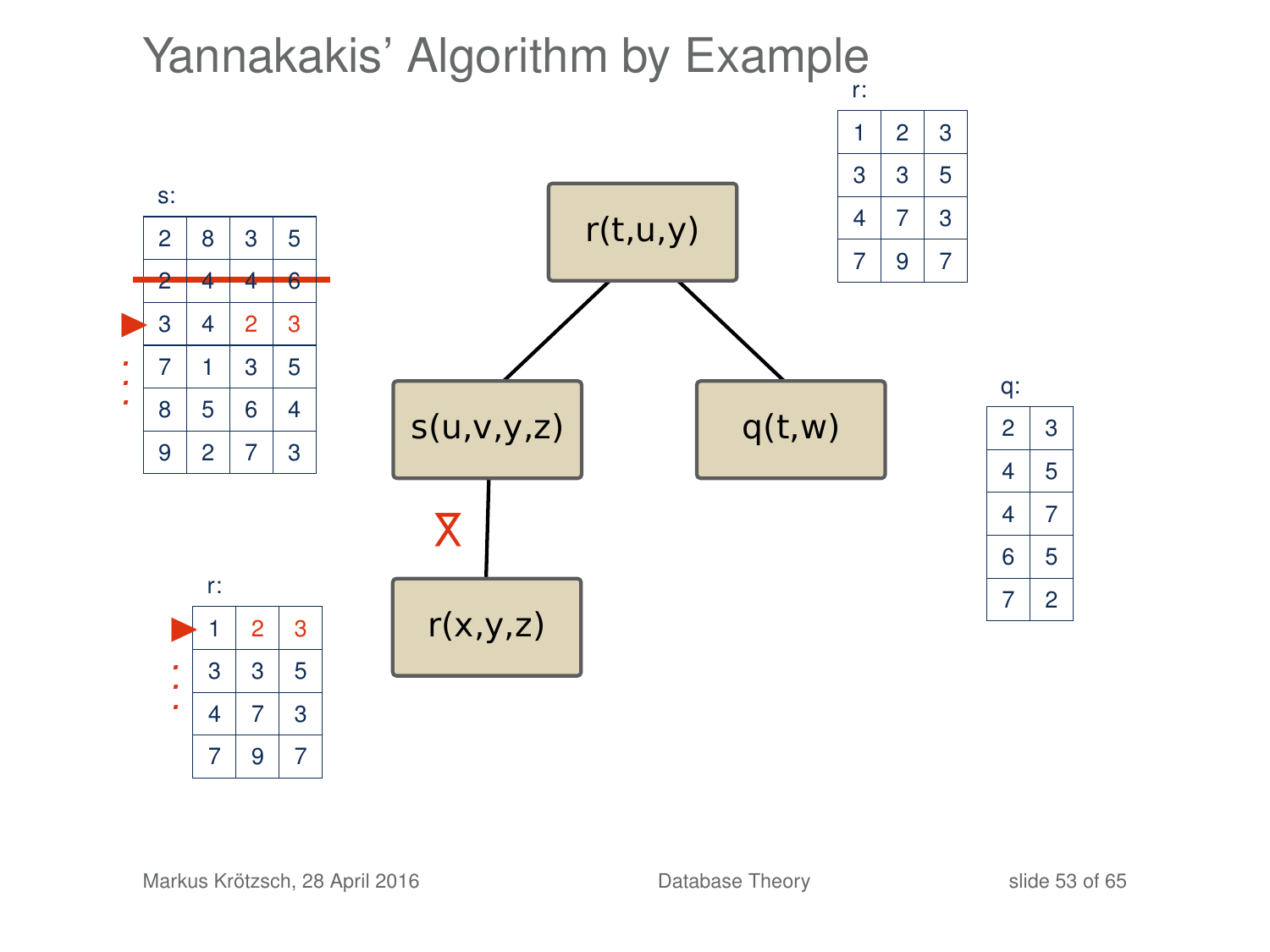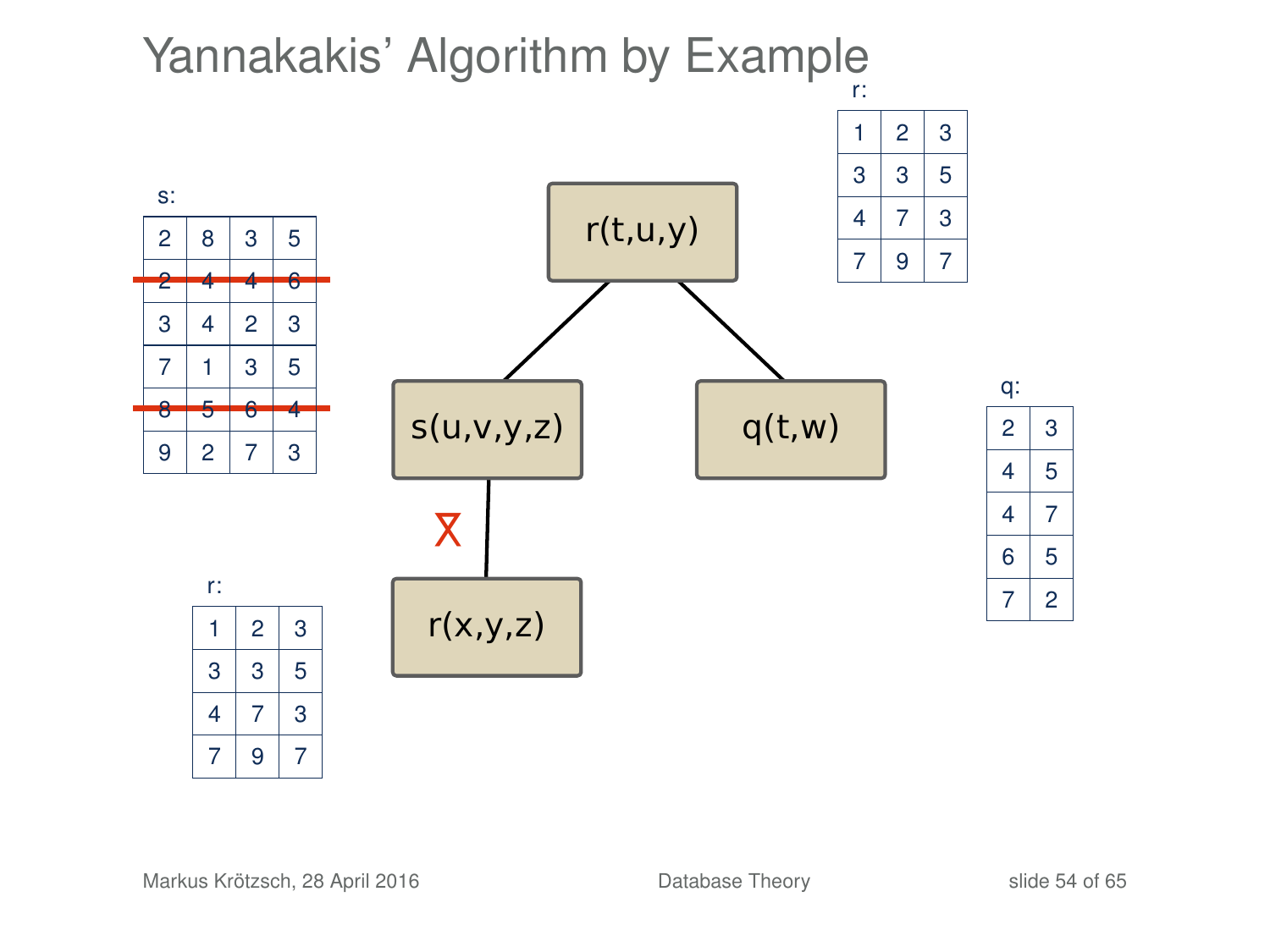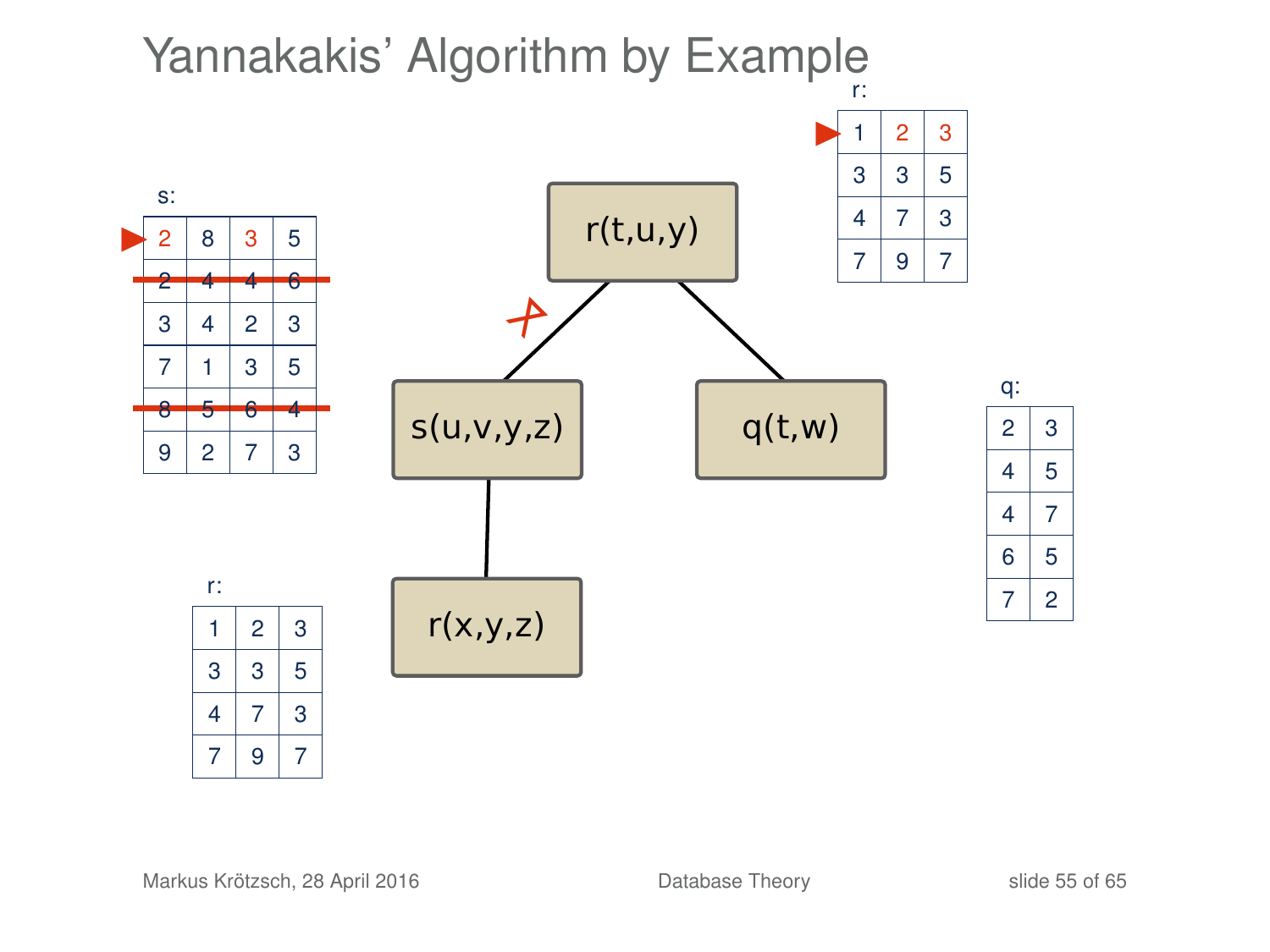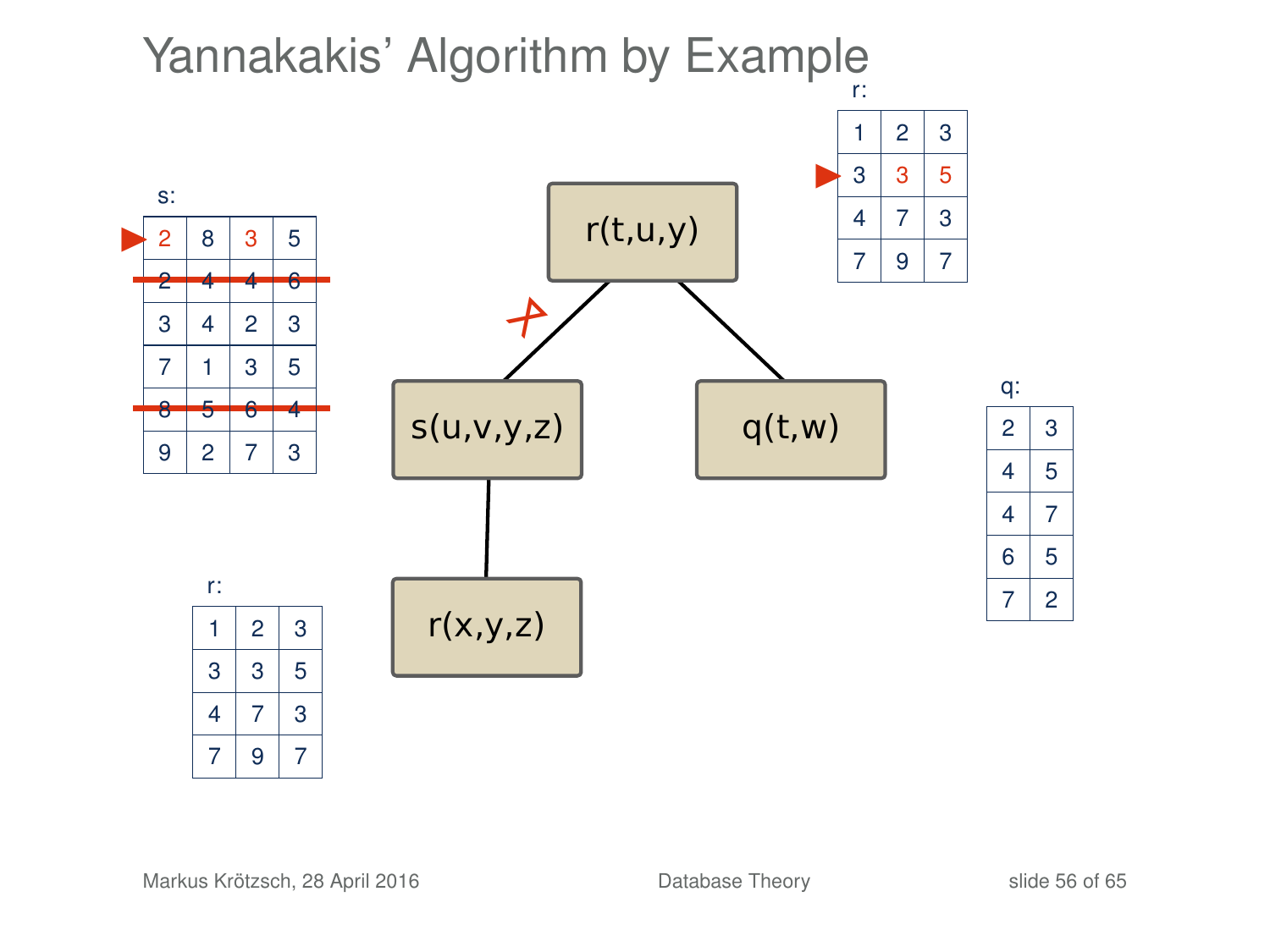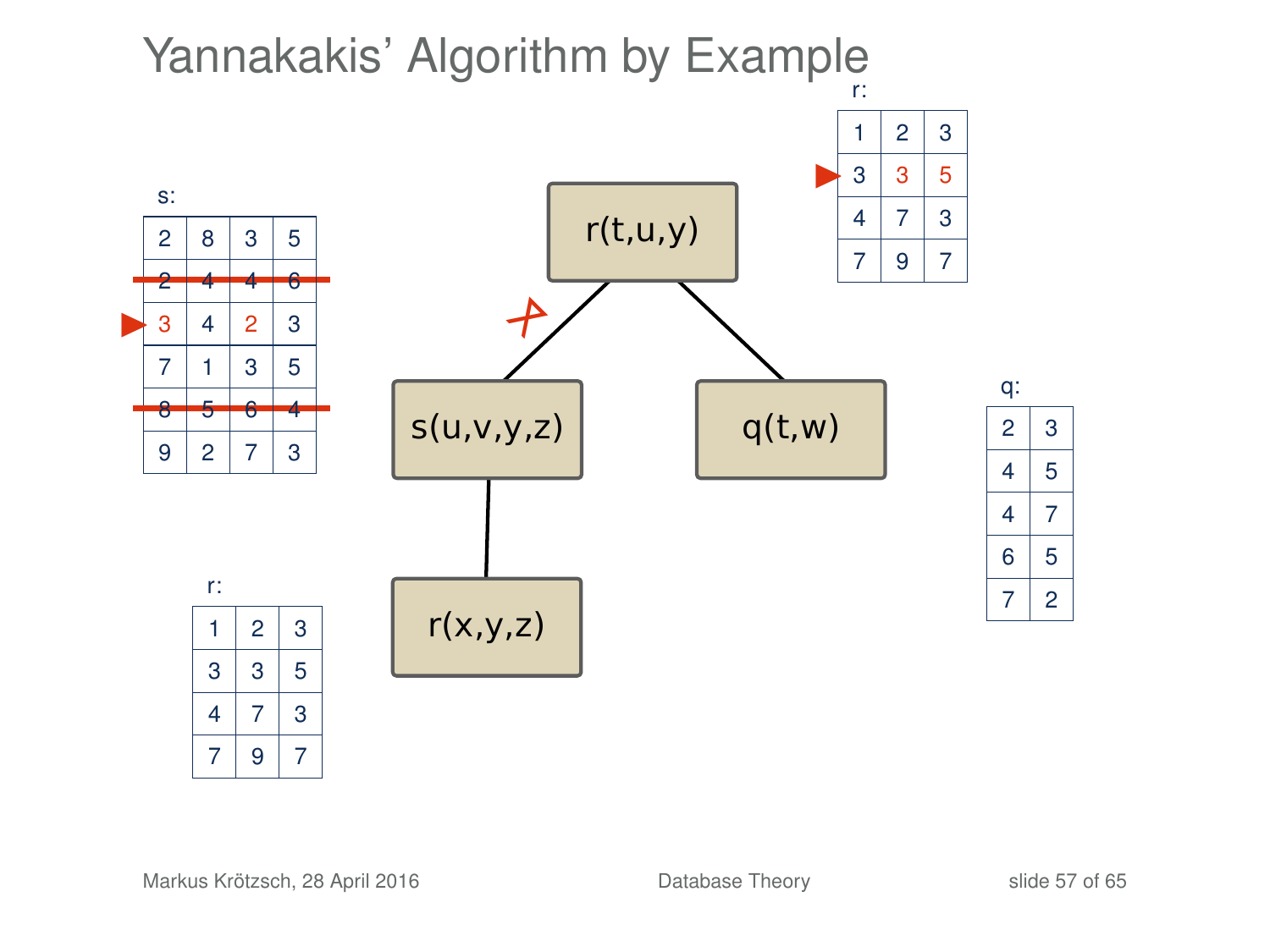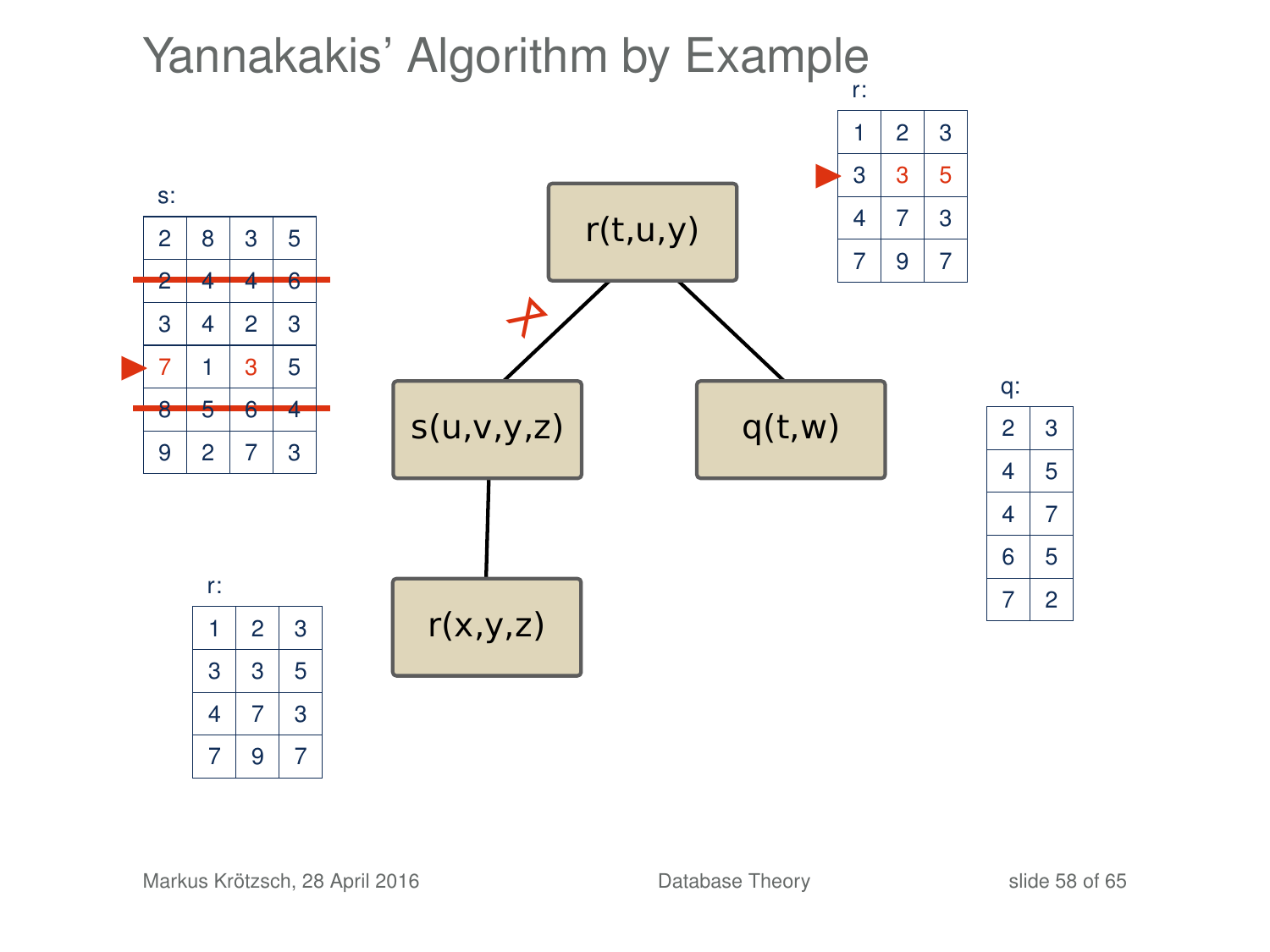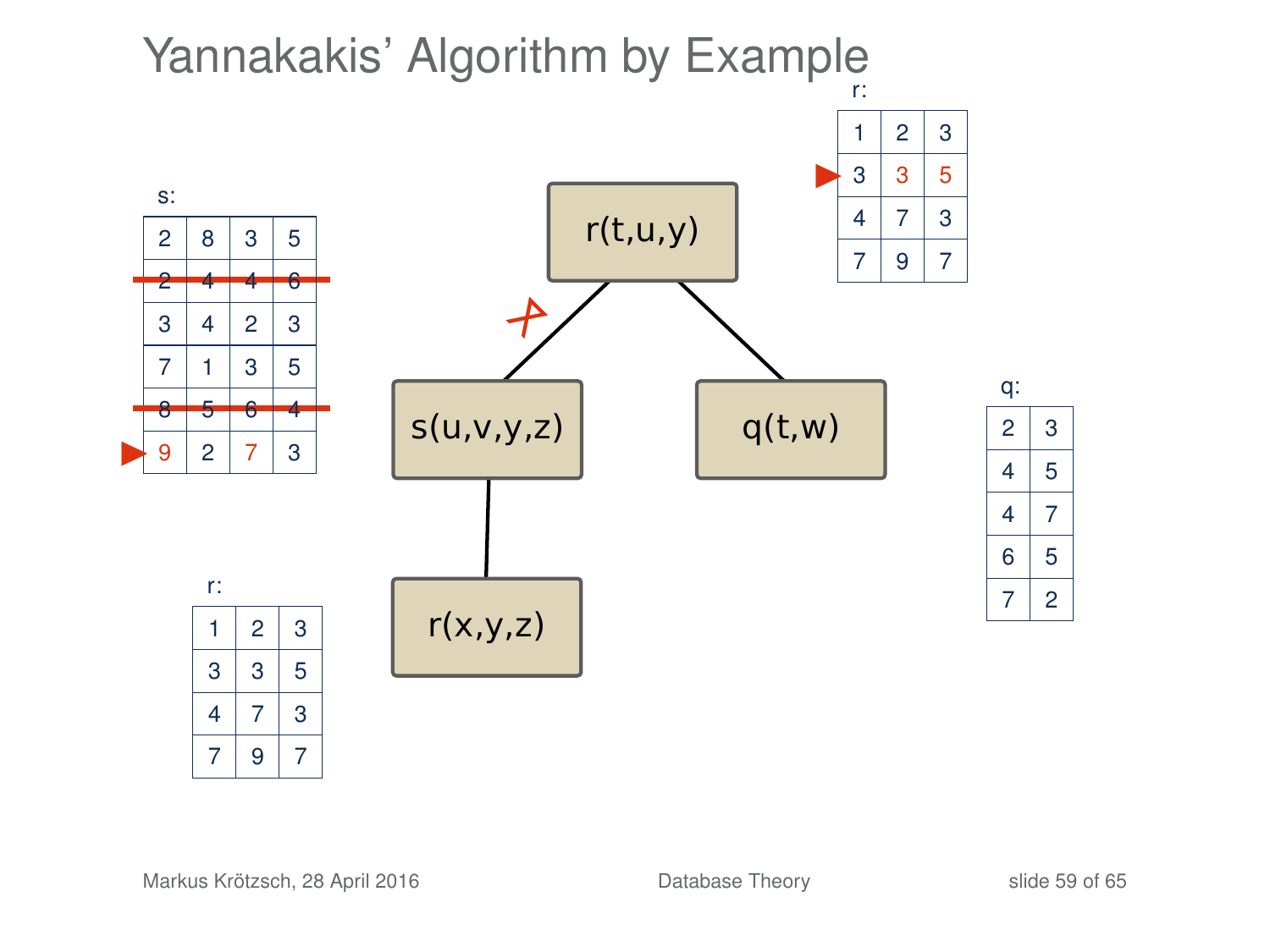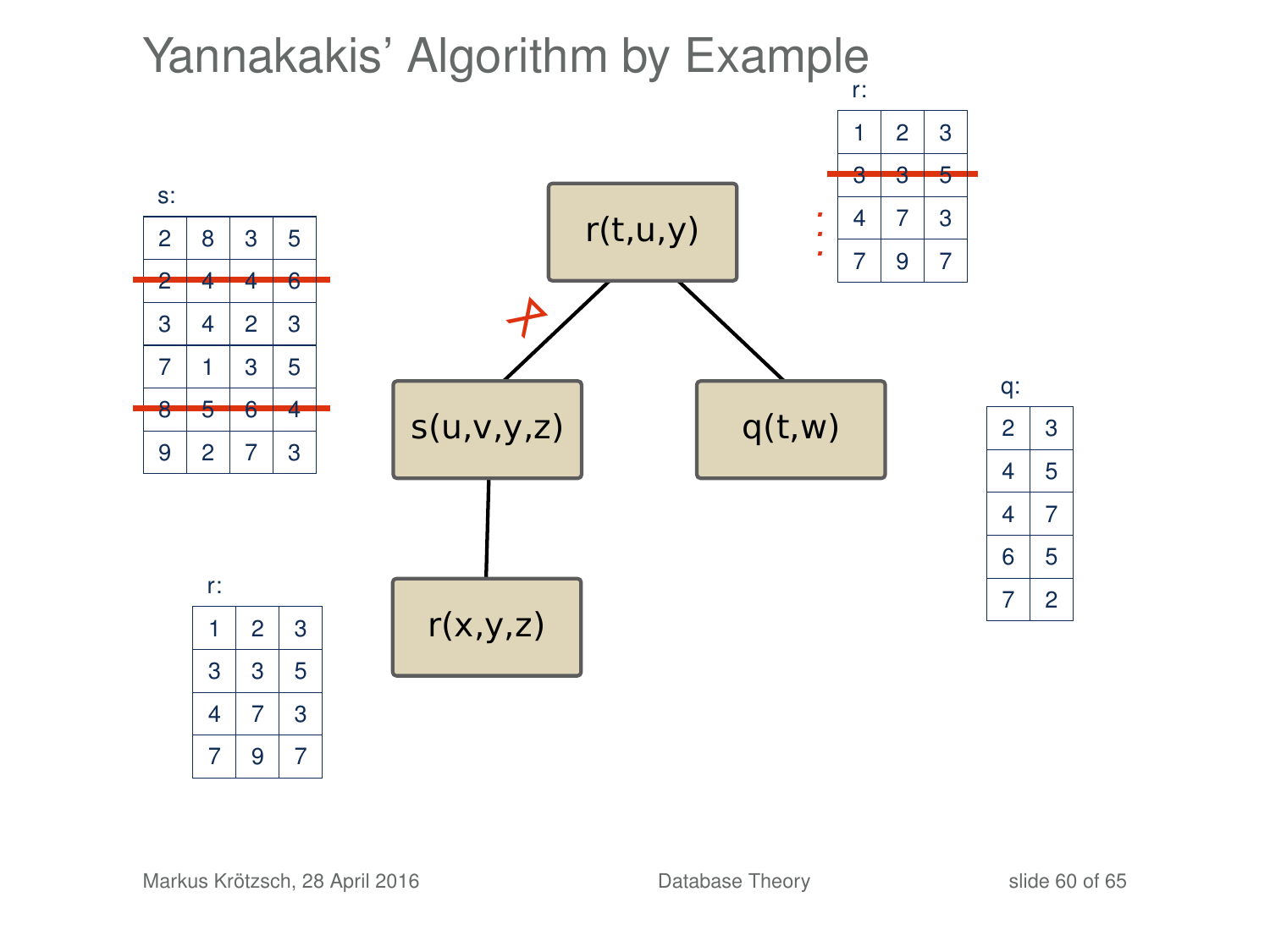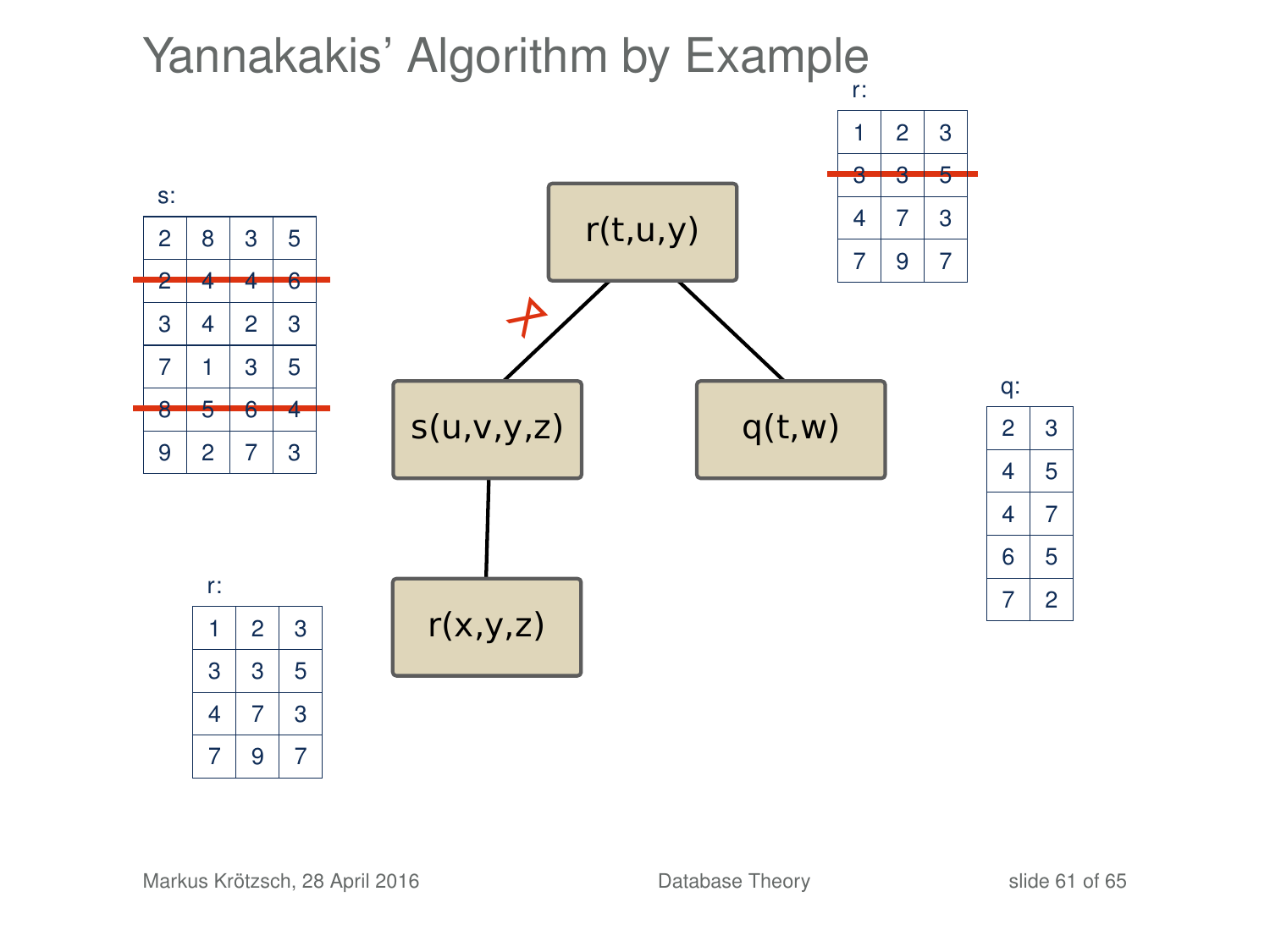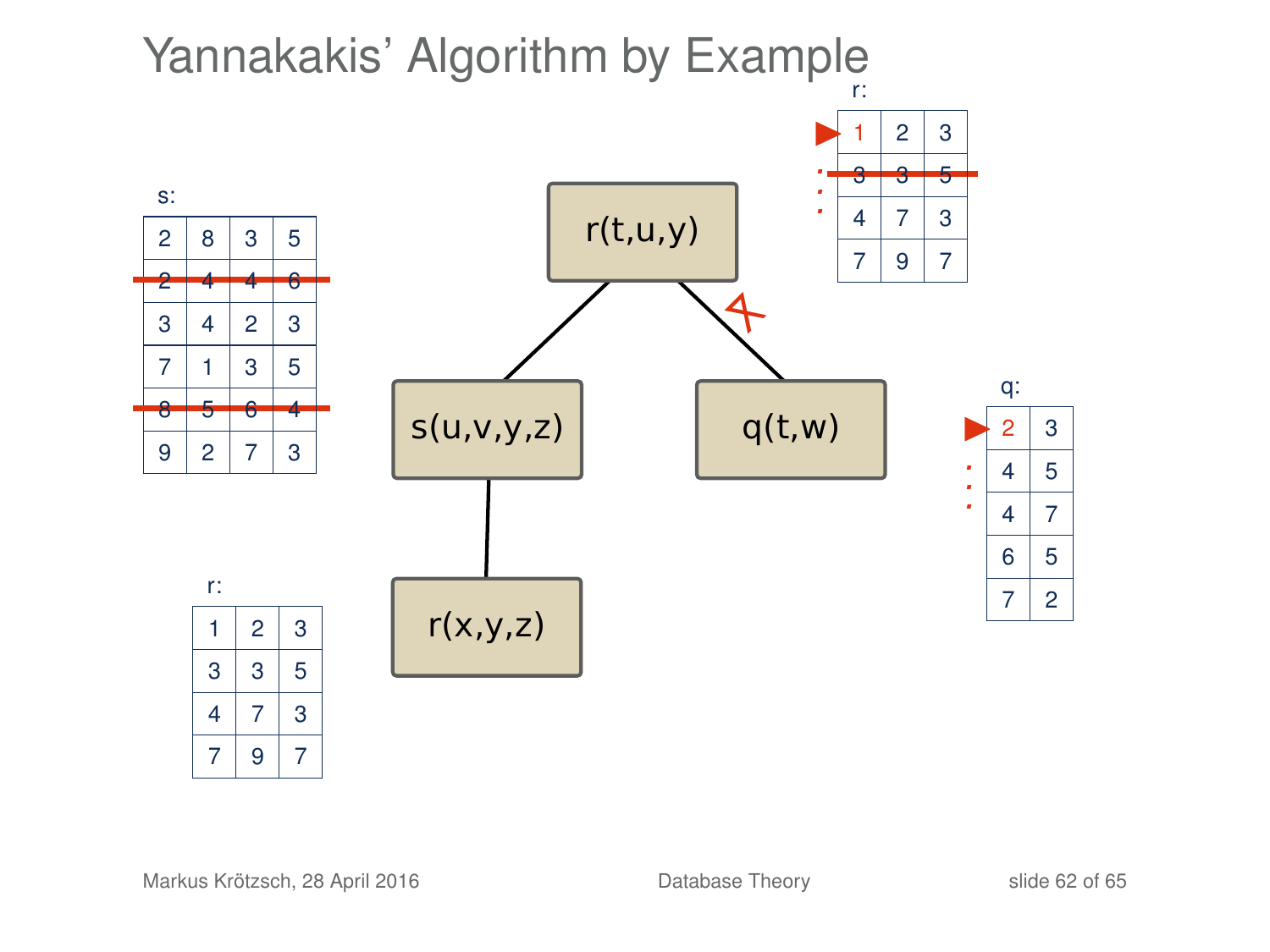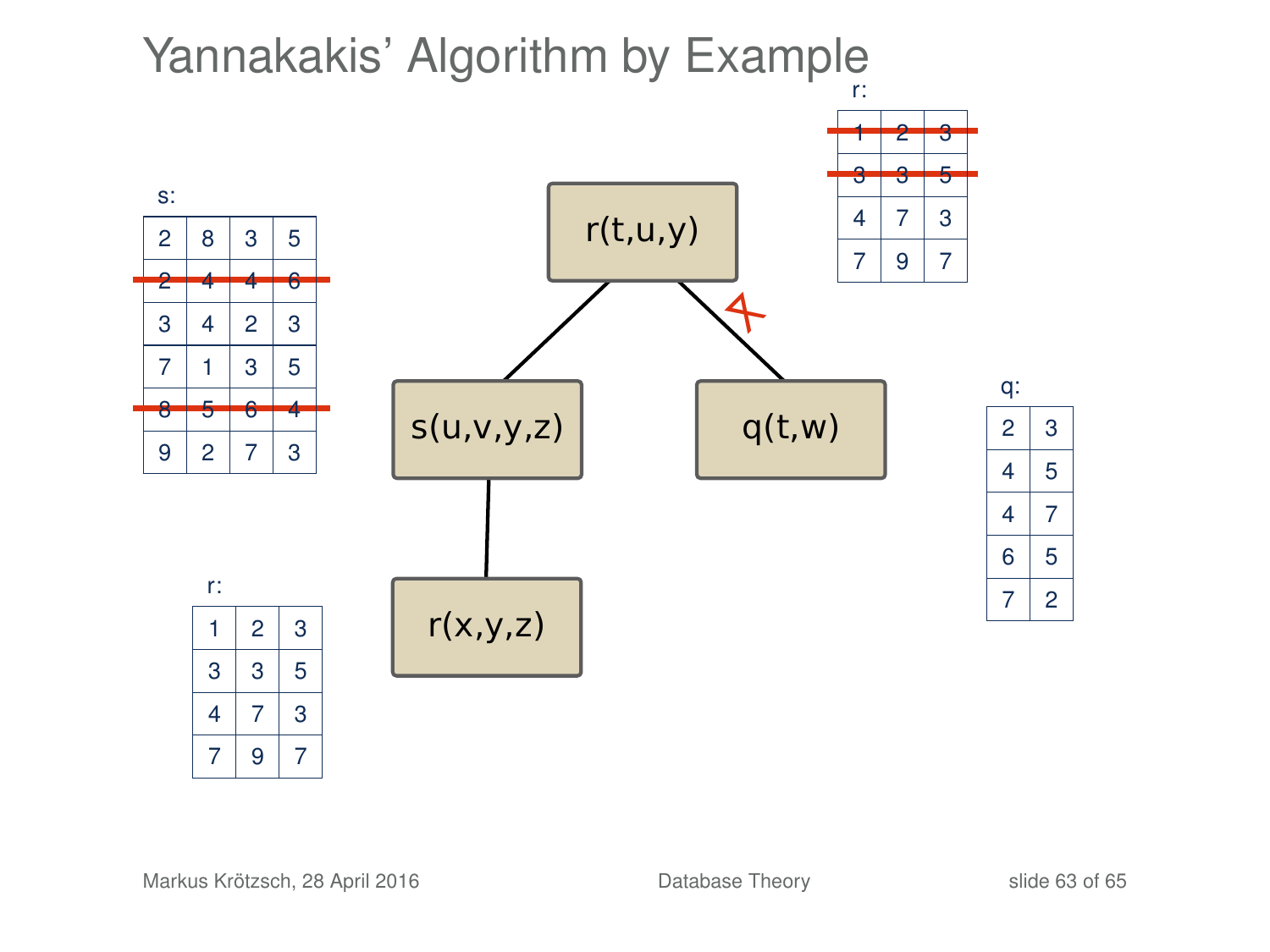## Yannakakis' Algorithm: Summary

Polynomial time procedure for answering BCQs

Does not immediately compute answers in the version given here  $\rightarrow$  modifications needed

Even tree queries can have exponentially many results, but each can be computed (not just checked) in P  $\rightarrow$  output-polynomial computation of results